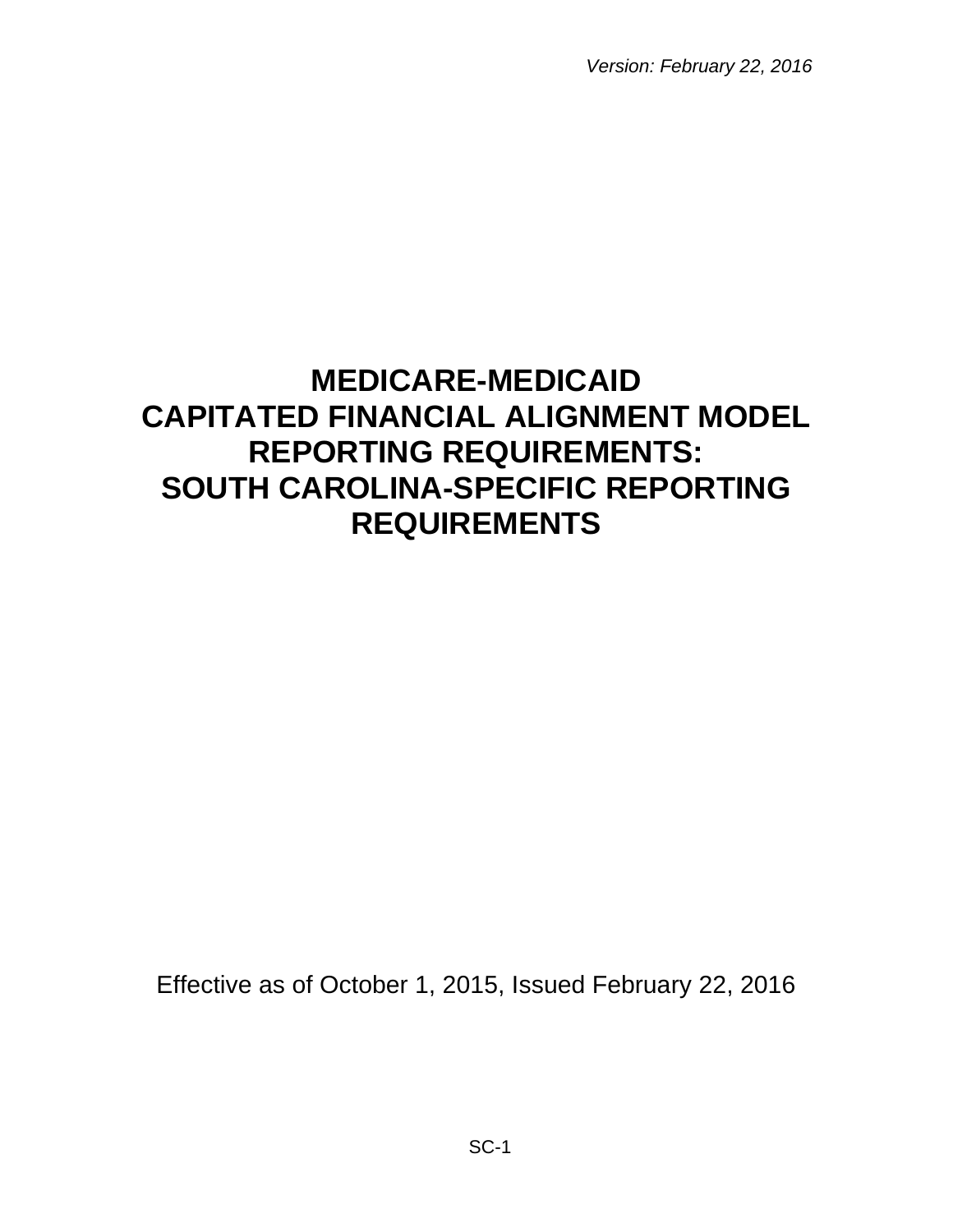# **Table of Contents**

| South Carolina-Specific Reporting Requirements Appendix SC-3      |  |
|-------------------------------------------------------------------|--|
|                                                                   |  |
|                                                                   |  |
|                                                                   |  |
| Reporting on Disenrolled and Retro-disenrolled MembersSC-5        |  |
| <b>Reporting on Comprehensive Assessments and ICPs Completed</b>  |  |
| <b>Guidance on Comprehensive Assessments and ICPs for Members</b> |  |
|                                                                   |  |
| South Carolina's Implementation, Ongoing, and Continuous          |  |
|                                                                   |  |
|                                                                   |  |
|                                                                   |  |
|                                                                   |  |
|                                                                   |  |
| Section SCIV. Organizational Structure and StaffingSC-43          |  |
| Section SCV. Performance and Quality ImprovementSC-45             |  |
|                                                                   |  |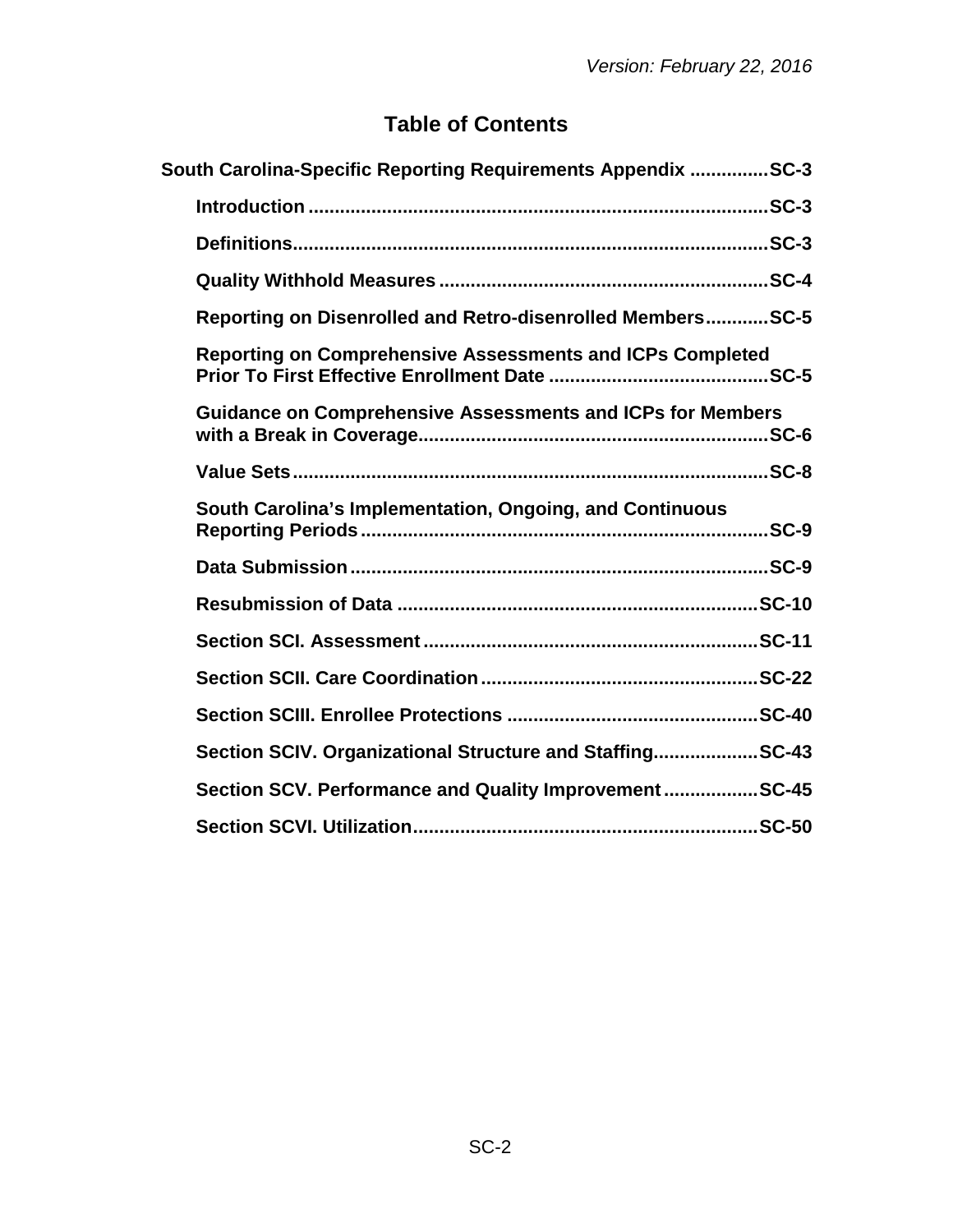#### **South Carolina-Specific Reporting Requirements Appendix**

#### <span id="page-2-1"></span><span id="page-2-0"></span>*Introduction*

The measures in this appendix are required reporting for all MMPs in the South Carolina Healthy Connections Prime Demonstration. CMS and the state reserve the right to update the measures in this appendix for subsequent demonstration years. These state-specific measures directly supplement the Medicare-Medicaid Capitated Financial Alignment Model: Core Reporting Requirements, which can be found at the following web address:

[http://www.cms.gov/Medicare-Medicaid-Coordination/Medicare-and-Medicaid-](http://www.cms.gov/Medicare-Medicaid-Coordination/Medicare-and-Medicaid-Coordination/Medicare-Medicaid-Coordination-Office/FinancialAlignmentInitiative/InformationandGuidanceforPlans.html)[Coordination/Medicare-Medicaid-Coordination-](http://www.cms.gov/Medicare-Medicaid-Coordination/Medicare-and-Medicaid-Coordination/Medicare-Medicaid-Coordination-Office/FinancialAlignmentInitiative/InformationandGuidanceforPlans.html)[Office/FinancialAlignmentInitiative/InformationandGuidanceforPlans.html](http://www.cms.gov/Medicare-Medicaid-Coordination/Medicare-and-Medicaid-Coordination/Medicare-Medicaid-Coordination-Office/FinancialAlignmentInitiative/InformationandGuidanceforPlans.html)

MMPs should refer to the core document for additional details regarding Demonstration-wide definitions, reporting phases and timelines, and sampling methodology.

The core and state-specific measures supplement existing Part C and Part D reporting requirements, as well as measures that MMPs report via other vehicles or venues, such as HEDIS<sup>®[1](#page-2-3)</sup> and HOS. CMS and the states will also track key utilization measures, which are not included in this document, using encounter and claims data. The quantitative measures are part of broader oversight, monitoring, and performance improvement processes that include several other components and data sources not described in this document.

MMPs should contact the SC Help Desk at [SCHelpDesk@norc.org](mailto:SCHelpDesk@norc.org) with any question about the South Carolina state-specific appendix or the data submission process.

#### <span id="page-2-2"></span>*Definitions*

Calendar Quarter: All quarterly measures are reported on calendar quarters. The four calendar quarters of each calendar year will be as follows: 1/1 – 3/31, 4/1 –  $6/30$ ,  $7/1 - 9/30$ , and  $10/1 - 12/31$ .

Calendar Year (CY): All annual measures are reported on a calendar year basis. Calendar year 2015 will begin on January 1, 2015 and end on December 31, 2015.

<span id="page-2-3"></span><sup>&</sup>lt;sup>1</sup> HEDIS<sup>®</sup> is a registered trademark of the National Committee of Quality Assurance (NCQA).  $\overline{a}$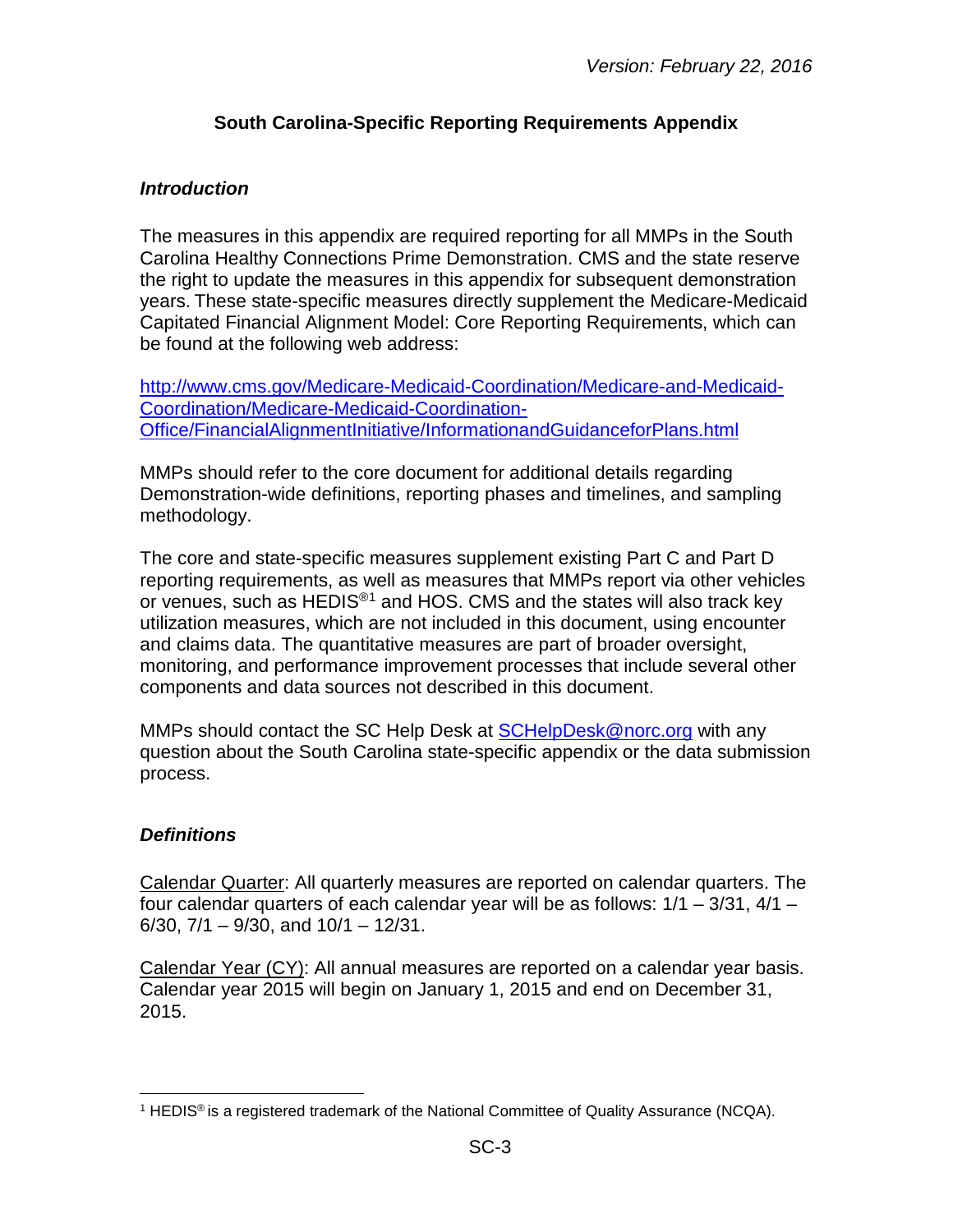Demonstration Year (DY): The unit of time used in calculating savings percentages and quality withhold percentages:

Demonstration Year 1: February 1, 2015 - December 31, 2016 Demonstration Year 2: January 1, 2017 - December 31, 2017 Demonstration Year 3: January 1, 2018 - December 31, 2018

HCBS: Waiver-specific services provided to individuals enrolled in the CLTC waiver programs. Services are listed at: [https://www.scdhhs.gov/historic/insideDHHS/Bureaus/BureauofLongTermCareSe](https://www.scdhhs.gov/historic/insideDHHS/Bureaus/BureauofLongTermCareServices/CLTCOverview.html) [rvices/CLTCOverview.html](https://www.scdhhs.gov/historic/insideDHHS/Bureaus/BureauofLongTermCareServices/CLTCOverview.html)

HCBS-like Services: Services typically provided only under the CLTC waiver programs. When these services are provided to individuals who do not meet the level of care requirements to receive these services as part of the waiver, the services are considered "HCBS-like" services. Services are listed at: [https://www.scdhhs.gov/historic/insideDHHS/Bureaus/BureauofLongTermCareSe](https://www.scdhhs.gov/historic/insideDHHS/Bureaus/BureauofLongTermCareServices/CLTCOverview.html) [rvices/CLTCOverview.html](https://www.scdhhs.gov/historic/insideDHHS/Bureaus/BureauofLongTermCareServices/CLTCOverview.html)

Implementation Period: The period of time starting with the first effective enrollment date until December 31, 2015.

Long Term Services and Supports (LTSS): A variety of services and supports that help elderly individuals and/or individuals with disabilities meet their daily needs for assistance and improve the quality of their lives. Examples include assistance with bathing, dressing and other basic activities of daily life and selfcare, as well as support for everyday tasks such as laundry, shopping, and transportation. LTSS are provided over an extended period, predominantly in homes and communities, but also in facility-based settings such as nursing facilities.

Primary Care Provider: Nurse practitioners, physician assistants or physicians who are board certified or eligible for certification in one of the following specialties: family practice, internal medicine, general practice, obstetrics/gynecology, or geriatrics.

# <span id="page-3-0"></span>*Quality Withhold Measures*

CMS and the state will establish a set of quality withhold measures, and MMPs will be required to meet established thresholds. Throughout this document, statespecific quality withhold measures for Demonstration Year (DY) 1 are marked with the following symbol: (i). CMS and the state will update the quality withhold measures for subsequent demonstration years closer to the start of DY 2. Additional information on the withhold methodology and benchmarks will be provided at a later time.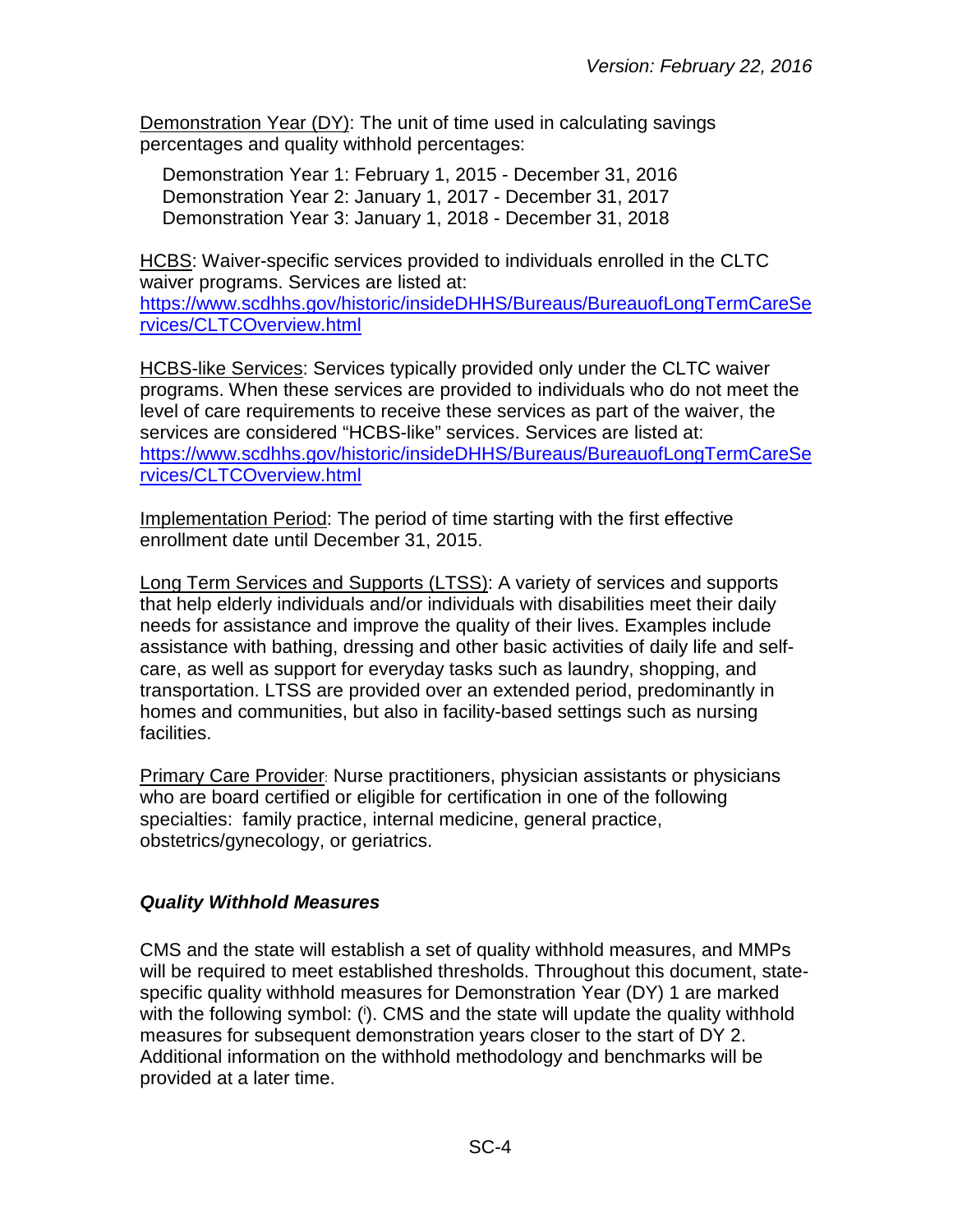# <span id="page-4-0"></span>*Reporting on Disenrolled and Retro-disenrolled Members*

Unless otherwise indicated in the reporting requirements, MMPs should report on all members enrolled in the demonstration who meet the definition of the data elements, regardless of whether that member was subsequently disenrolled from the MMP. Measure-specific guidance on how to report on disenrolled members is provided under the Notes section of each state-specific measure.

Due to retro-disenrollment of members, there may be instances where there is a lag between a member's effective disenrollment date and the date on which the MMP is informed about that disenrollment. This time lag might create occasional data inaccuracies if an MMP includes in its reports members who had in fact disenrolled before the start of the reporting period. If MMPs are aware at the time of reporting that a member has been retro-disenrolled with a disenrollment effective date prior to the reporting period (and, therefore, was not enrolled during the reporting period in question), then MMPs may exclude that member from reporting. Please note that MMPs are *not* required to re-submit corrected data should they be informed of a retro-disenrollment subsequent to a reporting deadline. MMPs should act upon their best and most current knowledge at the time of reporting regarding each member's enrollment status.

#### <span id="page-4-1"></span>*Reporting on Comprehensive Assessments and ICPs Completed Prior To First Effective Enrollment Date*

For MMPs that have requested and obtained CMS approval to do so, comprehensive assessments may be completed up to 20 days prior to the individual's coverage effective date for individuals who are passively enrolled. Early assessment outreach for opt-in members is permitted for all participating MMPs.

For purposes of reporting data on assessments (Core 2.1, Core 2.2 and statespecific measures SC1.1 and SC1.2), MMPs should report assessments completed prior to the first effective enrollment date as if they were completed on the first effective enrollment date. For example, if a member's first effective enrollment date was June 1 and the assessment for that member was completed on May 25, the MMP should report the assessment as if it were completed on June 1.

MMPs should refer to the Core reporting requirements for detailed specifications for reporting Core 2.1 and Core 2.2 and to the state-specific reporting requirements for specifications on reporting SC1.1 and SC1.2. For example, Core 2.1 should only include members whose 90th day of enrollment occurred during the reporting period. Members enrolled into the MMP on March 1, 2015, would reach their 90th day (i.e., three full months) on May 31, 2015. Therefore, these members would be reported in the data submission for the May monthly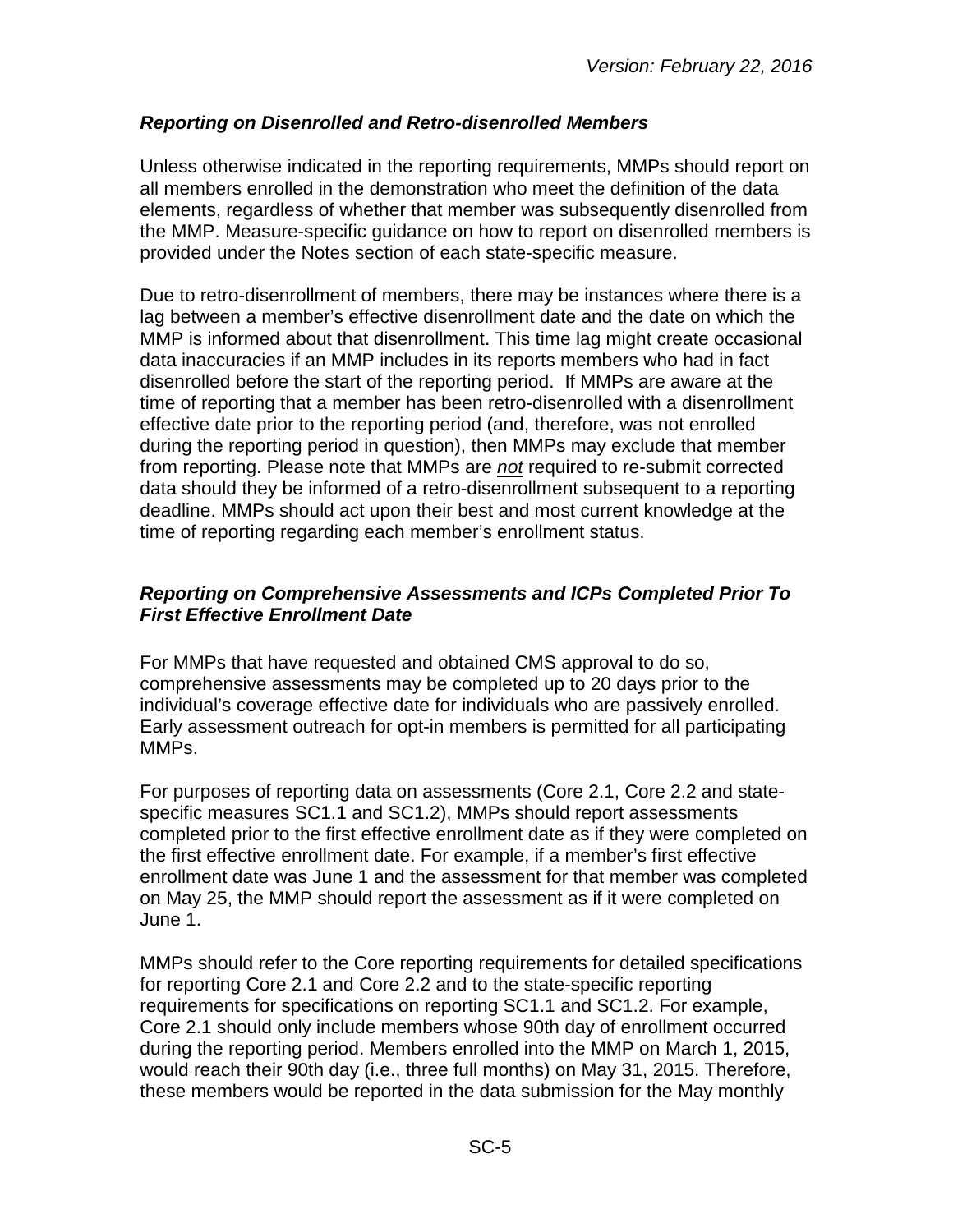reporting period, even if their assessment was marked as complete on the first effective enrollment date (i.e., March 1).

MMPs must comply with contractually specified timelines regarding completion of Individualized Care Plans (ICPs) within 90 days of enrollment. In the event that an ICP is also finalized prior to the first effective enrollment date, MMPs should report completion of the ICP (for measures SC2.1 and SC2.2) as if they were completed on the first effective enrollment date. For example, if a member's first effective enrollment date was June 1 and the ICP for that member was completed on May 27, the MMP should report the ICP as if it were completed on June 1.

#### <span id="page-5-0"></span>*Guidance on Comprehensive Assessments and ICPs for Members with a Break in Coverage*

#### Comprehensive Assessments

To determine if an assessment should be conducted for a member that reenrolled in the same or a different MMP, the MMP should first review the member's Phoenix case management record to determine if the member previously received an assessment from any MMP in the Healthy Connections Prime program. If the member did receive an assessment that is included in Phoenix, and it was completed within one year of his/her most recent enrollment date, then the MMP is not necessarily required to conduct a new assessment. Instead, the MMP can:

- 1. Perform any risk stratification, claims data review, or other analyses as required by the three-way contract to detect any changes in the member's condition since the assessment was conducted; and
- 2. Ask the member (or his/her authorized representative) if there has been a change in the member's health status or needs since the assessment was conducted.

The MMP must document any risk stratification, claims data review, or other analyses that are performed to detect any changes in the member's condition. The MMP must also document its outreach attempts and the discussion(s) with the member (or his/her authorized representative) to determine if there was a change in the member's health status or needs.

If a change is identified, the MMP must conduct a new assessment within the timeframe prescribed by the contract. If there are no changes, the MMP is not required to conduct a new assessment unless requested by the member (or his/her authorized representative). Please note, if the MMP prefers to conduct assessments on all re-enrollees regardless of status, it may continue to do so.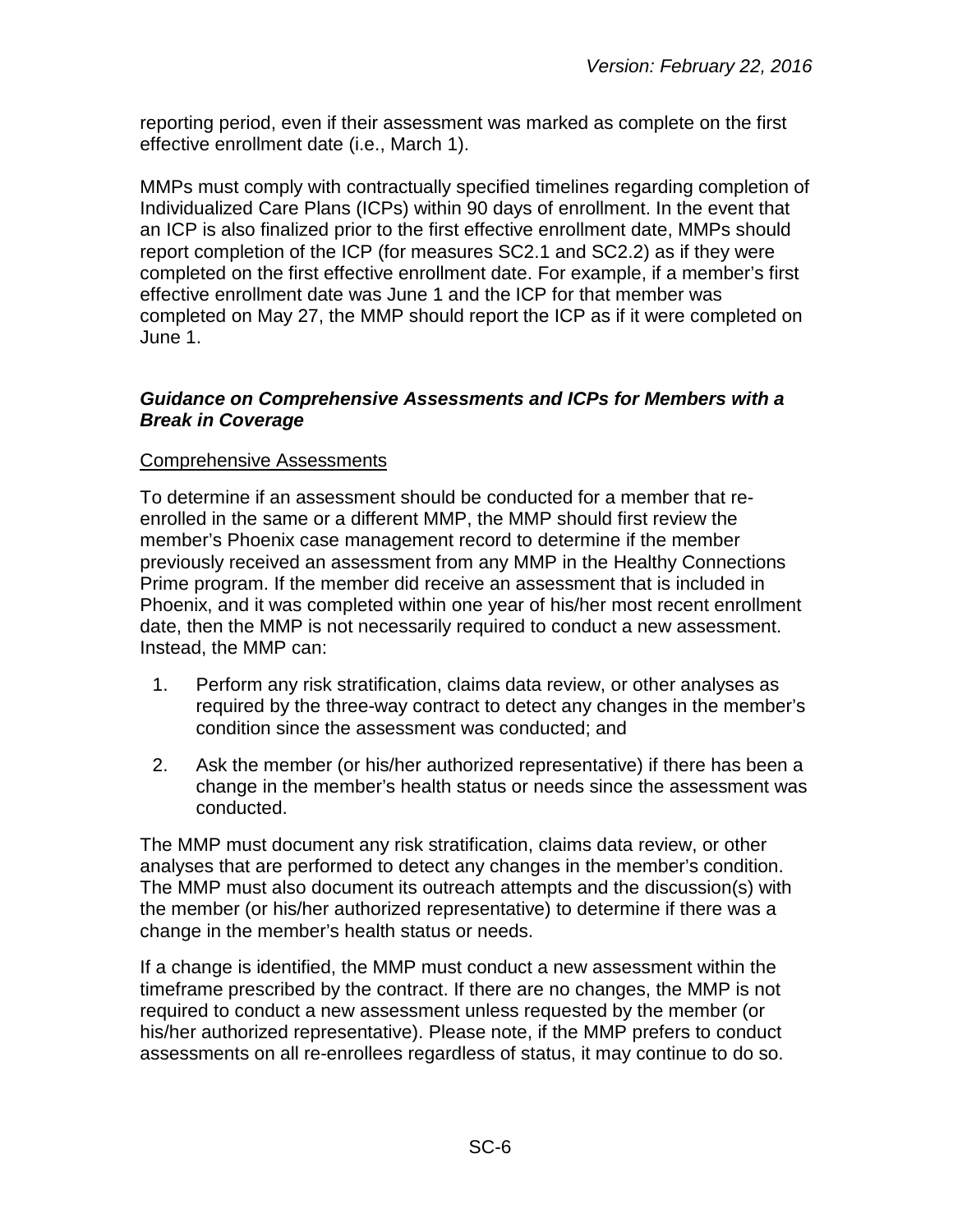Once the MMP has conducted a new assessment as needed or confirmed that the prior assessment is still accurate, the MMP can mark the assessment as complete for the member's current enrollment. The MMP would then report that completion according to the specifications for Core 2.1 and Core 2.2 (and the applicable state-specific measures). When reporting these measures, the MMP should count the number of enrollment days from the member's most recent enrollment effective date, and should report the assessment based on the date the prior assessment was either confirmed to be accurate or a new assessment was completed.

If the MMP is unable to reach a re-enrolled member to determine if there was a change in health status, then the MMP may report that member as unable to be reached so long as the MMP made the requisite number of outreach attempts. If a re-enrolled member refuses to discuss his/her health status with the MMP, then the MMP may report that member as unwilling to participate in the assessment.

If an assessment was not completed for the re-enrolled member during his/her prior enrollment period in Healthy Connections Prime, or if it has been more than one year since the member's assessment was completed, the MMP is required to conduct an assessment for the member within the timeframe prescribed by the contract. The MMP must make the requisite number of attempts to reach the member (at minimum) after his/her most recent enrollment effective date, even if the MMP reported that the member was unable to be reached during his/her prior enrollment. Similarly, members that refused the assessment during their prior enrollment must be asked again to participate (i.e., the MMP may not carry over a refusal from one enrollment period to the next).

#### Individualized Care Plans

If the MMP conducts a new assessment for the re-enrolled member, the MMP must revise the Individualized Care Plan (ICP) accordingly within the timeframe prescribed by the contract. Once the ICP is revised, the MMP may mark the ICP as complete for the member's current enrollment. If the MMP determines that the prior assessment is still accurate and therefore no updates are required to the previously completed ICP, the MMP may mark the ICP as complete for the current enrollment at the same time that the assessment is marked complete. The MMP would then follow the applicable state-specific measure specifications for reporting the completion. Please note, for purposes of reporting, the ICP for the re-enrolled member should be classified as an *initial* ICP.

If an ICP was not completed and loaded into Phoenix for the re-enrolled member during his/her prior enrollment period in Healthy Connections Prime, or if it has been more than one year since the member's ICP was completed, the MMP is required to complete an ICP for the member within the timeframe prescribed by the contract. The MMP must also follow the above guidance regarding reaching out to members that previously refused to participate or were not reached.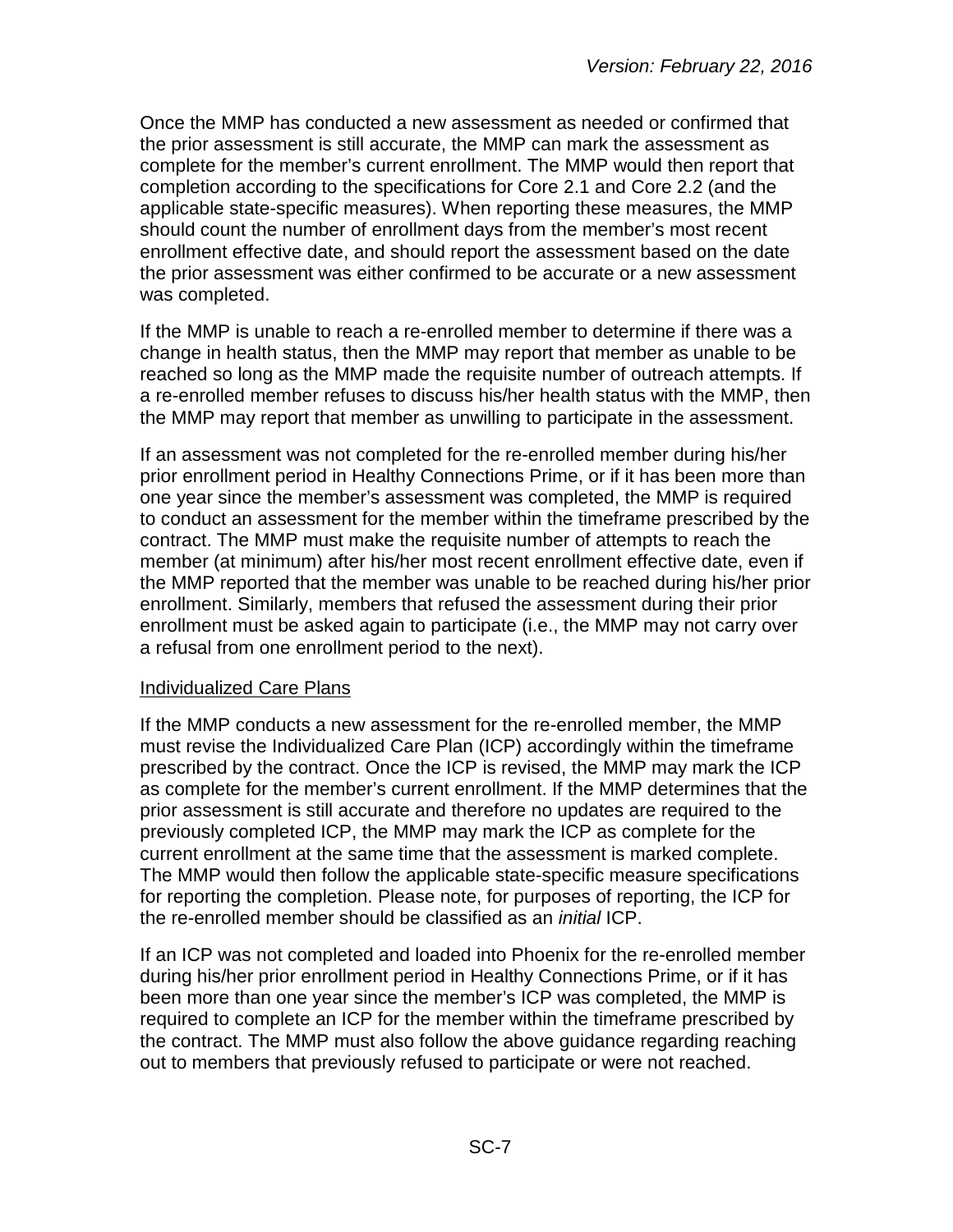#### Annual Reassessments and ICP Updates

The MMP must follow contract requirements regarding the completion of annual reassessments and updates to ICPs. If the MMP determined that an assessment/ICP from a member's prior enrollment was accurate and marked that assessment/ICP as complete for the member's current enrollment, the MMP should count continuously from the date that the assessment/ICP was completed in the prior enrollment period to determine the due date for the annual reassessment and ICP update. For example, when reporting Core 2.3, the MMP should count 365 days from the date when the assessment was actually completed, even if that date was during the member's prior enrollment period.

#### <span id="page-7-0"></span>*Value Sets*

The measure specifications in this document refer to code value sets that must be used to determine and report measure data element values. A value set is the complete set of codes used to identify a service or condition included in a measure. The South Carolina State-Specific Value Sets Workbook includes all value sets and codes needed to report certain measures included in the South Carolina-Specific Reporting Requirements and is intended to be used in conjunction with the measure specifications outlined in this document. The South Carolina State-Specific Value Sets Workbook can be found on the CMS website at the following address: [http://www.cms.gov/Medicare-Medicaid-](http://www.cms.gov/Medicare-Medicaid-Coordination/Medicare-and-Medicaid-Coordination/Medicare-Medicaid-Coordination-Office/FinancialAlignmentInitiative/InformationandGuidanceforPlans.html)[Coordination/Medicare-and-Medicaid-Coordination/Medicare-Medicaid-Coordination-](http://www.cms.gov/Medicare-Medicaid-Coordination/Medicare-and-Medicaid-Coordination/Medicare-Medicaid-Coordination-Office/FinancialAlignmentInitiative/InformationandGuidanceforPlans.html)[Office/FinancialAlignmentInitiative/InformationandGuidanceforPlans.html.](http://www.cms.gov/Medicare-Medicaid-Coordination/Medicare-and-Medicaid-Coordination/Medicare-Medicaid-Coordination-Office/FinancialAlignmentInitiative/InformationandGuidanceforPlans.html)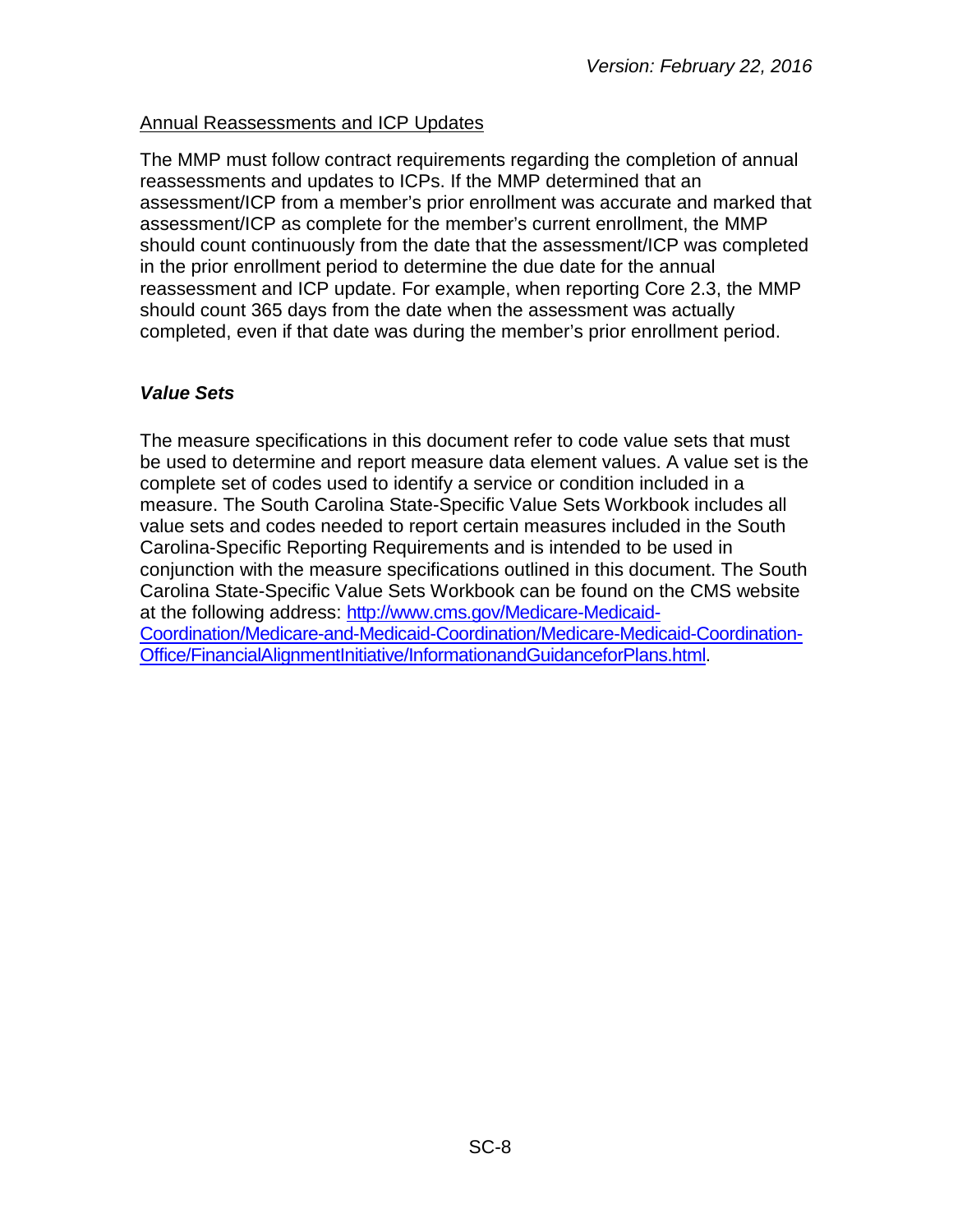| <b>Demonstration Year 1</b> |                          |                             |                                                                                                    |  |  |
|-----------------------------|--------------------------|-----------------------------|----------------------------------------------------------------------------------------------------|--|--|
|                             | <b>Phase</b>             | <b>Dates</b>                | <b>Explanation</b>                                                                                 |  |  |
|                             | Implementation<br>Period | 2-1-15 through 12-31-15     | From the first effective<br>enrollment date through<br>December 31, 2015.                          |  |  |
| Continuous<br>Reporting     | <b>Ongoing Period</b>    | 2-1-15 through 12-31-16     | From the first effective<br>enrollment date through<br>the end of the first<br>demonstration year. |  |  |
|                             |                          | <b>Demonstration Year 2</b> |                                                                                                    |  |  |
| Continuous<br>Reporting     | <b>Ongoing Period</b>    | 1-1-17 through 12-31-17     | From January 1st through<br>the end of the second<br>demonstration year.                           |  |  |
|                             |                          | <b>Demonstration Year 3</b> |                                                                                                    |  |  |
| Continuous<br>Reporting     | <b>Ongoing Period</b>    | 1-1-18 through 12-31-18     | From January 1st through<br>the end of the third<br>demonstration year.                            |  |  |

<span id="page-8-0"></span>*South Carolina's Implementation, Ongoing, and Continuous Reporting Periods*

# <span id="page-8-1"></span>*Data Submission*

All MMPs will submit state-specific measure data through the web-based Financial Alignment Initiative (FAI) Data Collection System (unless otherwise specified in the measure description). All data submissions must be submitted to this site by 5:00p.m. ET on the applicable due date. This site can be accessed at the following web address: [https://Financial-Alignment-Initiative.NORC.org](https://financial-alignment-initiative.norc.org/) 

(Note: Prior to the first use of the system, all MMPs will receive an email notification with the username and password that has been assigned to their plan. This information will be used to log in to the FAI system and complete the data submission.)

All MMPs will submit core measure data in accordance with the Core Reporting Requirements. Submission requirements vary by measure, but most core measures are reported through the Health Plan Management System (HPMS).

Please note, late submissions may result in compliance action from CMS.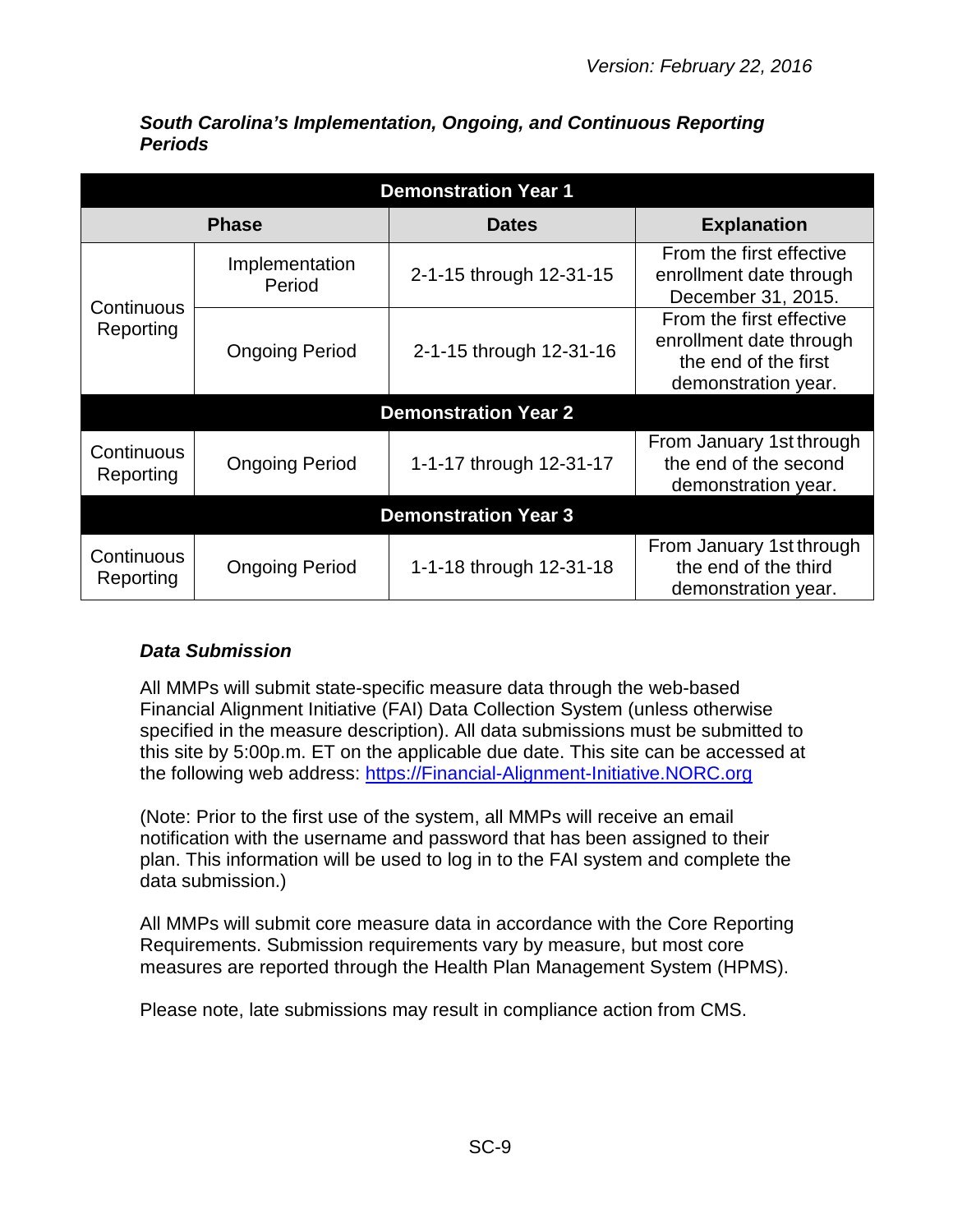# <span id="page-9-0"></span>*Resubmission of Data*

MMPs must comply with the following steps to resubmit data after an established due date:

- 1. Email the SC HelpDesk [\(SCHelpDesk@norc.org\)](mailto:SCHelpDesk@norc.org) to request resubmission.
	- o Specify in the email which measures need resubmission;
	- o Specify for which reporting period(s) the resubmission is needed; and
	- o Provide a brief explanation for why the data need to be resubmitted.
- 2. After review of the request, the SC HelpDesk will notify the MMP once the FAI Data Collection System and/or HPMS has been re-opened.
- 3. Resubmit data through the applicable reporting system.
- 4. Notify the SC HelpDesk again after resubmission has been completed.

Please note, requests for resubmission after an established due date may result in compliance action from CMS.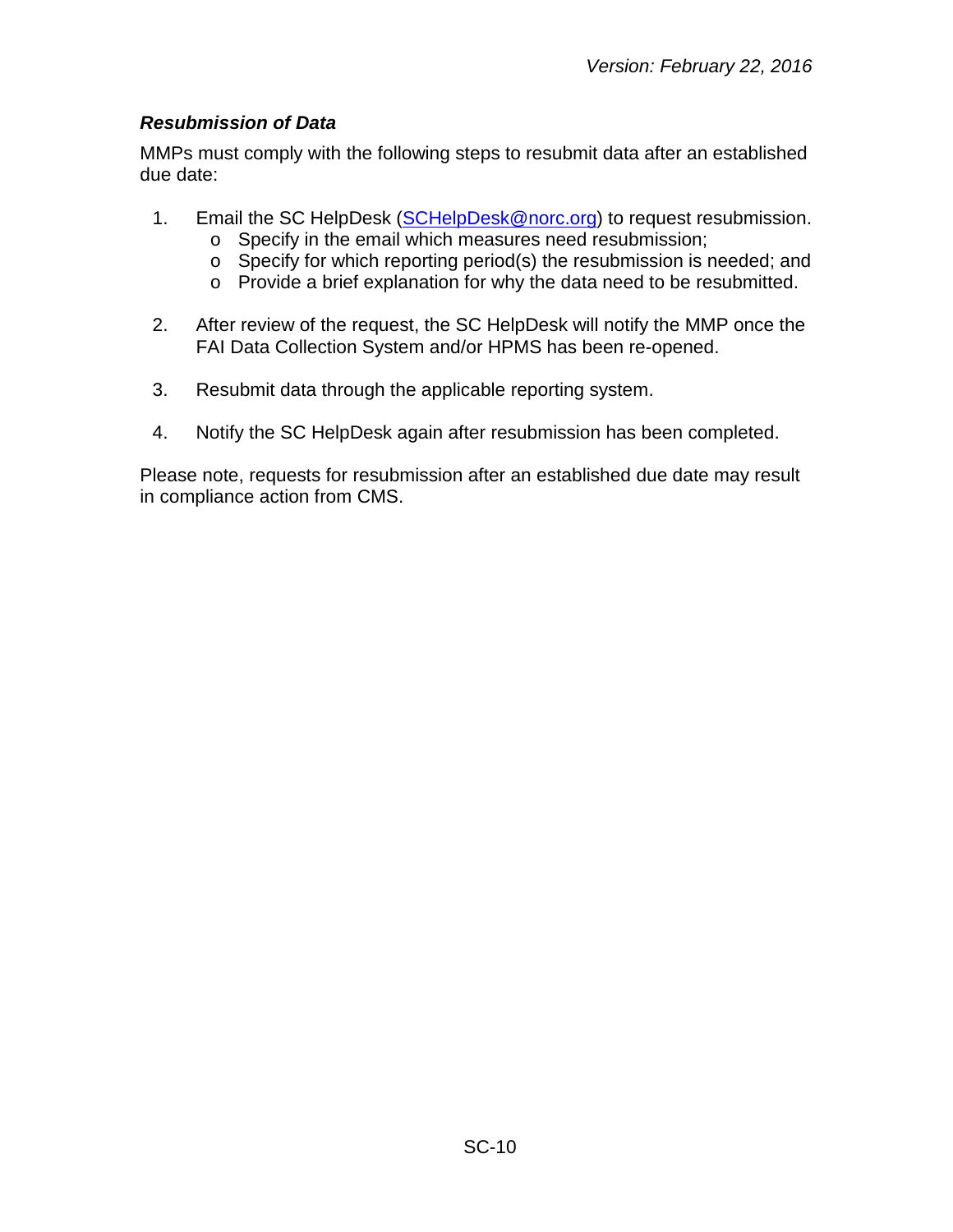# <span id="page-10-0"></span>**Section SCI. Assessment**

| <b>IMPLEMENTATION</b>              |                                        |          |                                                                                                     |                                                                                           |  |
|------------------------------------|----------------------------------------|----------|-----------------------------------------------------------------------------------------------------|-------------------------------------------------------------------------------------------|--|
| <b>Reporting</b><br><b>Section</b> | <b>Reporting</b><br><b>Frequency</b>   | Level    | <b>Reporting</b><br><b>Period</b>                                                                   | Due Date                                                                                  |  |
| SC <sub>1</sub> .<br>Assessment    | Monthly,<br>beginning after<br>90 days | Contract | Current<br>Month<br>Ex:<br>$1/1 - 1/31$                                                             | By the end of the<br>month following the<br>last day of the<br>reporting period.          |  |
| <b>ONGOING</b>                     |                                        |          |                                                                                                     |                                                                                           |  |
| <b>Reporting</b><br><b>Section</b> | <b>Reporting</b><br><b>Frequency</b>   | Level    | <b>Reporting</b><br><b>Periods</b>                                                                  | <b>Due Date</b>                                                                           |  |
| SC <sub>1</sub> .<br>Assessment    | Quarterly                              | Contract | Current<br>Calendar<br>Quarter<br>Ex:<br>$1/1 - 3/31$<br>$4/1 - 6/30$<br>$7/1 - 9/30$<br>10/1-12/31 | By the end of the<br>second month<br>following the last<br>day of the reporting<br>period |  |

SC1.1 Low-risk members with a comprehensive assessment completed within 90 days of enrollment.

| <b>Element</b><br><b>Letter</b> | <b>Element Name</b>                                                                                                                                                    | <b>Definition</b>                                                                                                                                                                             | <b>Allowable Values</b>                        |
|---------------------------------|------------------------------------------------------------------------------------------------------------------------------------------------------------------------|-----------------------------------------------------------------------------------------------------------------------------------------------------------------------------------------------|------------------------------------------------|
| Α.                              | Total number of low-<br>risk members<br>enrolled whose 90th<br>day of enrollment<br>occurred within the<br>reporting period.                                           | Total number of low-<br>risk members enrolled<br>whose 90th day of<br>enrollment occurred<br>within the reporting<br>period.                                                                  | Field Type: Numeric                            |
| B.                              | Total number of low-<br>risk members who<br>are documented as<br>unwilling to<br>participate in the<br>comprehensive<br>assessment within<br>90 days of<br>enrollment. | Of the total reported in<br>A, the number of low-<br>risk members who are<br>documented as<br>unwilling to participate<br>in the comprehensive<br>assessment within 90<br>days of enrollment. | Field Type: Numeric<br>Note: Is a subset of A. |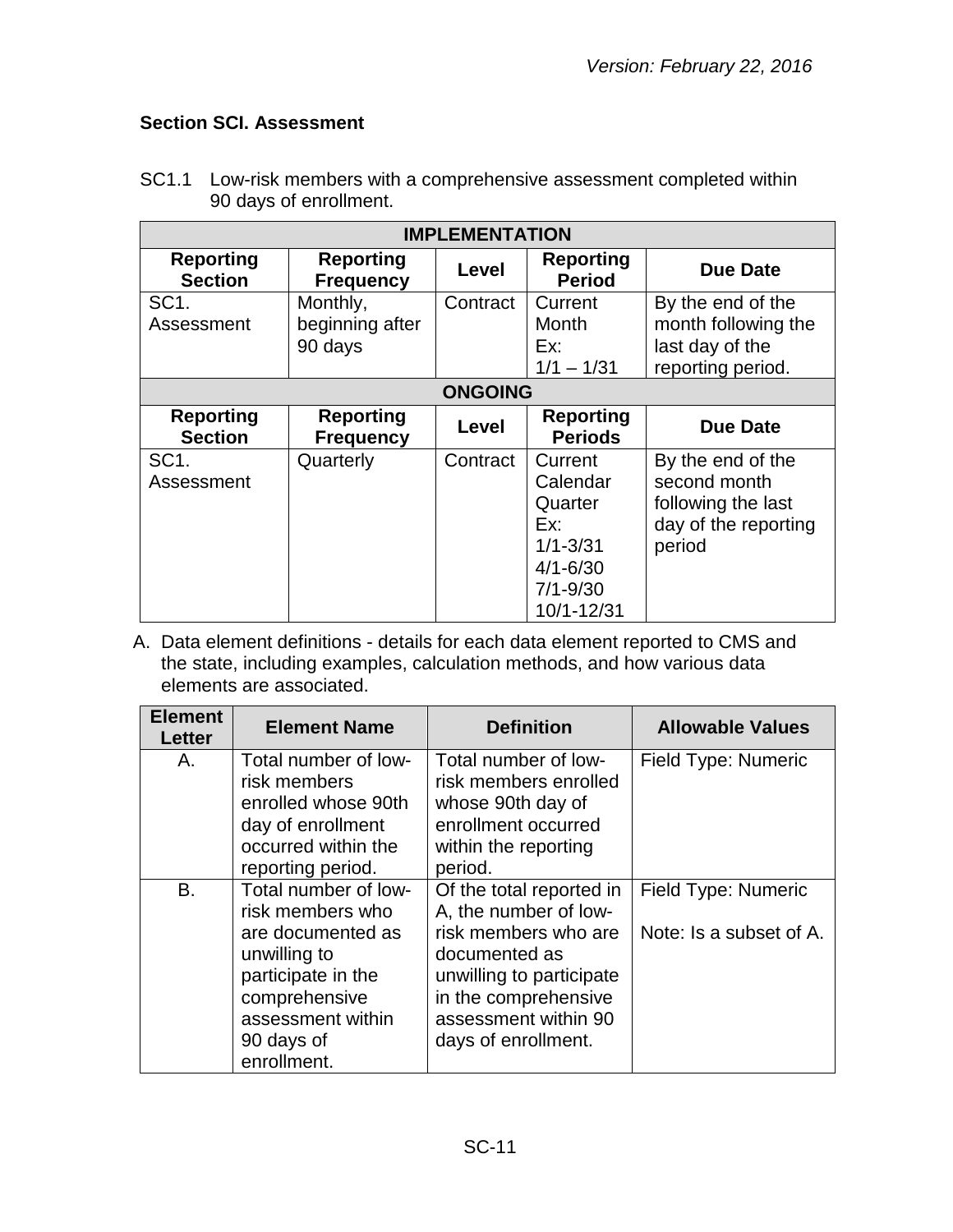| <b>Element</b><br><b>Letter</b> | <b>Element Name</b>                                                                                                                                | <b>Definition</b>                                                                                                                                                               | <b>Allowable Values</b>                        |
|---------------------------------|----------------------------------------------------------------------------------------------------------------------------------------------------|---------------------------------------------------------------------------------------------------------------------------------------------------------------------------------|------------------------------------------------|
| C.                              | Total number of low-<br>risk members the<br>MMP was unable to<br>reach, following<br>three documented<br>attempts within 90<br>days of enrollment. | Of the total reported in<br>A, the number of low-<br>risk members the<br>MMP was unable to<br>reach, following three<br>documented attempts<br>within 90 days of<br>enrollment. | Field type: Numeric<br>Note: Is a subset of A. |
| D.                              | The number of low-<br>risk members with a<br>comprehensive<br>assessment<br>completed within 90<br>days of enrollment.                             | Of the total reported in<br>A, the number of low-<br>risk members with a<br>comprehensive<br>assessment<br>completed within 90<br>days of enrollment.                           | Field type: Numeric<br>Note: Is a subset of A. |

- B. QA checks/Thresholds procedures used by CMS and the state to establish benchmarks in order to identify outliers or data that are potentially erroneous.
	- CMS and the state will perform an outlier analysis.
	- As data are received from MMPs over time, CMS and the state will apply threshold checks.
- C. Edits and Validation checks validation checks that should be performed by each MMP prior to data submission.
	- Confirm those data elements listed above as subsets of other elements.
	- MMPs should validate that data elements B, C, and D are less than or equal to data element A.
	- All data elements should be positive values.
- D. Analysis how CMS and the state will evaluate reported data, as well as how other data sources may be monitored. CMS and the state will evaluate the percentage of low-risk members who:
	- Were unable to be reached following three documented attempts to have their comprehensive assessment completed within 90 days of enrollment.
	- Were unwilling to participate in a comprehensive assessment within 90 days of enrollment.
	- Had a comprehensive assessment completed within 90 days of enrollment.
	- Were willing to participate and who could be reached who had a comprehensive assessment completed within 90 days of enrollment.
- E. Notes additional clarifications to a reporting section. This section incorporates previously answered frequently asked questions.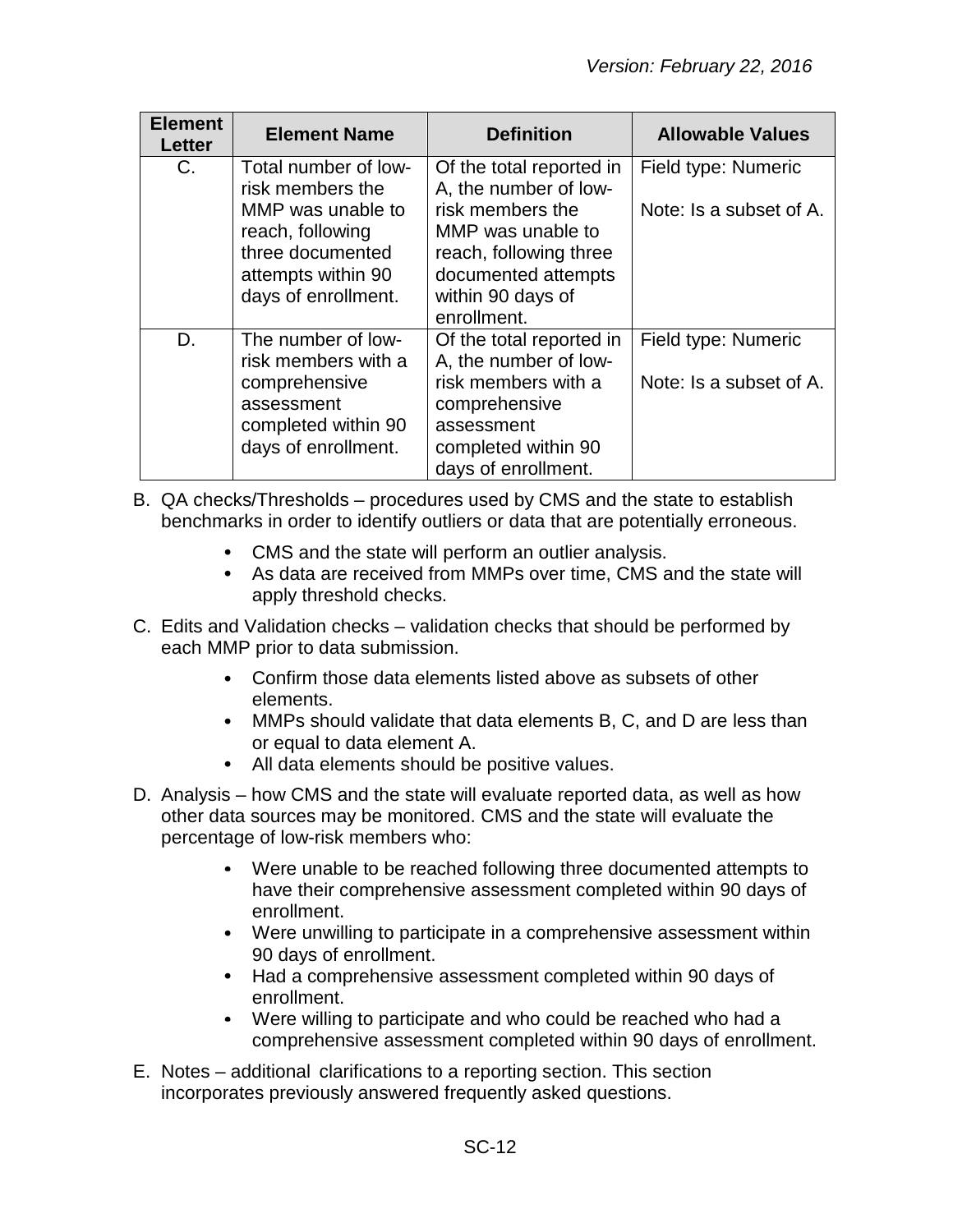- $\bullet$ MMPs should include all members regardless of whether the member was enrolled through passive enrollment or opt-in enrollment. Medicaid-only members should not be included.
- MMPs should include all members who meet the criteria outlined in  $\bullet$ Element A, regardless if they are disenrolled as of the end of the reporting period (i.e., include all members regardless if they are currently enrolled or disenrolled as of the last day of the reporting period).
- $\bullet$ The 90th day of enrollment should be based on each member's effective date. For the purposes of reporting this measure, 90 days of enrollment will be equivalent to three full calendar months.
- $\bullet$ The effective date of enrollment is the first date of the member's coverage through the MMP.
- $\bullet$ Members reported in data elements B, C, and D must also be reported in data element A since these data elements are subsets of data element A. Additionally, data elements B, C, and D should be mutually exclusive (e.g. a member reported in element B or C should not also be reported in element D). If a member could meet the criteria for multiple data elements (B, C, or D) use the following guidance to ensure the member is included in only one of those three elements:
	- o If a member initially refused the assessment or could not be reached after three outreach attempts, but then subsequently completes the assessment within 90 days of enrollment, the member should be classified in data element D.
	- o If a member was not reached after three outreach attempts, but then subsequently is reached and refuses the assessment within 90 days of enrollment, the member should be classified in data element B.
- MMPs should refer to the South Carolina three-way contract for  $\bullet$ specific requirements pertaining to criteria for identifying low-risk members.
- $\bullet$ MMPs should refer to the South Carolina three-way contract for specific requirements pertaining to a comprehensive assessment.
- For data element B, MMPs should report the number of members  $\bullet$ who were unwilling to participate in the comprehensive assessment if a member (or his or her authorized representative):
	- o Affirmatively declines to participate in the assessment. Member communicates this refusal by phone, mail, fax, or in person.
	- o Expresses willingness to complete the assessment but asks for it to be conducted after 90 days (despite being offered a reasonable opportunity to complete the assessment within 90 days). Discussions with the members must be documented by the MMP.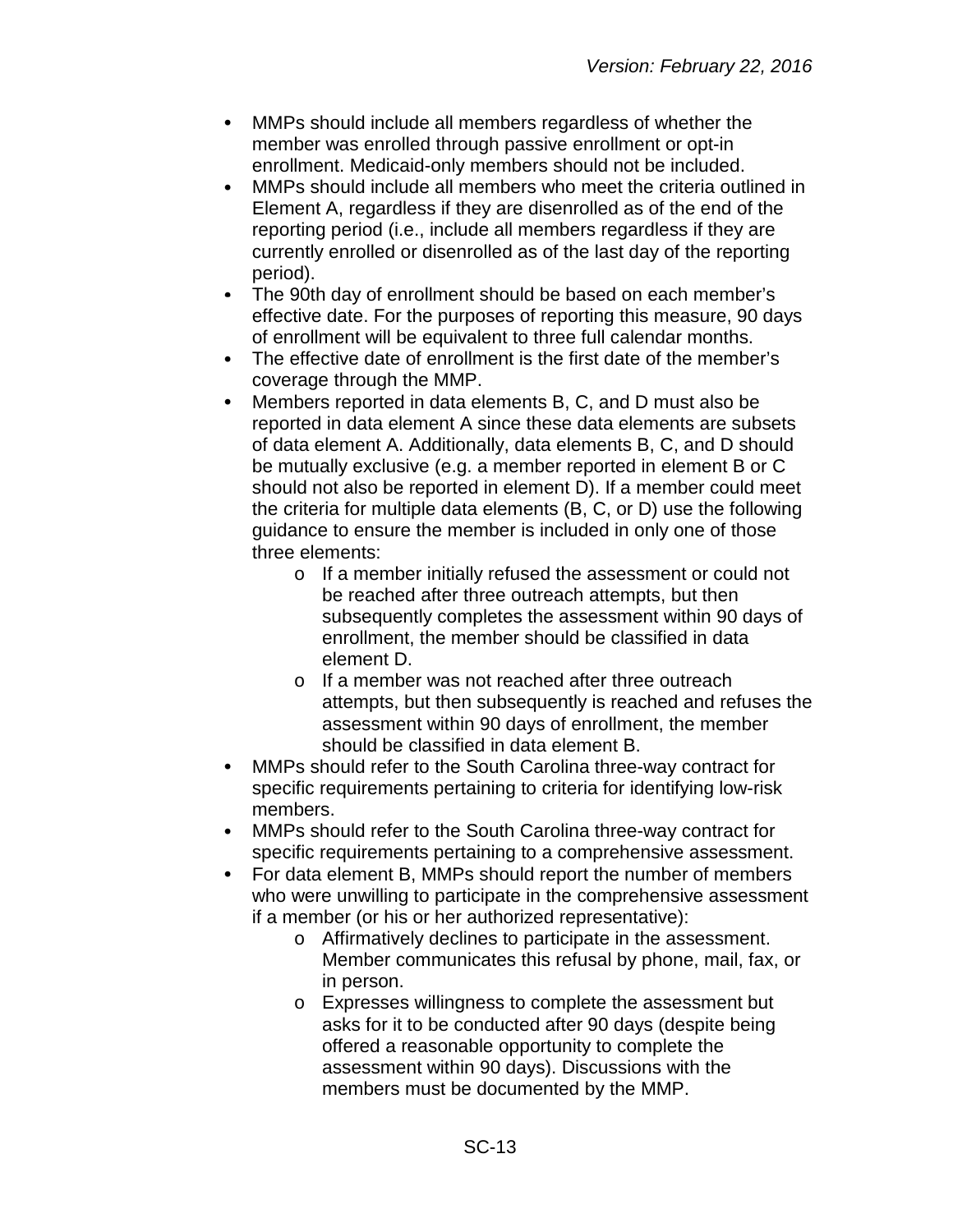- o Expresses willingness to complete the assessment, but reschedules or is a no-show and then is subsequently nonresponsive. Attempts to contact the member must be documented by the MMP.
- o Initially agrees to complete the assessment, but then declines to answer a majority of the questions in the assessment.
- For data element C, MMPs should report the number of members the MMP was unable to reach after three attempts to contact the member. MMPs should refer to the SC three-way contract or state guidance for any specific requirements pertaining to the method of outreach to members. MMPs must document each attempt to reach the member, including the method of the attempt (i.e., phone, mail, or email), as CMS and the state may validate this number. There may be instances when the MMP has a high degree of confidence that a members contact information is correct, yet that member is not responsive to the MMPs outreach efforts. So long as the MMP follows the guidance regarding outreach attempts, these members may be included in the count for this data element.
- There may be certain circumstances that make it impossible or inappropriate to complete an assessment within 90 days of enrollment. For example, a member may be medically unable to respond and have no authorized representative to do so on their behalf, or a member may be experiencing an acute medical or behavioral health crisis that requires immediate attention and outweighs the need for an assessment. However, MMPs should not include such members in the counts for data elements B and C.
- If a member's assessment was started but not completed within 90 days of enrollment, then the assessment should not be considered completed and, therefore, would not be counted in data elements B, C, or D. However, this member would be included in data element A.
- F. Data Submission how MMPs will submit data collected to CMS and the state.
	- MMPs will submit data collected for this measure in the above specified format through a secure data transmission site established by CMS. This site can be accessed at the following web address: [https://Financial-Alignment-Initiative.NORC.org](https://financial-alignment-initiative.norc.org/)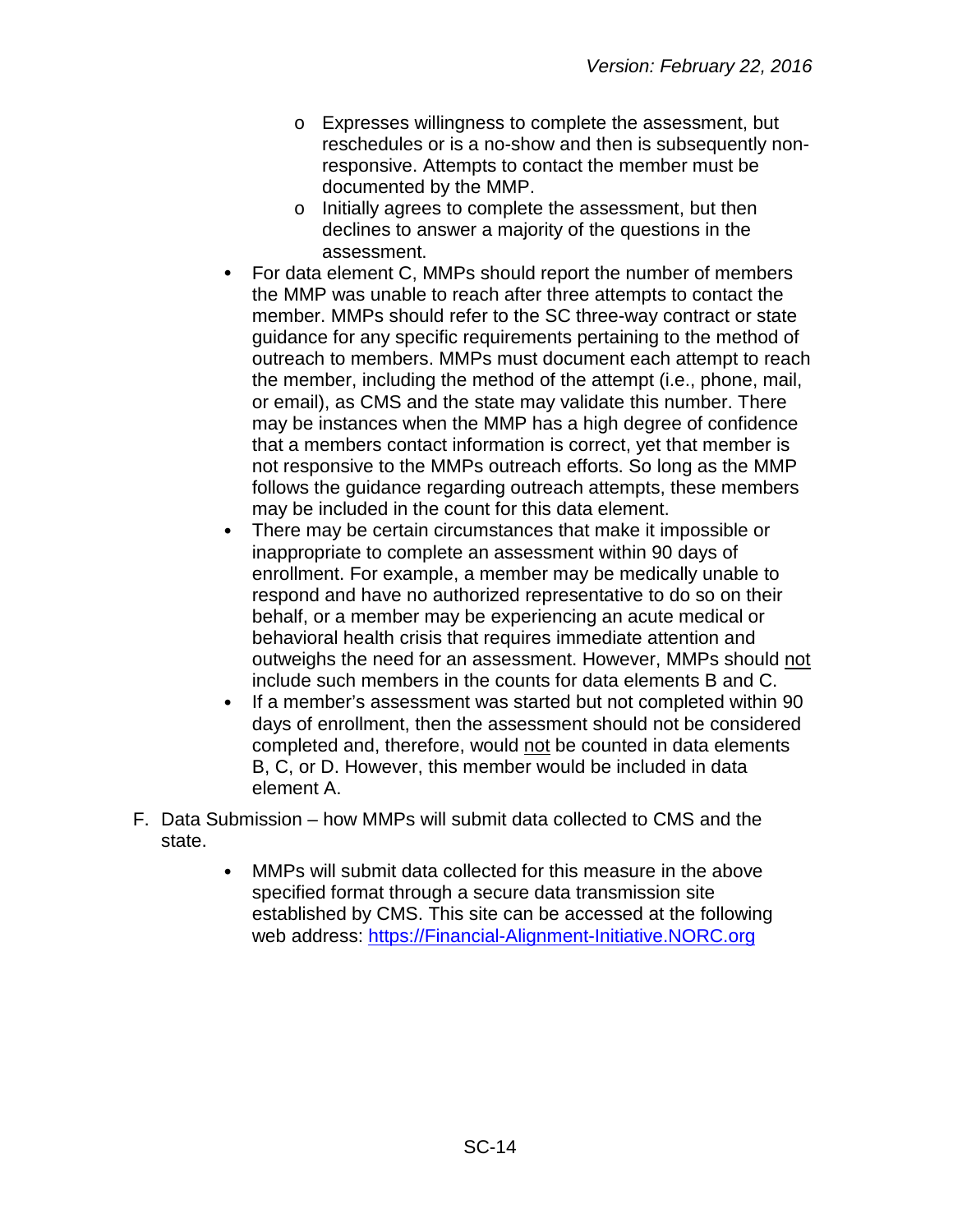SC1.2 Moderate and high-risk members with a comprehensive assessment completed within 60 days of enrollment.

| <b>IMPLEMENTATION</b>              |                                        |              |                                                                                                     |                                                                                           |  |  |
|------------------------------------|----------------------------------------|--------------|-----------------------------------------------------------------------------------------------------|-------------------------------------------------------------------------------------------|--|--|
| <b>Reporting</b><br><b>Section</b> | <b>Reporting</b><br><b>Frequency</b>   | <b>Level</b> | <b>Reporting</b><br><b>Period</b>                                                                   | <b>Due Date</b>                                                                           |  |  |
| SC <sub>1</sub> .<br>Assessment    | Monthly,<br>beginning after<br>60 days | Contract     | Current<br>Month<br>Ex:<br>$1/1 - 1/31$                                                             | By the end of the<br>month following the<br>last day of the<br>reporting period.          |  |  |
|                                    | <b>ONGOING</b>                         |              |                                                                                                     |                                                                                           |  |  |
| <b>Reporting</b><br><b>Section</b> | <b>Reporting</b><br><b>Frequency</b>   | Level        | <b>Reporting</b><br><b>Periods</b>                                                                  | <b>Due Date</b>                                                                           |  |  |
| SC <sub>1</sub> .<br>Assessment    | Quarterly                              | Contract     | Current<br>Calendar<br>Quarter<br>Fx:<br>$1/1 - 3/31$<br>$4/1 - 6/30$<br>$7/1 - 9/30$<br>10/1-12/31 | By the end of the<br>second month<br>following the last<br>day of the reporting<br>period |  |  |

| <b>Element</b><br>Letter | <b>Element Name</b>                                                                                                                                                                      | <b>Definition</b>                                                                                                                                                                                               | <b>Allowable Values</b>                        |
|--------------------------|------------------------------------------------------------------------------------------------------------------------------------------------------------------------------------------|-----------------------------------------------------------------------------------------------------------------------------------------------------------------------------------------------------------------|------------------------------------------------|
| Α.                       | Total number of<br>moderate and high-<br>risk members<br>enrolled whose 60th<br>day of enrollment<br>occurred within the<br>reporting period.                                            | Total number of<br>moderate and high-risk<br>members enrolled<br>whose 60th day of<br>enrollment occurred<br>within the reporting<br>period.                                                                    | Field Type: Numeric                            |
| B.                       | Total number of<br>moderate and high -<br>risk members who<br>are documented as<br>unwilling to<br>participate in the<br>comprehensive<br>assessment within<br>60 days of<br>enrollment. | Of the total reported in<br>A, the number of<br>moderate and high -<br>risk members who are<br>documented as<br>unwilling to participate<br>in the comprehensive<br>assessment within 60<br>days of enrollment. | Field Type: Numeric<br>Note: Is a subset of A. |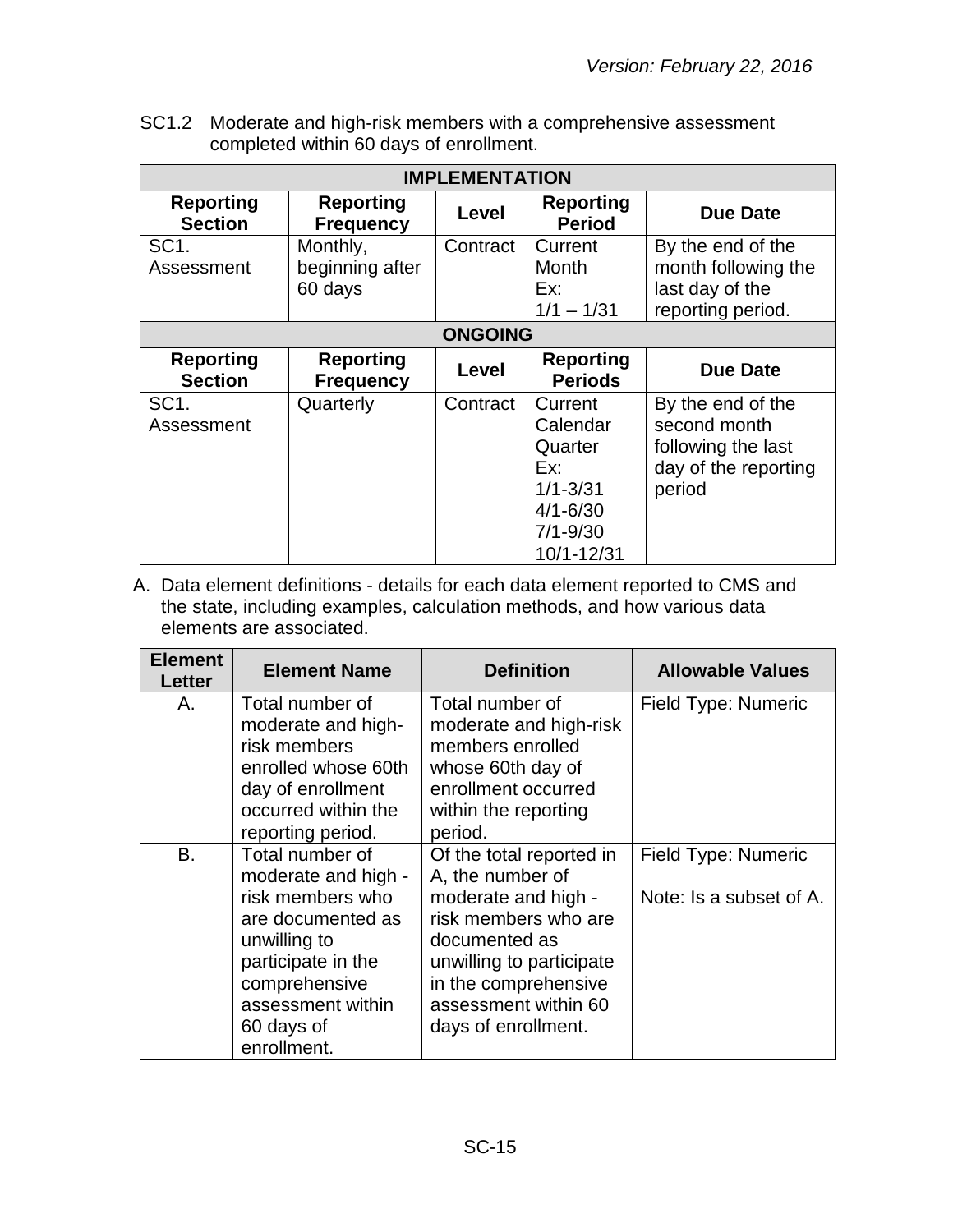| <b>Element</b><br>Letter | <b>Element Name</b>                                                                                                                                                  | <b>Definition</b>                                                                                                                                                                                 | <b>Allowable Values</b>                        |
|--------------------------|----------------------------------------------------------------------------------------------------------------------------------------------------------------------|---------------------------------------------------------------------------------------------------------------------------------------------------------------------------------------------------|------------------------------------------------|
| C.                       | Total number of<br>moderate and high -<br>risk members the<br>MMP was unable to<br>reach, following<br>three documented<br>attempts within 60<br>days of enrollment. | Of the total reported in<br>A, the number of<br>moderate and high -<br>risk members the MMP<br>was unable to reach,<br>following three<br>documented attempts<br>within 60 days of<br>enrollment. | Field type: Numeric<br>Note: Is a subset of A. |
| D.                       | The number of<br>moderate and high -<br>risk members with a<br>comprehensive<br>assessment<br>completed within 60<br>days of enrollment.                             | Of the total reported in<br>A, the number of<br>moderate and high -<br>risk members with a<br>comprehensive<br>assessment completed<br>within 60 days of<br>enrollment.                           | Field type: Numeric<br>Note: Is a subset of A. |

- B. QA checks/Thresholds procedures used by CMS and the state to establish benchmarks in order to identify outliers or data that are potentially erroneous.
	- CMS and the state will perform an outlier analysis.
	- As data are received from MMPs over time, CMS and the state will apply threshold checks.
- C. Edits and Validation checks validation checks that should be performed by each MMP prior to data submission.
	- Confirm those data elements listed above as subsets of other elements.
	- MMPs should validate that data elements B, C, and D are less than or equal to data element A.
	- All data elements should be positive values.
- D. Analysis how CMS and the state will evaluate reported data, as well as how other data sources may be monitored. CMS and the state will evaluate the percentage of moderate and high-risk member who:
	- Were unable to be reached to have their comprehensive assessment completed within 60 days of enrollment.
	- Were unwilling to participate in a comprehensive assessment within 60 days of enrollment.
	- Had a comprehensive assessment completed within 60 days of enrollment.
	- $\bullet$ Were willing to participate and who could be reached who had a comprehensive assessment completed within 60 days of enrollment.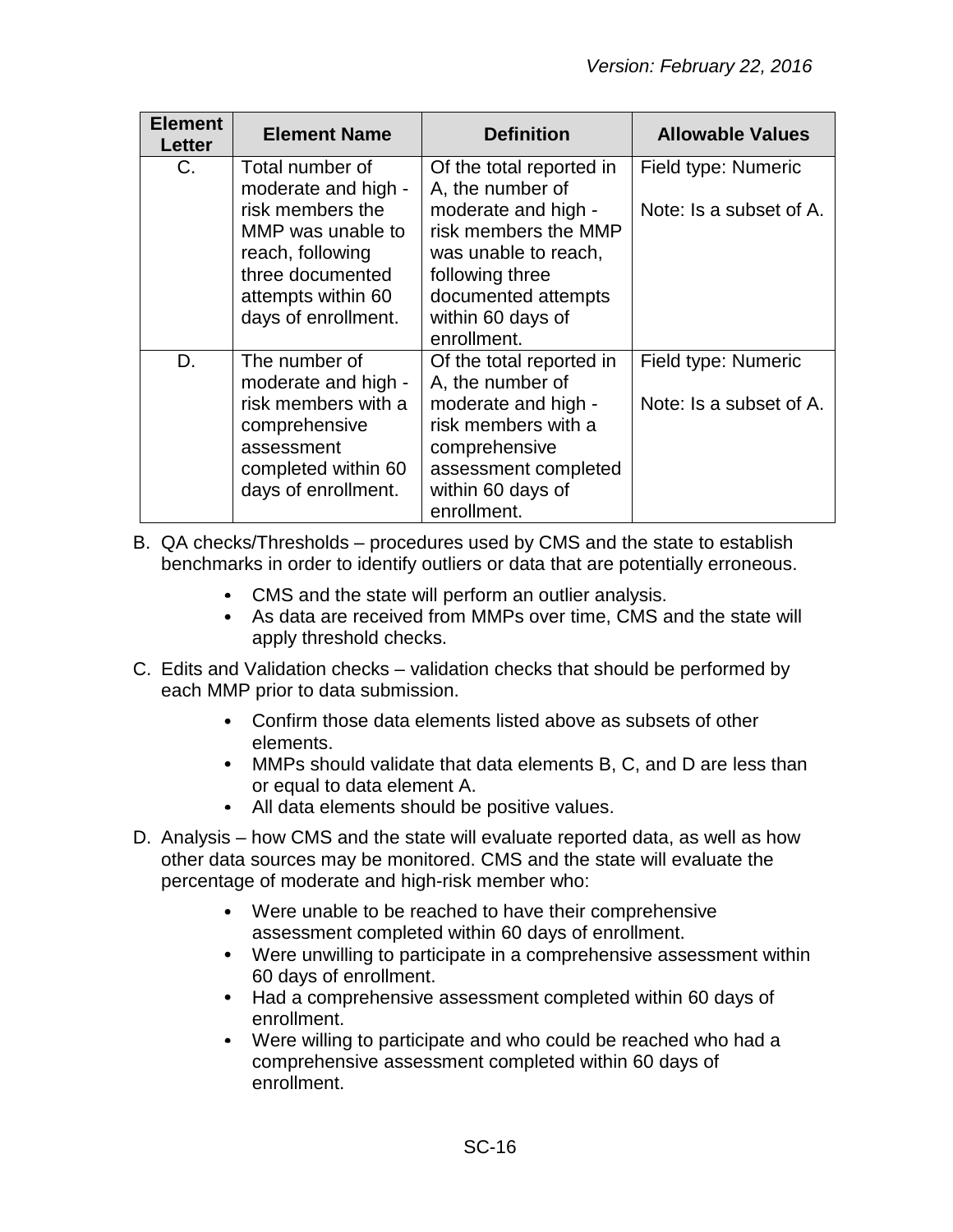- E. Notes additional clarifications to a reporting section. This section incorporates previously answered frequently asked questions.
	- MMPs should include all members regardless of whether the  $\bullet$ member was enrolled through passive enrollment or opt-in enrollment. Medicaid-only members should not be included.
	- $\bullet$ MMPs should include all members who meet the criteria outlined in Element A, regardless if they are disenrolled as of the end of the reporting period (i.e., include all members regardless if they are currently enrolled or disenrolled as of the last day of the reporting period).
	- The 60th day of enrollment should be based on each member's  $\bullet$ effective date. For the purposes of reporting this measure, 60 days of enrollment will be equivalent to two full calendar months.
	- $\bullet$ The effective date of enrollment is the first date of the member's coverage through the MMP.
	- $\bullet$ Members reported in data elements B, C, and D must also be reported in data element A since these data elements are subsets of data element A. Additionally, data elements B, C, and D should be mutually exclusive (e.g. a member reported in element B or C should not also be reported in element D). If a member could meet the criteria for multiple data elements (B, C, or D) use the following guidance to ensure the member is included in only one of those three elements:
		- o If a member initially refused the assessment or could not be reached after three outreach attempts, but then subsequently completes the assessment within 60 days of enrollment, the member should be classified in data element D.
		- o If a member was not reached after three outreach attempts, but then subsequently is reached and refuses the assessment within 60 days of enrollment, the member should be classified in data element B.
	- MMPs should refer to the South Carolina three-way contract for  $\bullet$ specific requirements pertaining to criteria for identifying moderate and high-risk members.
	- MMPs should refer to the South Carolina three-way contract for  $\bullet$ specific requirements pertaining to a comprehensive assessment.
	- For data element B, MMPs should report the number of members  $\bullet$ who were unwilling to participate in the comprehensive assessment if a member (or his or her authorized representative):
		- o Affirmatively declines to participate in the assessment. Member communicates this refusal by phone, mail, fax, or in person.
		- o Expresses willingness to complete the assessment but asks for it to be conducted after 60 days (despite being offered a reasonable opportunity to complete the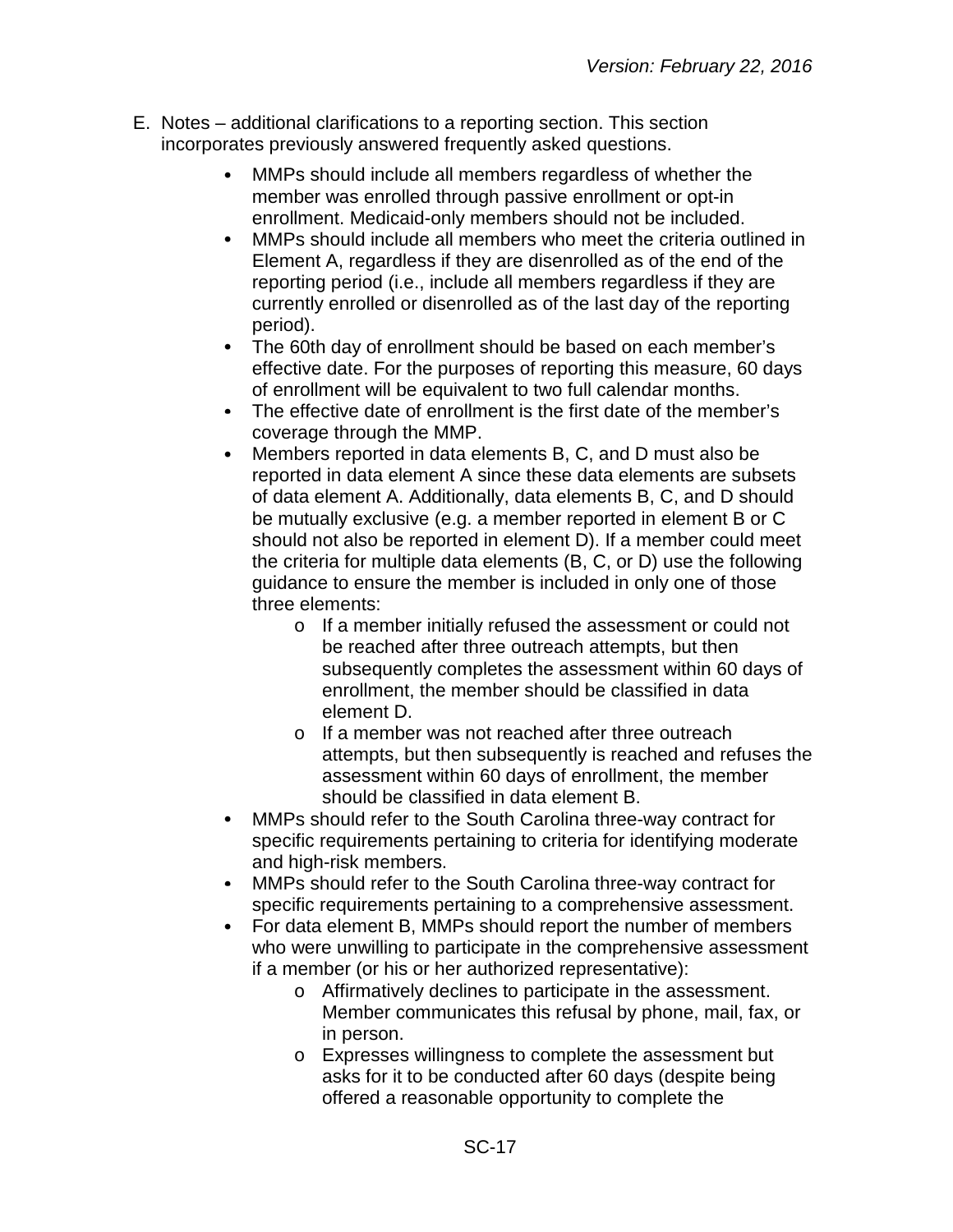assessment within 60 days). Discussions with the member must be documented by the MMP.

- o Expresses willingness to complete the assessment, but reschedules or is a no-show and then is subsequently nonresponsive. Attempts to contact the member must be documented by the MMP.
- o Initially agrees to complete the assessment, but then declines to answer a majority of the questions in the assessment.
- For data element C, MMPs should report the number of members the MMP was unable to reach after three attempts to contact the member. MMPs should refer to the SC three-way contract or state guidance for any specific requirements pertaining to the method of outreach to members. MMPs must document each attempt to reach the member, including the method of the attempt (i.e., phone, mail, or email), as CMS and the state may validate this number. There may be instances when the MMP has a high degree of confidence that a members contact information is correct, yet that member is not responsive to the MMPs outreach efforts. So long as the MMP follows the guidance regarding outreach attempts, these members may be included in the count for this data element.
- There may be certain circumstances that make it impossible or inappropriate to complete an assessment within 60 days of enrollment. For example, a member may be medically unable to respond and have no authorized representative to do so on their behalf, or a member may be experiencing an acute medical or behavioral health crisis that requires immediate attention and outweighs the need for an assessment. However, MMPs should not include such members in the counts for data elements B and C.
- If a member's assessment was started but not completed within 60  $\bullet$ days of enrollment, then the assessment should not be considered completed and, therefore, would not be counted in data elements B, C, or D. However, this member would be included in data element A.
- F. Data Submission how MMPs will submit data collected to CMS and the state.
	- $\bullet$ MMPs will submit data collected for this measure in the above specified format through a secure data transmission site established by CMS. This site can be accessed at the following web address: [https://Financial-Alignment-Initiative.NORC.org](https://financial-alignment-initiative.norc.org/)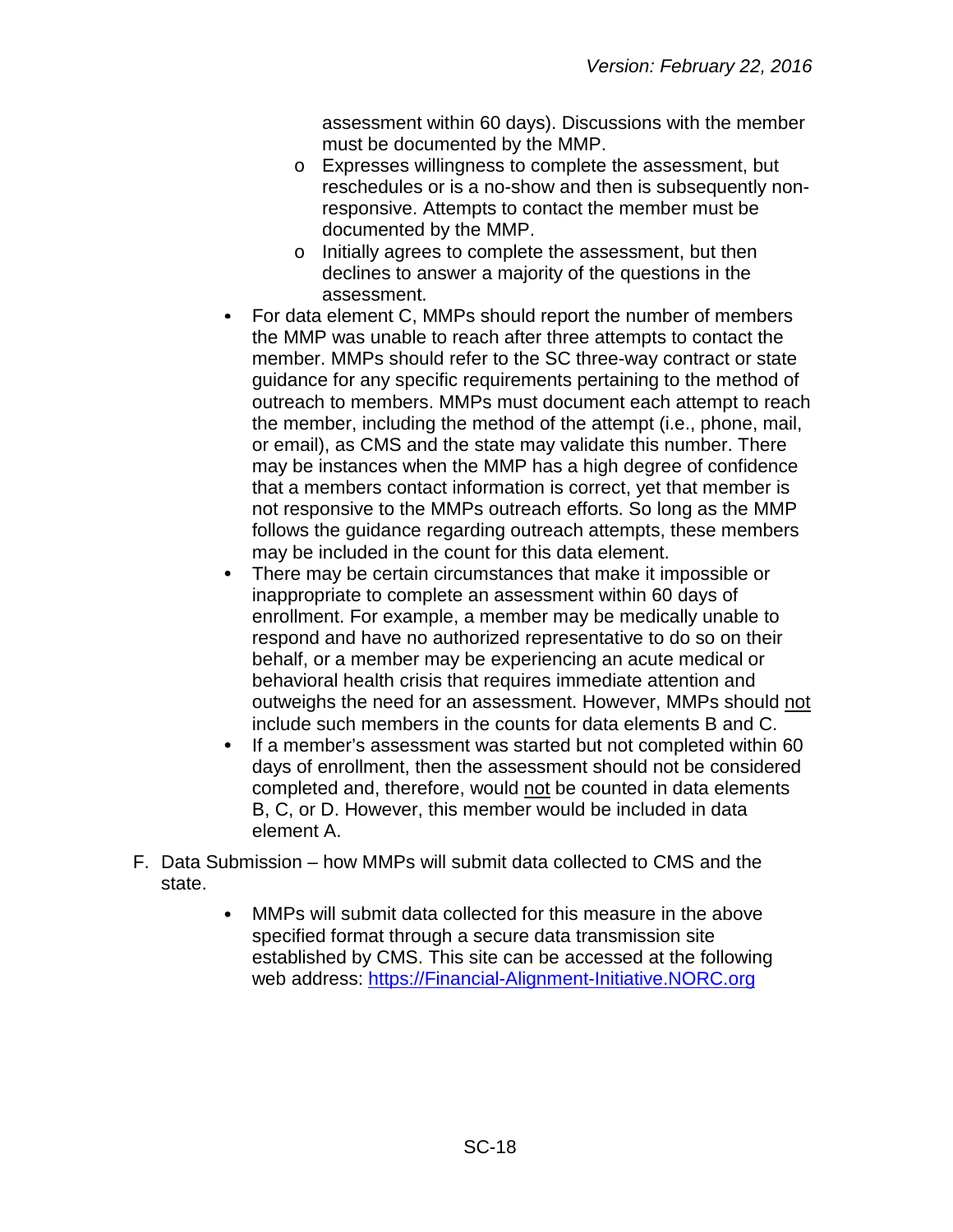SC1.3 Suicide risk assessment (PCPI Measure #2, Adult Major Depressive Disorder set).

| <b>CONTINUOUS REPORTING</b>        |                                      |          |                                   |                                                                                           |  |
|------------------------------------|--------------------------------------|----------|-----------------------------------|-------------------------------------------------------------------------------------------|--|
| <b>Reporting</b><br><b>Section</b> | <b>Reporting</b><br><b>Frequency</b> | Level    | <b>Reporting</b><br><b>Period</b> | <b>Due Date</b>                                                                           |  |
| SC <sub>1</sub><br>Assessment      | Annually                             | Contract | Calendar<br>Year                  | By the end of the<br>fourth month<br>following the last<br>day of the reporting<br>period |  |

| <b>Element</b><br><b>Letter</b> | <b>Element Name</b>                                                                                                                                                        | <b>Definition</b>                                                                                                                                                                                    | <b>Allowable Values</b>                        |
|---------------------------------|----------------------------------------------------------------------------------------------------------------------------------------------------------------------------|------------------------------------------------------------------------------------------------------------------------------------------------------------------------------------------------------|------------------------------------------------|
| А.                              | Total number of<br>members aged 21<br>years and older with<br>a diagnosis of new<br>or recurrent episode<br>of major depressive<br>disorder.                               | Total number of<br>members aged 21<br>years and older with a<br>diagnosis of new or<br>recurrent episode of<br>major depressive<br>disorder during the<br>reporting period.                          | Field Type: Numeric                            |
| <b>B.</b>                       | Total number of<br>members sampled<br>that met inclusion<br>criteria.                                                                                                      | Of the total reported in<br>A, the number of<br>members sampled that<br>met inclusion criteria.                                                                                                      | Field Type: Numeric<br>Note: Is a subset of A. |
| C.                              | Total number of<br>members with a<br>suicide risk<br>assessment<br>completed during<br>the visit in which a<br>diagnosis of new or<br>recurrent episode<br>was identified. | Of the total reported in<br>B, the number of<br>members with a<br>suicide risk<br>assessment completed<br>during the visit in which<br>a diagnosis of new or<br>recurrent episode was<br>identified. | Field Type: Numeric<br>Note: Is a subset of B. |

- B. QA checks/Thresholds procedures used by CMS and the state to establish benchmarks in order to identify outliers or data that are potentially erroneous.
	- CMS and the state will perform an outlier analysis.
	- As data are received from MMPs over time, CMS and the state will apply threshold checks.
- C. Edits and Validation checks validation checks that should be performed by each MMP prior to data submission.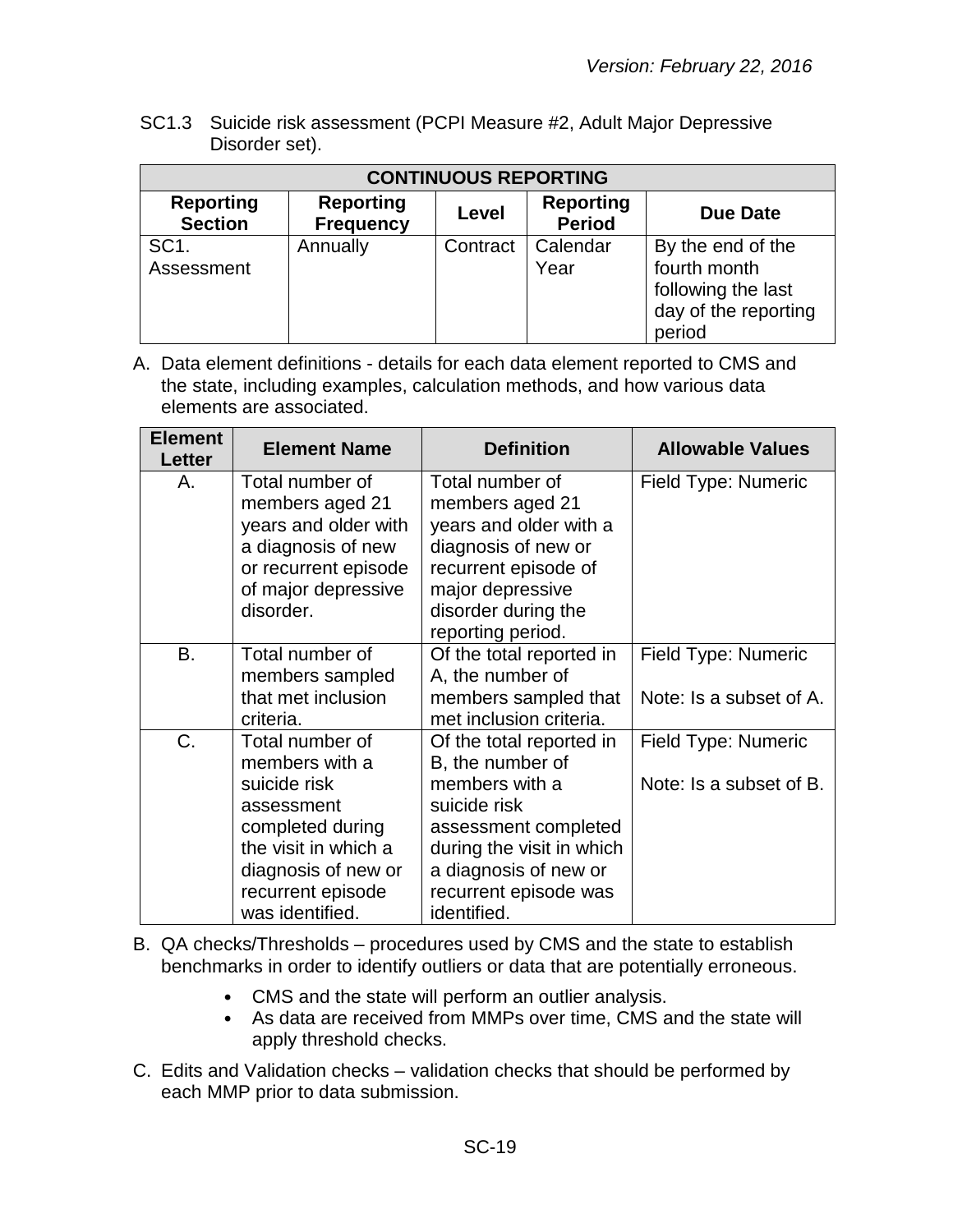- Confirm those data elements listed above as subsets of other elements.
- MMPs should validate that data element B is less than or equal to  $\bullet$ data element A and greater than or equal to data element C.
- MMPs should validate that data element C is less than or equal to data element B.
- All data elements should be positive values.
- D. Analysis how CMS and the state will evaluate reported data, as well as how other data sources may be monitored.
	- CMS and the state will evaluate the percentage of members aged 21 years and older with a suicide risk assessment completed during the visit in which a diagnosis of new or recurrent episode of major depressive disorder was identified.
- E. Notes additional clarifications to a reporting section. This section incorporates previously answered frequently asked questions.
	- MMPs should include all members regardless of whether the member was enrolled through passive enrollment or opt-in enrollment. A subset of members that are eligible will be included in the sample. Medicaid-only members should not be included.
	- $\bullet$ MMPs should include all members who meet the criteria outlined in Element A, regardless if they are disenrolled as of the end of the reporting period (i.e., include all members regardless if they are currently enrolled or disenrolled as of the last day of the reporting period).
	- $\bullet$ For reporting, the MMPs may elect to sample since this measure requires documentation review to identify the numerator. Sampling should be systematic to ensure all eligible individuals have an equal chance of inclusion. The sample size should be 411, plus oversample to allow for substitution. For further instructions on selecting the sample size, please see the Medicare-Medicaid Capitated Financial Alignment Model Reporting Requirements on the CMS website: [http://www.cms.gov/Medicare-Medicaid-](http://www.cms.gov/Medicare-Medicaid-Coordination/Medicare-and-Medicaid-Coordination/Medicare-Medicaid-Coordination-Office/FinancialAlignmentInitiative/InformationandGuidanceforPlans)[Coordination/Medicare-and-Medicaid-Coordination/Medicare-](http://www.cms.gov/Medicare-Medicaid-Coordination/Medicare-and-Medicaid-Coordination/Medicare-Medicaid-Coordination-Office/FinancialAlignmentInitiative/InformationandGuidanceforPlans)[Medicaid-Coordination-](http://www.cms.gov/Medicare-Medicaid-Coordination/Medicare-and-Medicaid-Coordination/Medicare-Medicaid-Coordination-Office/FinancialAlignmentInitiative/InformationandGuidanceforPlans)[Office/FinancialAlignmentInitiative/InformationandGuidanceforPlans](http://www.cms.gov/Medicare-Medicaid-Coordination/Medicare-and-Medicaid-Coordination/Medicare-Medicaid-Coordination-Office/FinancialAlignmentInitiative/InformationandGuidanceforPlans)
	- If MMPs do not elect to sample, data element B should be equal to data element A.
	- For data element A, members must have a diagnosis of major  $\bullet$ depressive disorder and have a patient encounter during the reporting period.
		- o Codes to identify a single episode or recurrent episode of major depressive disorder are provided in the Major Depression value set.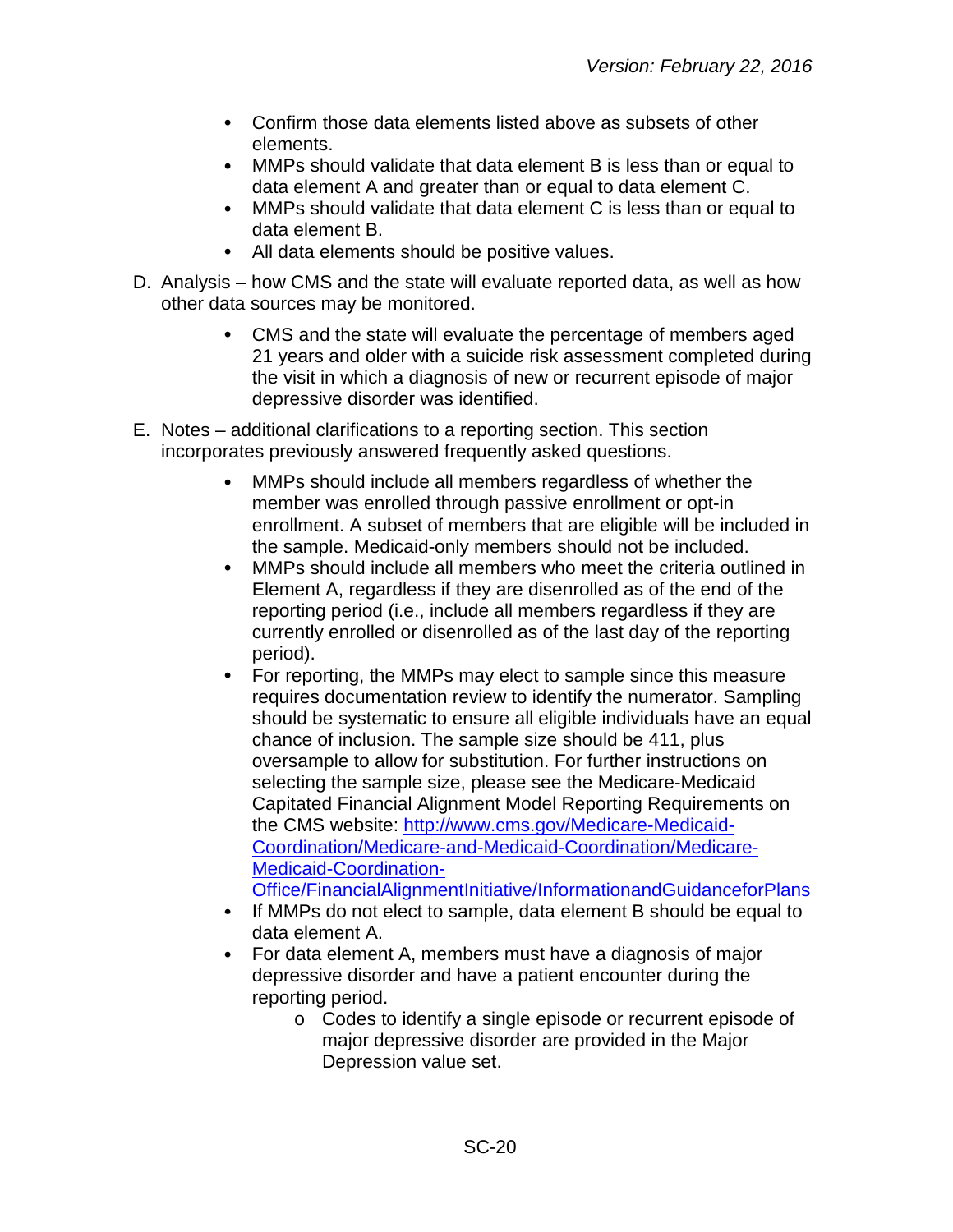- o Codes to identify a member encounter/visit during the reporting period are provided in the Patient Encounter value set.
- For data element C, members must have a suicide risk assessment completed during the visit in which a new diagnosis or recurrent episode was identified.
	- o Codes to identify members with a suicide risk assessment completed are provided in the Suicide Risk Assessment value set or MMPs may elect to perform a documentation record review.
- The suicide risk assessment must include questions about the following:
	- o Suicidal ideation
	- o Member's intent of initiating a suicide attempt
	- And, if either of these are present, questions about:
		- o Member's plans for a suicide attempt
		- o Whether the member has means for completing suicide
- Codes to identify members with a suicide risk assessment completed are provided in the Suicide Risk Assessment value set.
- F. Data Submission how MMPs will submit data collected to CMS and the state.
	- MMPs will submit data collected for this measure in the above  $\bullet$ specified format through a secure data collection site established by CMS. This site can be accessed at the following web address: [https://Financial-Alignment-Initiative.NORC.org](https://financial-alignment-initiative.norc.org/)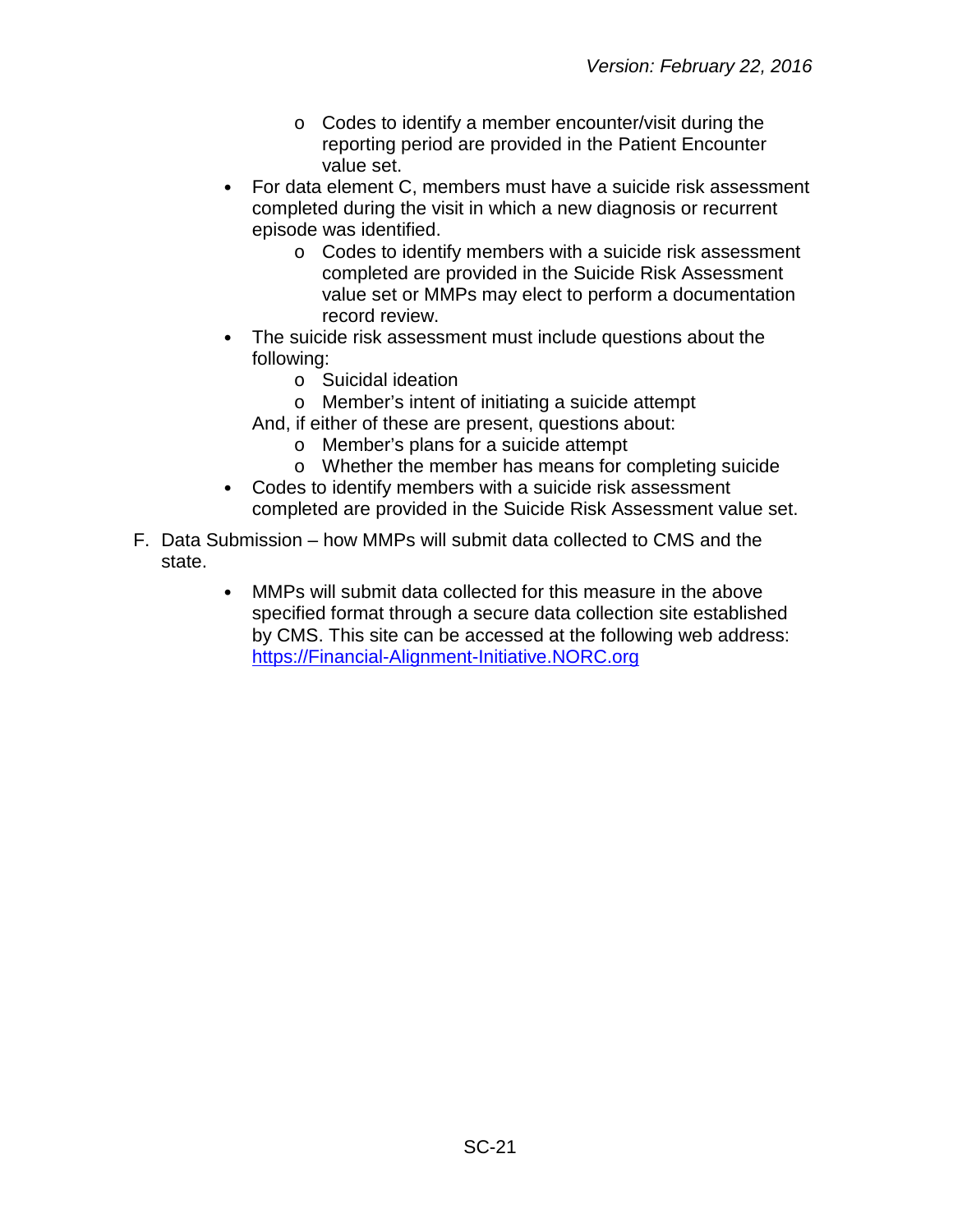# <span id="page-21-0"></span>**Section SCII. Care Coordination**

| <b>IMPLEMENTATION</b>                  |                                        |          |                                                                                                     |                                                                                           |  |  |
|----------------------------------------|----------------------------------------|----------|-----------------------------------------------------------------------------------------------------|-------------------------------------------------------------------------------------------|--|--|
| <b>Reporting</b><br><b>Section</b>     | <b>Reporting</b><br><b>Frequency</b>   | Level    | <b>Reporting</b><br><b>Period</b>                                                                   | Due Date                                                                                  |  |  |
| SC <sub>2</sub> . Care<br>Coordination | Monthly,<br>beginning<br>after 90 days | Contract | Current<br>Month<br>Ex:<br>$1/1 - 1/31$                                                             | By the end of the<br>month following the<br>last day of the<br>reporting period           |  |  |
|                                        | <b>ONGOING</b>                         |          |                                                                                                     |                                                                                           |  |  |
| <b>Reporting</b><br><b>Section</b>     | <b>Reporting</b><br><b>Frequency</b>   | Level    | <b>Reporting</b><br><b>Periods</b>                                                                  | <b>Due Date</b>                                                                           |  |  |
| SC2. Care<br>Coordination              | Quarterly                              | Contract | Current<br>Calendar<br>Quarter<br>Ex:<br>$1/1 - 3/31$<br>$4/1 - 6/30$<br>$7/1 - 9/30$<br>10/1-12/31 | By the end of the<br>second month<br>following the last day<br>of the reporting<br>period |  |  |

SC2.1 Low, moderate, and high-risk members with an Individualized Care Plan (ICP) completed within 90 days of enrollment.i

| <b>Element</b><br><b>Letter</b> | <b>Element Name</b>                                                                                                                  | <b>Definition</b>                                                                                                                                              | <b>Allowable</b><br><b>Values</b>              |
|---------------------------------|--------------------------------------------------------------------------------------------------------------------------------------|----------------------------------------------------------------------------------------------------------------------------------------------------------------|------------------------------------------------|
| Α.                              | Total number of low-<br>risk members<br>enrolled whose 90th<br>day of enrollment<br>occurred within the<br>reporting period.         | Total number of low-<br>risk members enrolled<br>whose 90th day of<br>enrollment occurred<br>within the reporting<br>period.                                   | Field Type: Numeric                            |
| <b>B.</b>                       | Total number of low-<br>risk members who<br>are documented as<br>unwilling to<br>complete an ICP<br>within 90 days of<br>enrollment. | Of the total reported in<br>A, the number of low-<br>risk members who are<br>documented as<br>unwilling to complete<br>an ICP within 90 days<br>of enrollment. | Field Type: Numeric<br>Note: Is a subset of A. |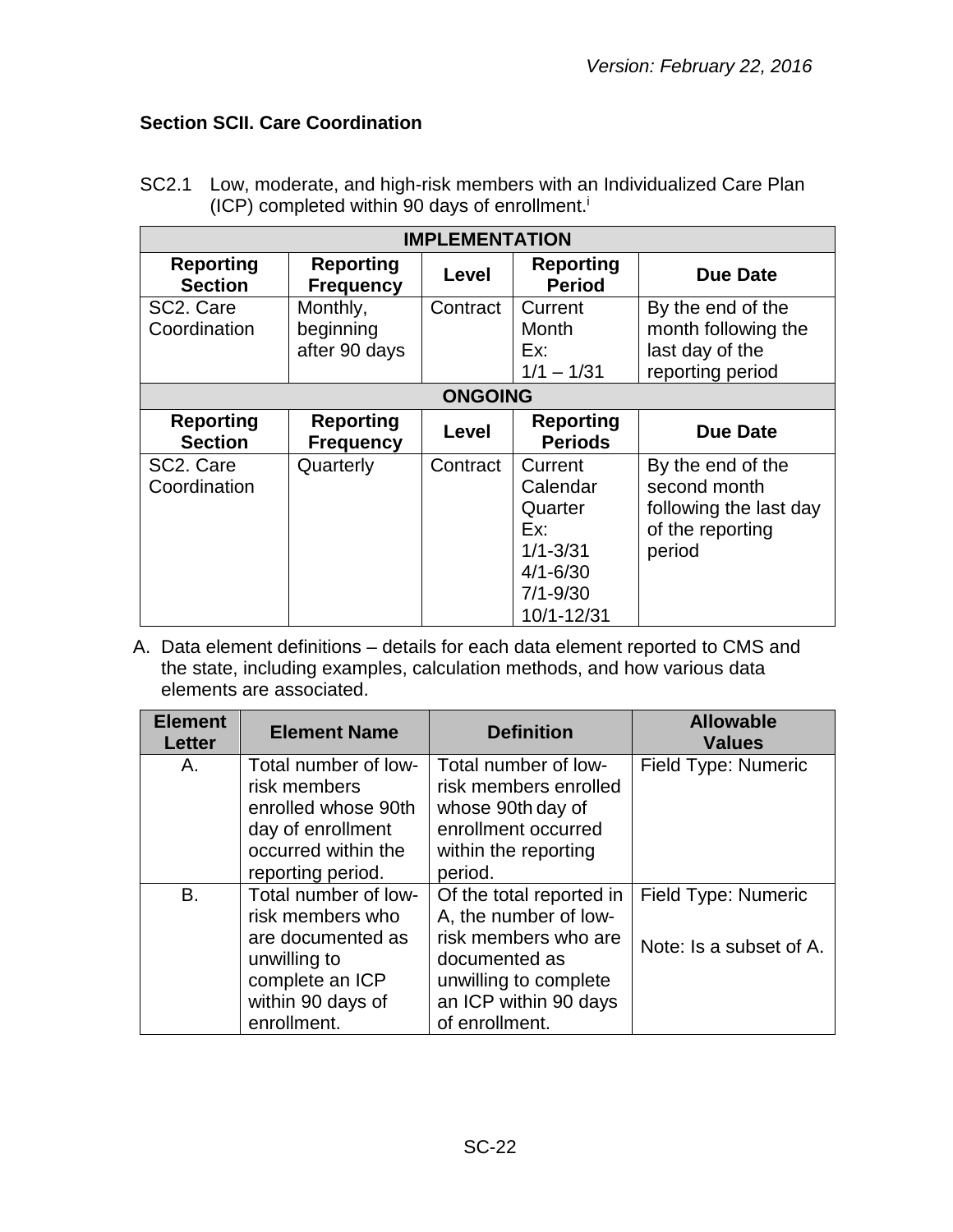| <b>Element</b><br><b>Letter</b> | <b>Element Name</b>                                                                                                                                       | <b>Definition</b>                                                                                                                                                                      | <b>Allowable</b><br><b>Values</b>              |
|---------------------------------|-----------------------------------------------------------------------------------------------------------------------------------------------------------|----------------------------------------------------------------------------------------------------------------------------------------------------------------------------------------|------------------------------------------------|
| C.                              | Total number of low-<br>risk members the                                                                                                                  | Of the total reported in<br>A, the number of low-                                                                                                                                      | Field Type: Numeric                            |
|                                 | MMP was unable to<br>reach, following<br>three documented<br>attempts within 90<br>days of enrollment.                                                    | risk members the<br>MMP was unable to<br>reach, following three<br>documented attempts<br>within 90 days of<br>enrollment.                                                             | Note: Is a subset of A.                        |
| D.                              | Total number of low-<br>risk members with<br>an ICP completed                                                                                             | Of the total reported in<br>A, the number of low-<br>risk members with an                                                                                                              | Field Type: Numeric<br>Note: Is a subset of A. |
|                                 | within 90 days of<br>enrollment.                                                                                                                          | ICP completed within<br>90 days of enrollment.                                                                                                                                         |                                                |
| Ε.                              | Total number of<br>moderate-risk<br>members enrolled<br>whose 90th day of<br>enrollment occurred<br>within the reporting                                  | Total number of<br>moderate-risk<br>members enrolled<br>whose 90th day of<br>enrollment occurred<br>within the reporting                                                               | Field Type: Numeric                            |
| F.                              | period.<br>Total number of                                                                                                                                | period.<br>Of the total reported in                                                                                                                                                    | Field Type: Numeric                            |
|                                 | moderate-risk<br>members who are<br>documented as<br>unwilling to<br>complete an ICP<br>within 90 days of<br>enrollment.                                  | E, the number of<br>moderate-risk<br>members who are<br>documented as<br>unwilling to complete<br>an ICP within 90 days<br>of enrollment.                                              | Note: Is a subset of E.                        |
| G.                              | Total number of<br>moderate-risk<br>members the MMP<br>was unable to<br>reach, following<br>three documented<br>attempts within 90<br>days of enrollment. | Of the total reported in<br>E, the number of<br>moderate-risk<br>members the MMP<br>was unable to reach,<br>following three<br>documented attempts<br>within 90 days of<br>enrollment. | Field Type: Numeric<br>Note: Is a subset of E. |
| Η.                              | Total number of<br>moderate-risk<br>members with an<br>ICP completed<br>within 90 days of<br>enrollment.                                                  | Of the total reported in<br>E, the number of<br>moderate-risk<br>members with an ICP<br>completed within 90<br>days of enrollment.                                                     | Field Type: Numeric<br>Note: Is a subset of E. |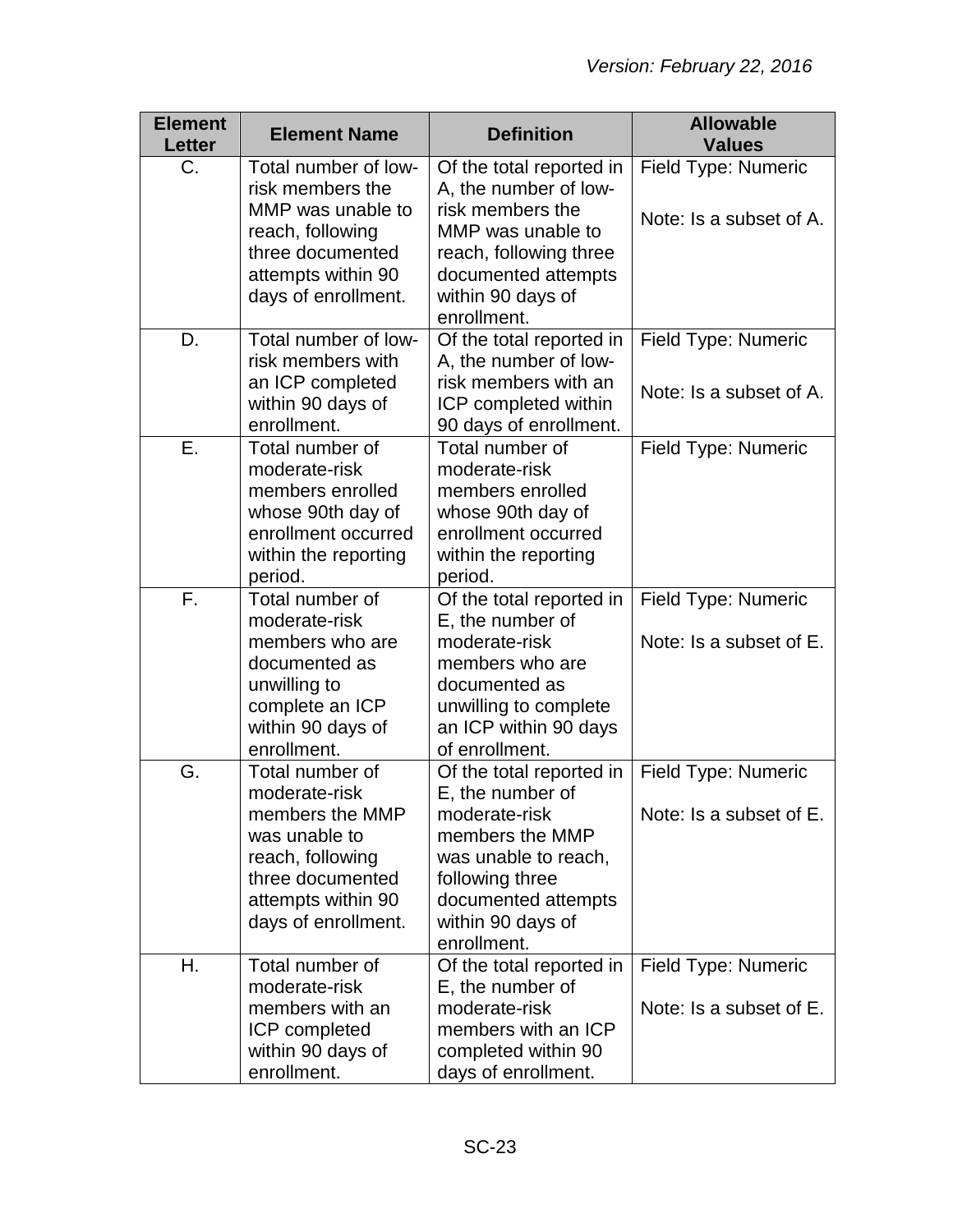| <b>Element</b><br><b>Letter</b> | <b>Element Name</b>                                                                                                                                   | <b>Definition</b>                                                                                                                                                                | <b>Allowable</b><br><b>Values</b>              |
|---------------------------------|-------------------------------------------------------------------------------------------------------------------------------------------------------|----------------------------------------------------------------------------------------------------------------------------------------------------------------------------------|------------------------------------------------|
| I.                              | Total number of<br>high-risk members<br>enrolled whose 90th<br>day of enrollment<br>occurred within the<br>reporting period.                          | Total number of high-<br>risk members enrolled<br>whose 90th day of<br>enrollment occurred<br>within the reporting<br>period.                                                    | Field Type: Numeric                            |
| J.                              | Total number of<br>high-risk members<br>who are<br>documented as<br>unwilling to<br>complete an ICP<br>within 90 days of<br>enrollment.               | Of the total reported in<br>I, the number of high-<br>risk members who are<br>documented as<br>unwilling to complete<br>an ICP within 90 days<br>of enrollment.                  | Field Type: Numeric<br>Note: Is a subset of I. |
| K.                              | Total number of<br>high-risk members<br>the MMP was<br>unable to reach,<br>following three<br>documented<br>attempts within 90<br>days of enrollment. | Of the total reported in<br>I, the number of high-<br>risk members the<br>MMP was unable to<br>reach, following three<br>documented attempts<br>within 90 days of<br>enrollment. | Field Type: Numeric<br>Note: Is a subset of I. |
|                                 | Total number of<br>high-risk members<br>with an ICP<br>completed within 90<br>days of enrollment.                                                     | Of the total reported in<br>I, the number of high-<br>risk members with an<br>ICP completed within<br>90 days of enrollment.                                                     | Field Type: Numeric<br>Note: Is a subset of I. |

- B. QA checks/Thresholds procedures used by CMS and the state to establish benchmarks in order to identify outliers or data that are potentially erroneous.
	- Guidance will be forthcoming on the established threshold for this measure.
- C. Edits and Validation checks validation checks that should be performed by each MMP prior to data submission.
	- Confirm those data elements listed above as subsets of other elements.
	- MMPs should validate that data elements B, C, and D are less than or equal to data element A.
	- $\bullet$ MMPs should validate that data elements F, G, and H are less than or equal to data element E.
	- MMPs should validate that data elements J, K, and L are less than or equal to data element I.
	- All data elements should be positive values.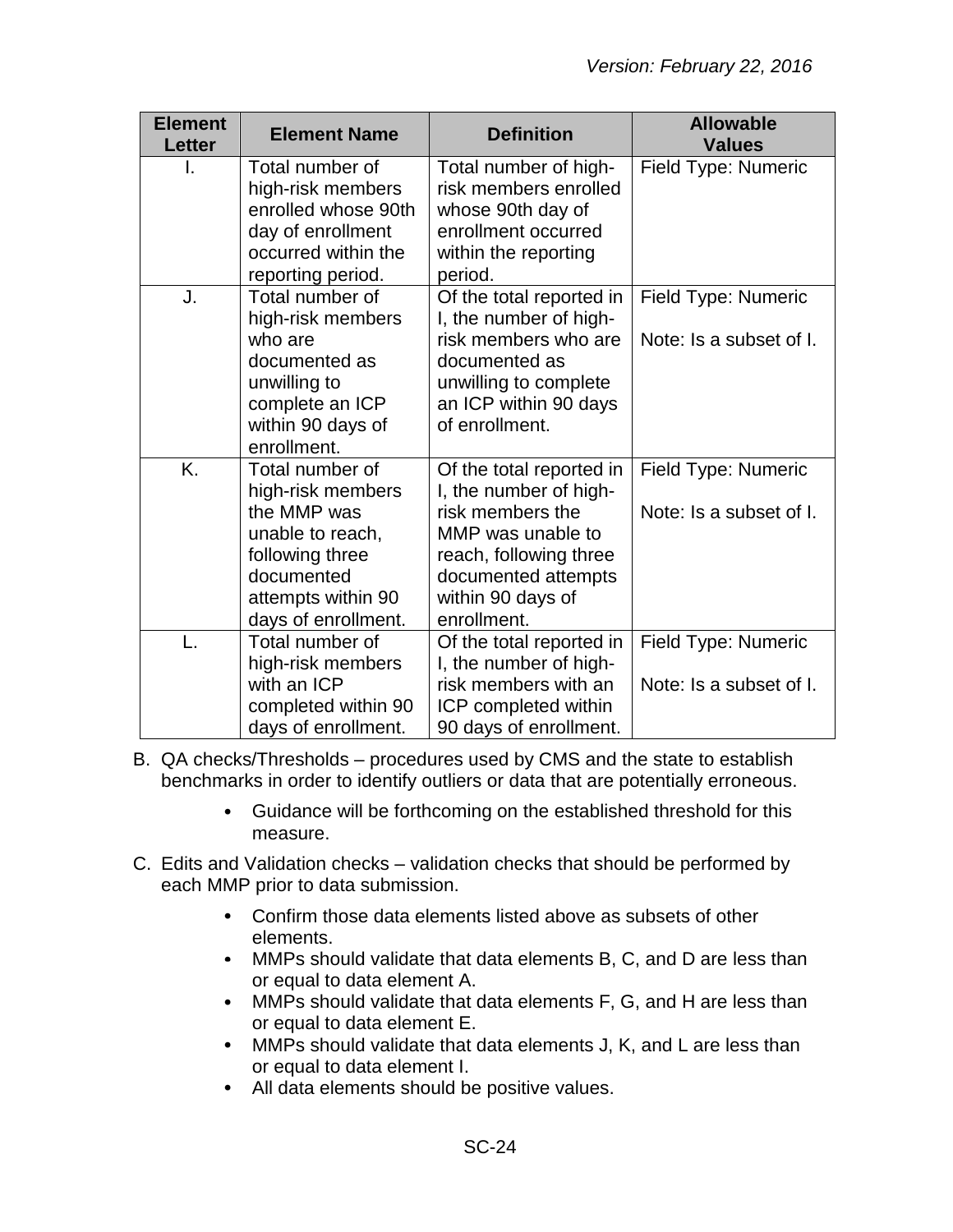- D. Analysis how CMS and the state will evaluate reported data, as well as how other data sources may be monitored. CMS and the state will evaluate the percentage of:
	- Low-risk members who were unable to be reached to have an ICP completed within 90 days of enrollment.
	- Low-risk members who refused to have an ICP completed within 90 days of enrollment.
	- Low-risk members who had an ICP completed within 90 days of enrollment.
	- Low-risk members who were willing to participate and who could be reached who had an ICP completed within 90 days of enrollment.
	- $\bullet$ Moderate-risk members who were unable to be reached to have an ICP completed within 90 days of enrollment.
	- $\bullet$ Moderate-risk members who refused to have an ICP completed within 90 days of enrollment.
	- $\bullet$ Moderate-risk members who had an ICP completed within 90 days of enrollment.
	- $\bullet$ Moderate-risk members who were willing to participate and who could be reached who had an ICP completed within 90 days of enrollment.
	- $\bullet$ High-risk members who were unable to be reached to have a ICP completed within 90 days of enrollment.
	- High-risk members who refused to have an ICP completed within 90 days of enrollment.
	- High-risk members who had an ICP completed within 90 days of enrollment.
	- $\bullet$ High-risk members who were willing to participate and who could be reached who had an ICP completed within 90 days of enrollment.
- E. Notes additional clarifications to a reporting section. This section incorporates previously answered frequently asked questions.
	- MMPs should include all low, moderate, and high-risk members  $\bullet$ regardless of whether the member was enrolled through passive enrollment or opt-in enrollment. Medicaid-only members should not be included.
	- $\bullet$ MMPs should include all members who meet the criteria outlined in Element A, E, and I regardless if they are disenrolled as of the end of the reporting period (i.e., include all members regardless if they are currently enrolled or disenrolled as of the last day of the reporting period).
	- The 90th day of enrollment should be based on each member's effective date. For the purposes of reporting this measure, 90 days of enrollment will be equivalent to three full calendar months.
	- The effective date of enrollment is the first date of the member's coverage through the MMP.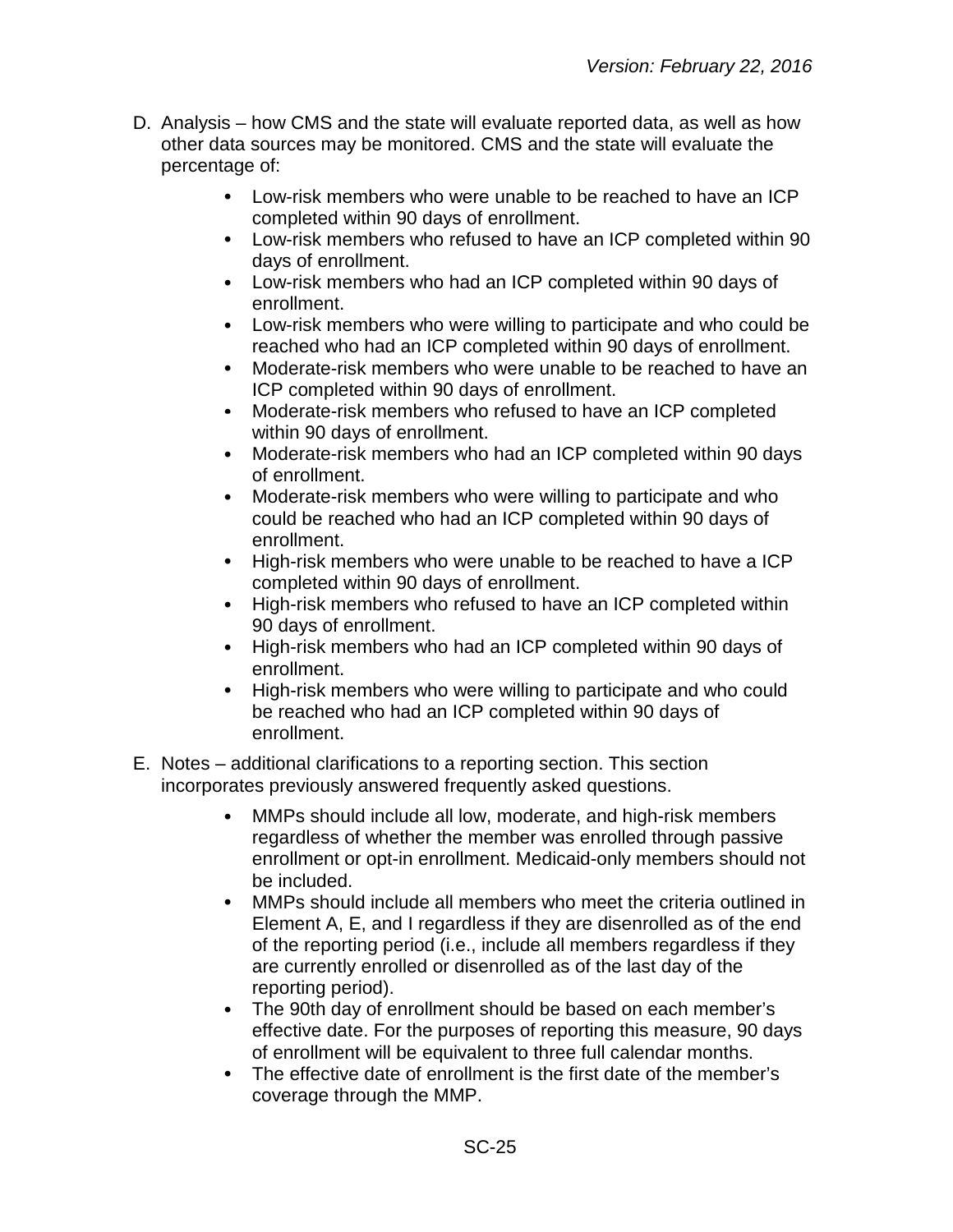- Members reported in data elements B, C, and D (low-risk members), F, G and H (moderate-risk members), and J, K and L (high-risk members) must also be reported in data elements A (lowrisk), E (moderate-risk) or I (high-risk), respectively, since these data elements are each subsets of data elements A, E, and I. Additionally, subset data elements should be mutually exclusive (e.g. a member reported in element B or C should not also be reported in element D). This is true for data elements B, C and D for low-risk members; data elements F, G and H for moderate-risk members; and J, K, and L for high-risk members. If a member could meet the criteria for multiple data elements, use the following guidance to ensure the member is included in only one of those three elements:
	- o If a member initially refused the ICP or could not be reached after three outreach attempts, but then subsequently completes the ICP within 90 days of enrollment, the member should be classified in data element D, H, or L depending on his or her risk level.
	- o If a member was not reached after three outreach attempts, but then subsequently is reached and refuses to complete the ICP within 90 days of enrollment, the member should be classified in data element B, F, or J depending on his or her risk level.
- MMPs should refer to the South Carolina three-way contract for specific requirements to identify low, moderate, and high-risk members.
- $\bullet$ MMPs should refer to the South Carolina three-way contract for specific requirements pertaining to an ICP.
- $\bullet$ Low, moderate, and high-risk members should be classified based off of the risk category determined during the health risk screen.
- For data elements B, F, and J, MMPs should report the number of  $\bullet$ members who were unwilling to participate in the development of the ICP if a member (or his or her authorized representative):
	- o Affirmatively declines to participate in the ICP. Member communicates this refusal by phone, mail, fax, or in person.
	- o Expresses willingness to complete the ICP but asks for it to be conducted after 90 days following the completion of the assessment (despite being offered a reasonable opportunity to complete the ICP within 90 days). Discussions with the member must be documented by the MMP.
	- o Expresses willingness to complete the ICP, but reschedules or is a no-show and then is subsequently nonresponsive. Attempts to contact the member must be documented by the MMP.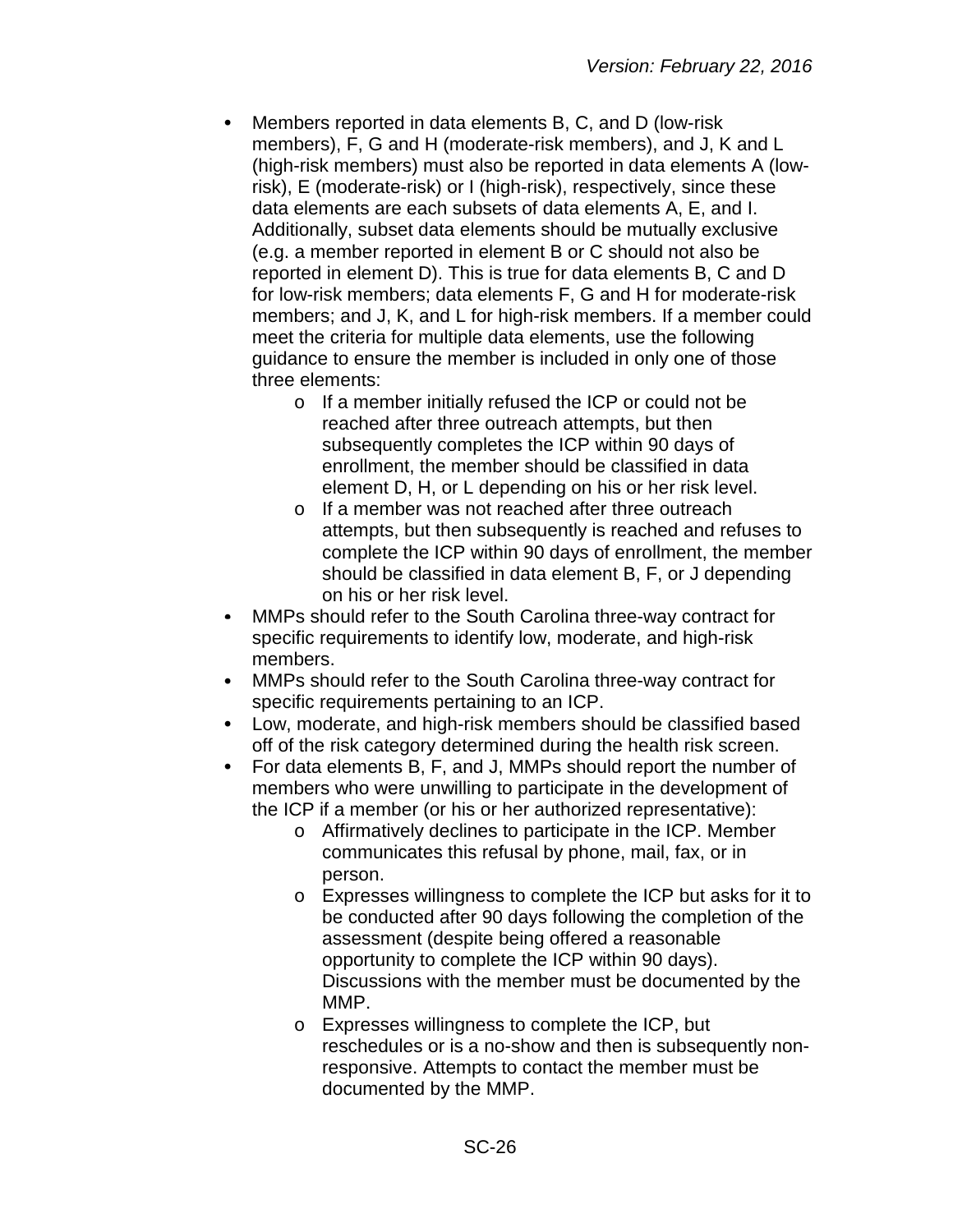- o Initially agrees to complete the ICP, but then declines to answer a majority of the questions in the ICP.
- For data elements C, G, and K, MMPs should report the number of members the MMP was unable to reach after three attempts to contact the member. MMPs should refer to the SC three-way contract or state guidance for any specific requirements pertaining to the method of outreach to members. MMPs must document each attempt to reach the member, including the method of the attempt (i.e., phone, mail, or email), as CMS and the state may validate this number. There may be instances when the MMP has a high degree of confidence that a member's contact information is correct, yet that member is not responsive to the MMP's outreach efforts. So long as the MMP follows the guidance regarding outreach attempts, these members may be included in the count for this data element.
- There may be certain circumstances that make it impossible or inappropriate to complete a ICP within 90 days of enrollment. For example, a member may become medically unable to respond and have no authorized representative to do so on their behalf, or a member may be experiencing an acute medical or behavioral health crisis that requires immediate attention and outweighs the need for a ICP. However, MMPs should not include such members in the counts for data elements B, C, F, G, J, or K.
- If a ICP was started but not completed within 90 days of enrollment,  $\bullet$ then the ICP should not be considered completed and, therefore, would not be counted in data elements B, C, D, F, G, H, J, K, or L. However, this member would be included in data elements A, E, and I.
- Low-risk members will have their ICP continuously monitored and  $\bullet$ reviewed every 120 days.
- $\bullet$ Moderate-risk members will have their ICP continuously monitored and reviewed every 90 days.
- High-risk members will have their ICP continuously monitored and reviewed every 30 days.
- F. Data Submission how MMPs will submit data collected to CMS and the state.
	- MMPs will submit data collected for this measure in the above  $\bullet$ specified format through a secure data collection site established by CMS. This site can be accessed at the following web address: [https://Financial-Alignment-Initiative.NORC.org](https://financial-alignment-initiative.norc.org/)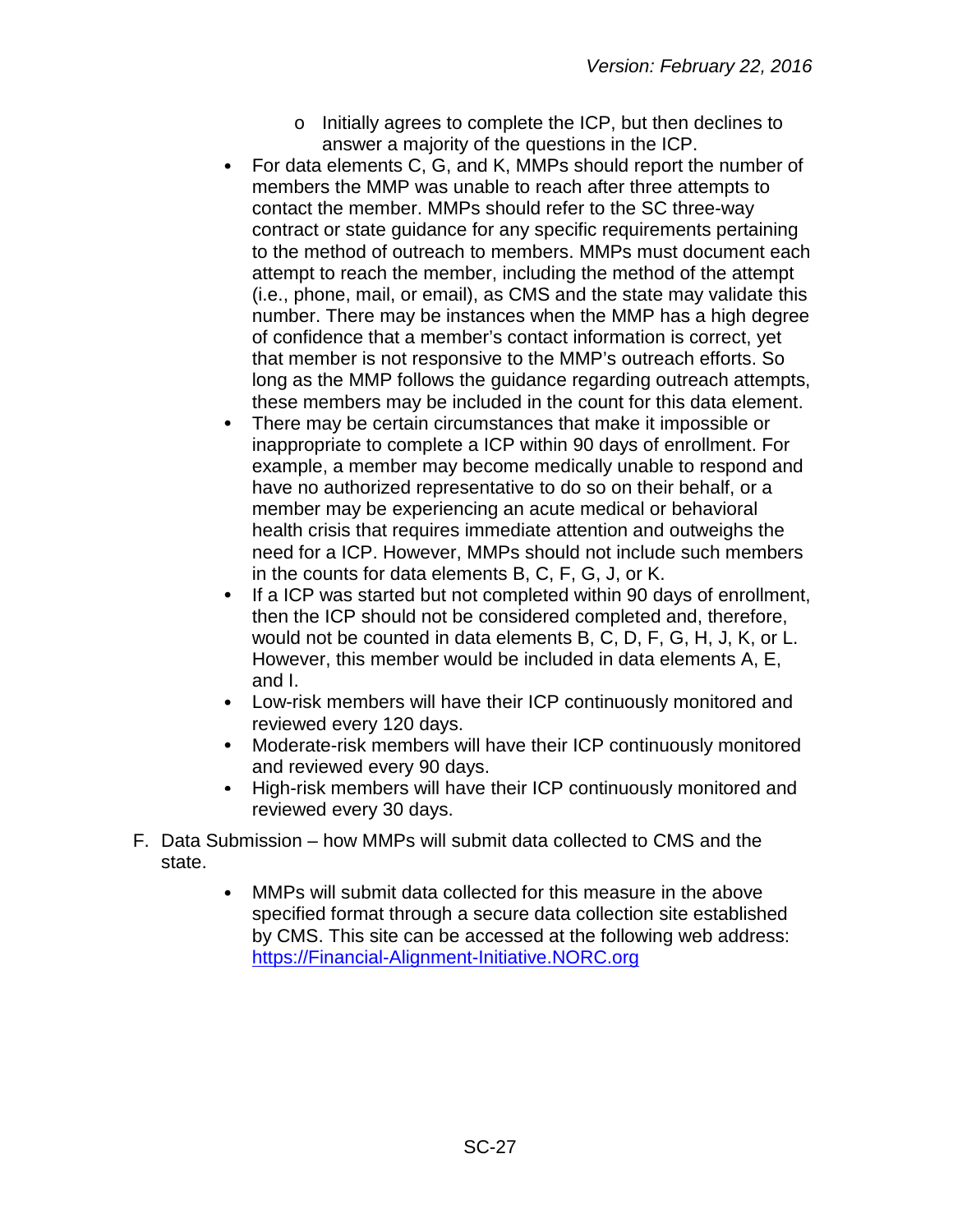| <b>IMPLEMENTATION</b>                  |                                        |          |                                                                                                     |                                                                                           |  |
|----------------------------------------|----------------------------------------|----------|-----------------------------------------------------------------------------------------------------|-------------------------------------------------------------------------------------------|--|
| <b>Reporting</b><br><b>Section</b>     | <b>Reporting</b><br><b>Frequency</b>   | Level    | <b>Reporting</b><br><b>Period</b>                                                                   | Due Date                                                                                  |  |
| SC2. Care<br>Coordination              | Monthly,<br>beginning<br>after 90 days | Contract | Current<br>Month<br>Ex:<br>$1/1 - 1/31$                                                             | By the end of the<br>month following the<br>last day of the<br>reporting period           |  |
|                                        | <b>ONGOING</b>                         |          |                                                                                                     |                                                                                           |  |
| <b>Reporting</b><br><b>Section</b>     | <b>Reporting</b><br><b>Frequency</b>   | Level    | <b>Reporting</b><br><b>Periods</b>                                                                  | Due Date                                                                                  |  |
| SC <sub>2</sub> . Care<br>Coordination | Quarterly                              | Contract | Current<br>Calendar<br>Quarter<br>Ex:<br>$1/1 - 3/31$<br>$4/1 - 6/30$<br>$7/1 - 9/30$<br>10/1-12/31 | By the end of the<br>second month<br>following the last day<br>of the reporting<br>period |  |

SC2.2 Members with an ICP completed.

A. Data Element Definitions – details for each data element reported to CMS, including examples, methods for calculations, and how various data elements are associated.

| <b>Element</b><br><b>Letter</b> | <b>Element Name</b>                                                                                       | <b>Definition</b>                                                                                                                | <b>Allowable Values</b>                        |
|---------------------------------|-----------------------------------------------------------------------------------------------------------|----------------------------------------------------------------------------------------------------------------------------------|------------------------------------------------|
| Α.                              | Total number of<br>members enrolled<br>for 90 days or longer<br>as of the end of the<br>reporting period. | Total number of<br>members enrolled for<br>90 days or longer as of<br>the end of the reporting<br>period.                        | Field Type: Numeric                            |
| B.                              | Total number of<br>members who had<br>an ICP completed.                                                   | Of the total reported in<br>A, the number of<br>members who had an<br>ICP completed as of<br>the end of the reporting<br>period. | Field Type: Numeric<br>Note: Is a subset of A. |

- B. QA Checks/Thresholds procedures used by CMS and the state to establish benchmarks in order to identify outliers or data that are potentially erroneous.
	- CMS and the state will perform an outlier analysis.
	- As data are received from MMPs over time, CMS and the state will apply threshold checks.
- C. Edits and Validation Checks validation checks that should be performed by each MMP prior to data submission.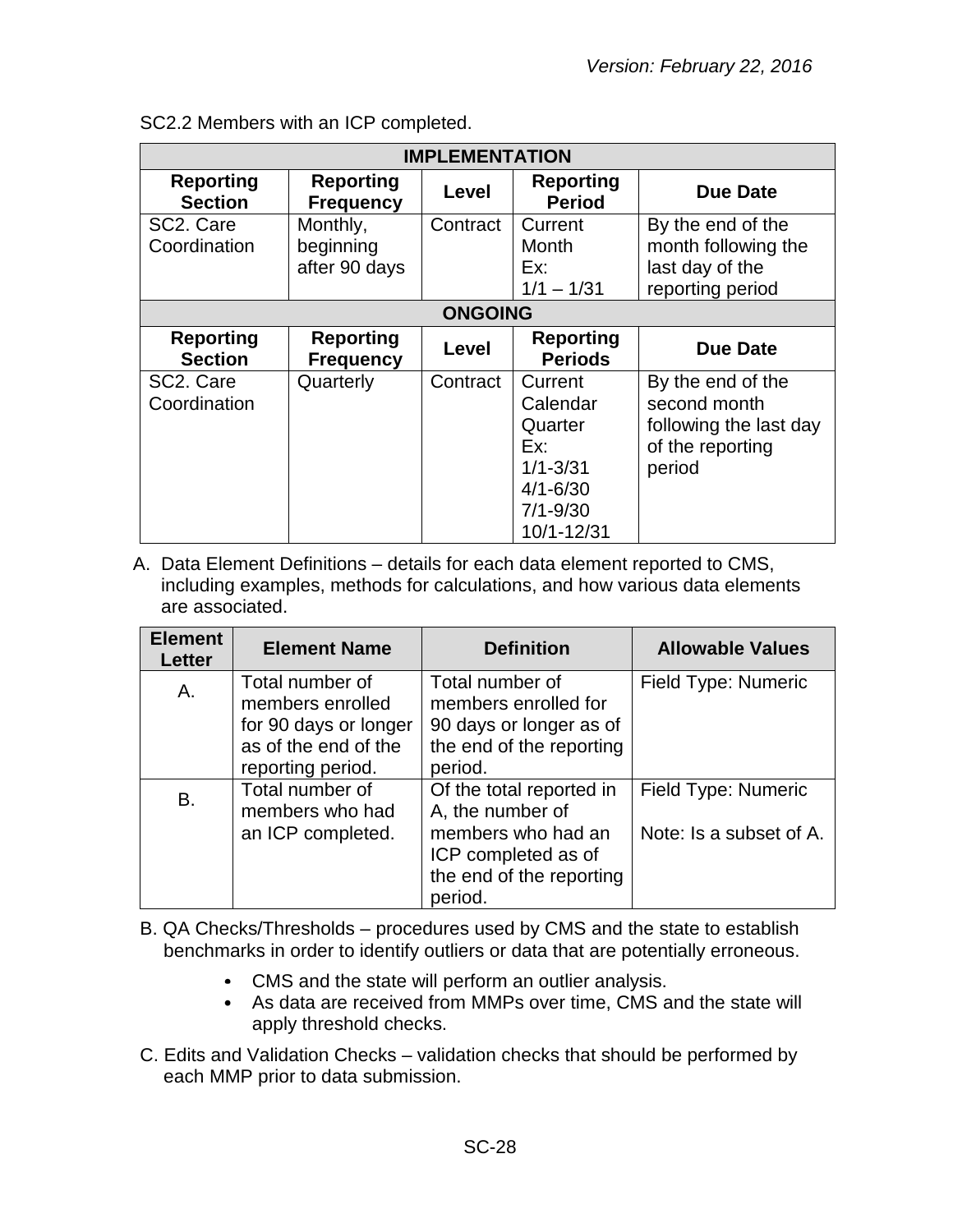- Confirm those data elements listed above as subsets of other elements.
- MMPs should validate that data element B is less than or equal to data element A.
- All data elements should be positive values.
- D. Analysis how CMS and the state will evaluate reported data, as well as how other data sources may be monitored.
	- CMS and the state will evaluate the percentage of members enrolled for 90 days or longer who had an ICP completed as of the end of the reporting period.
- E. Notes additional clarifications to a reporting section. This section incorporates previously answered frequently asked questions.
	- MMPs should include all members regardless of whether the member was enrolled through passive enrollment or opt-in enrollment. Medicaid-only members should not be included.
	- $\bullet$ The 90th day of enrollment should be based on each member's effective enrollment date. For the purposes of reporting this measure, 90 days of enrollment will be equivalent to three full calendar months.
	- The effective date of enrollment is the first date of the member's coverage through the MMP.
	- The ICPs reported in element B could have been completed at any time after enrollment, not necessarily during the reporting period.
	- MMPs should refer to SC's three-way contract for specific  $\bullet$ requirements pertaining to ICPs.
- F. Data Submission how MMPs will submit data collected to CMS.
	- MMPs will submit data collected for this measure in the above specified format through a secure data collection site established by CMS. This site can be accessed at the following web address: [https://Financial-Alignment-Initiative.NORC.org](https://financial-alignment-initiative.norc.org/)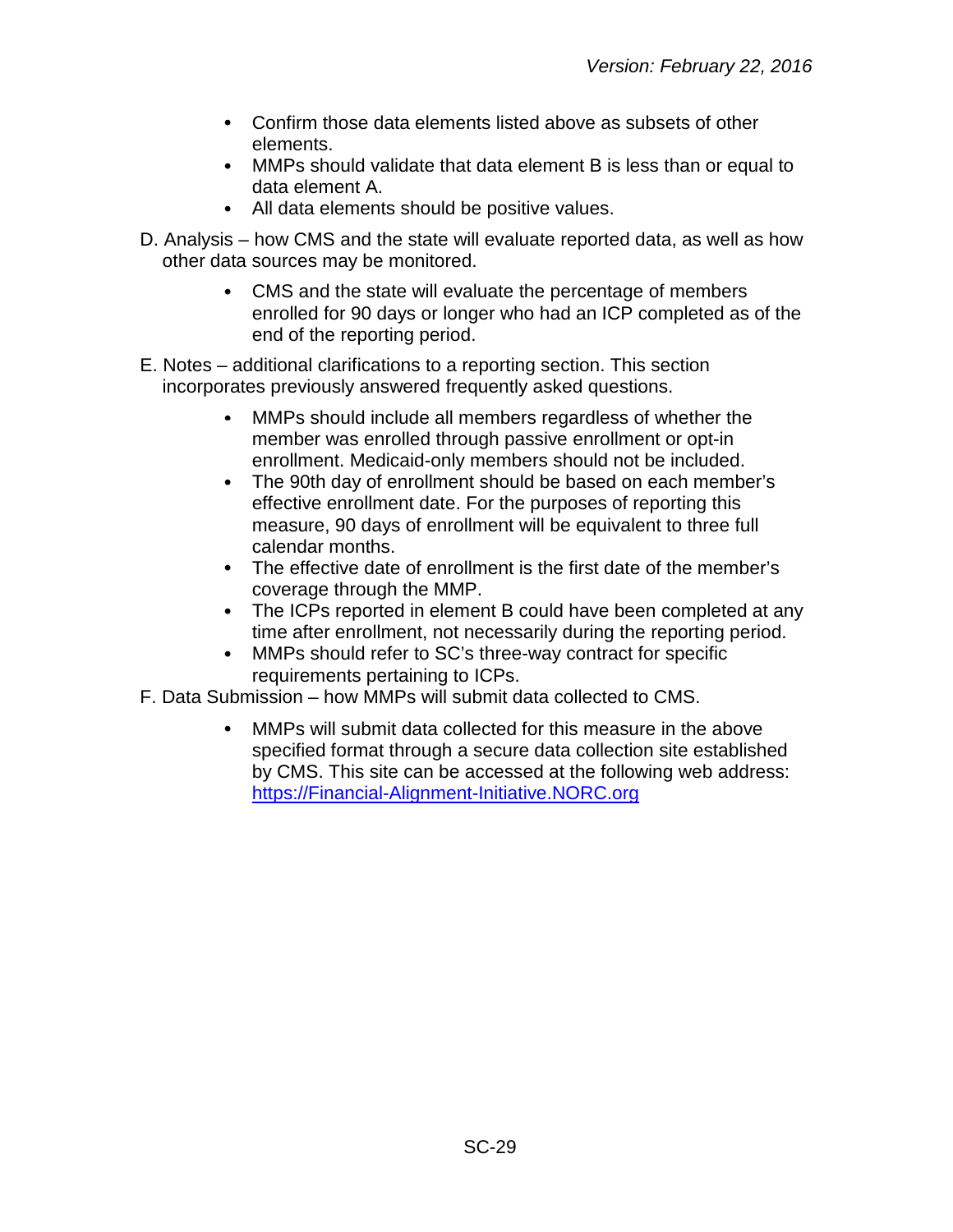SC2.3 Members eligible for HCBS with a waiver service plan within 90 days of enrollment.

| <b>CONTINUOUS REPORTING</b>        |                                      |          |                                    |                      |  |
|------------------------------------|--------------------------------------|----------|------------------------------------|----------------------|--|
| <b>Reporting</b><br><b>Section</b> | <b>Reporting</b><br><b>Frequency</b> | Level    | <b>Reporting</b><br><b>Periods</b> | <b>Due Date</b>      |  |
| SC2. Care                          | Quarterly,                           | Contract | Current                            | By the end of the    |  |
| Coordination                       | beginning in the                     |          | Calendar                           | second month         |  |
|                                    | quarter in which                     |          | Quarter                            | following the last   |  |
|                                    | responsibility for                   |          | Ex:                                | day of the reporting |  |
|                                    | <b>HCBS</b> waiver                   |          | $1/1 - 3/31$                       | period               |  |
|                                    | service plan                         |          | $4/1 - 6/30$                       |                      |  |
|                                    | development is                       |          | $7/1 - 9/30$                       |                      |  |
|                                    | transitioned to                      |          | 10/1-12/31                         |                      |  |
|                                    | the MMPs                             |          |                                    |                      |  |

| <b>Element Name</b>                                                                                                                        | <b>Definition</b>                                                                                                                              | <b>Allowable</b><br><b>Values</b>              |
|--------------------------------------------------------------------------------------------------------------------------------------------|------------------------------------------------------------------------------------------------------------------------------------------------|------------------------------------------------|
| Total number of<br>members determined<br>to be newly eligible<br>for HCBS whose<br>90th day of<br>enrollment in the<br>MMP occurred within | Total number of<br>members determined<br>to be newly eligible<br>for HCBS whose<br>90th day of<br>enrollment in the<br>MMP occurred within     | Field Type: Numeric                            |
| the reporting period.                                                                                                                      | the reporting period.                                                                                                                          |                                                |
| members newly<br>eligible for HCBS<br>with a waiver service<br>plan completed<br>within 90 days of<br>enrollment in the<br>MMP.            | in A, the number of<br>members newly<br>eligible for HCBS<br>with a waiver service<br>plan completed<br>within 90 days of<br>enrollment in the | Field Type: Numeric<br>Note: Is a subset of A. |
|                                                                                                                                            | Total number of                                                                                                                                | Of the total reported<br>MMP.                  |

- B. QA checks/Thresholds procedures used by CMS and the state to establish benchmarks in order to identify outliers or data that are potentially erroneous.
	- CMS and the state will perform an outlier analysis.
	- As data are received from MMPs over time, CMS and the state will apply threshold checks.
- C. Edits and Validation checks validation checks that should be performed by each MMP prior to data submission.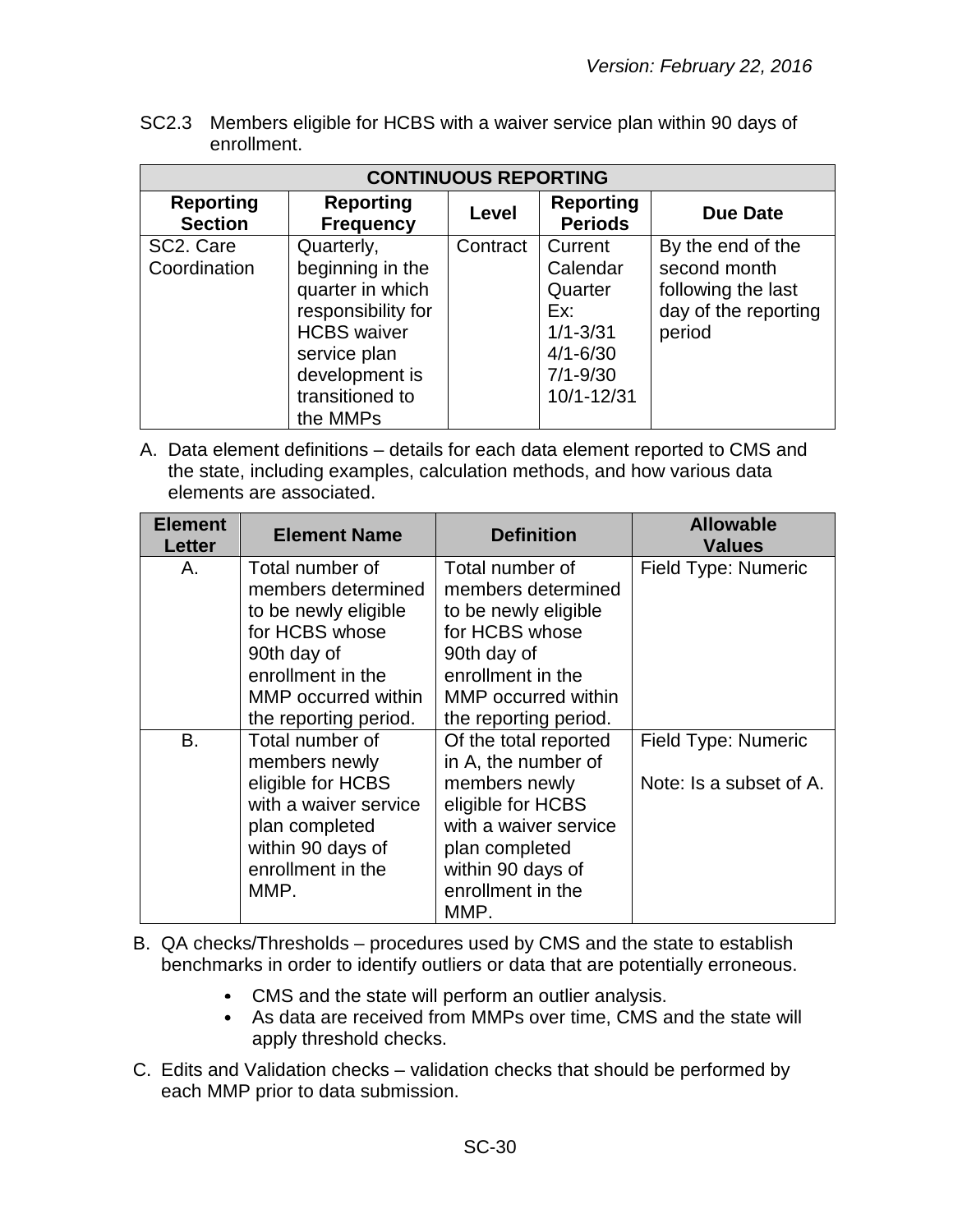- Confirm those data elements listed above as subsets of other elements.
- MMPs should validate that data element B is less than or equal to data element A.
- All data elements should be positive values.
- D. Analysis how CMS and the state will evaluate reported data, as well as how other data sources may be monitored.
	- CMS and the state will evaluate the percentage of members eligible for HCBS with a waiver service plan completed within 90 days of enrollment.
- E. Notes additional clarifications to a reporting section. This section incorporates previously answered frequently asked questions.
	- MMPs should include all members regardless of whether the member was enrolled through passive enrollment or opt-in enrollment. Medicaid-only members should not be included.
	- $\bullet$ MMPs should include all members who meet the criteria outlined in Element A, regardless if they are disenrolled as of the end of the reporting period (i.e., include all members regardless if they are currently enrolled or disenrolled as of the last day of the reporting period).
	- The 90th day of enrollment should be based on each member's effective date. For the purposes of reporting this measure, 90 days of enrollment will be equivalent to three full calendar months.
	- The effective date of enrollment is the first date of the member's coverage through the MMP.
	- $\bullet$ MMPs should refer to the South Carolina three-way contract for specific requirements pertaining to a waiver service plan.
	- This measure is not reportable until responsibility for HCBS waiver service plan development is transitioned to the MMPs.
- F. Data Submission how MMPs will submit data collected to CMS and the state.
	- $\bullet$ MMPs will submit data collected for this measure in the above specified format through a secure data collection site established by CMS. This site can be accessed at the following web address: [https://Financial-Alignment-Initiative.NORC.org](https://financial-alignment-initiative.norc.org/)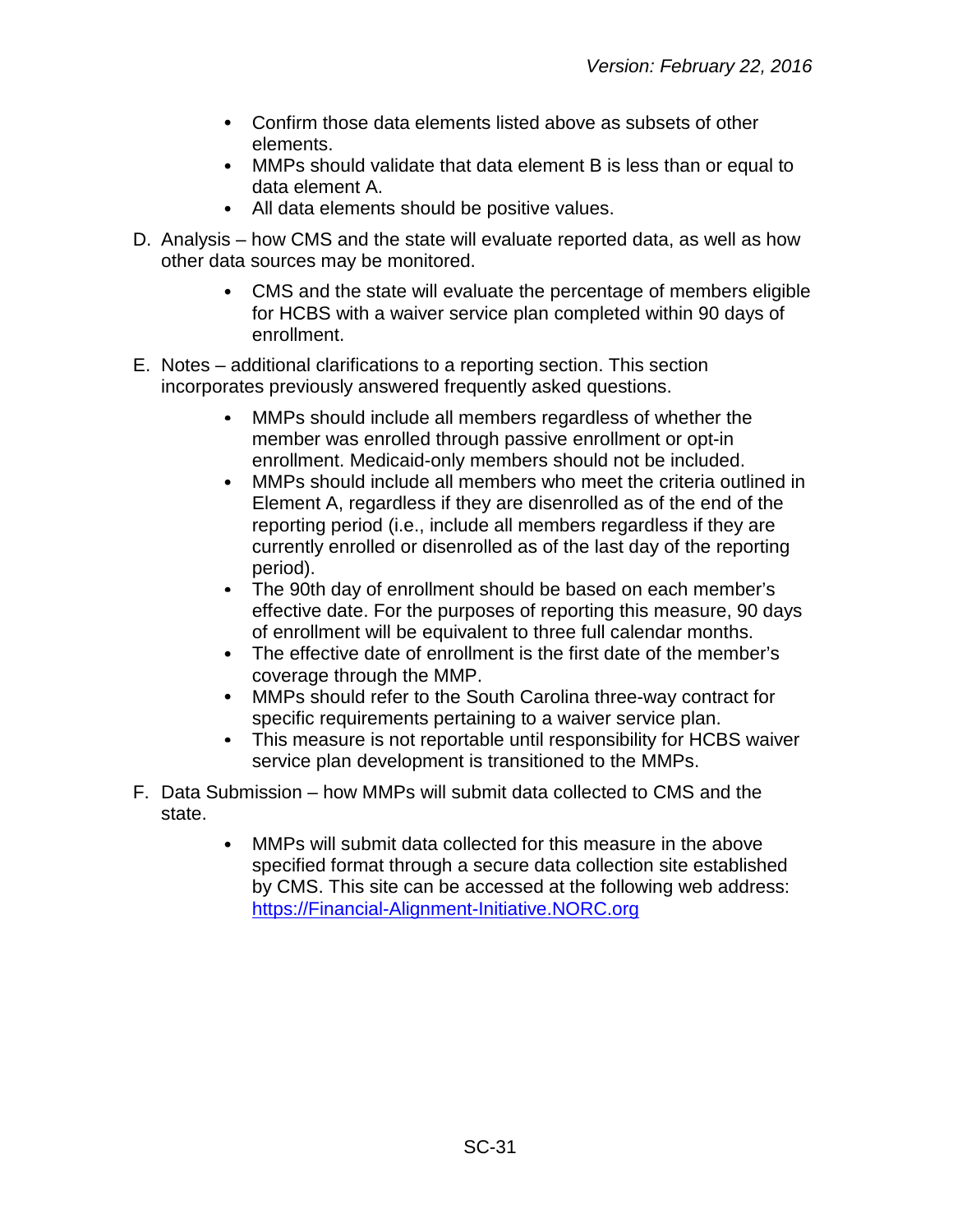| <b>CONTINUOUS REPORTING</b>            |                                      |          |                                                                                                     |                                                                                           |  |
|----------------------------------------|--------------------------------------|----------|-----------------------------------------------------------------------------------------------------|-------------------------------------------------------------------------------------------|--|
| <b>Reporting</b><br><b>Section</b>     | <b>Reporting</b><br><b>Frequency</b> | Level    | <b>Reporting</b><br><b>Periods</b>                                                                  | Due Date                                                                                  |  |
| SC <sub>2</sub> . Care<br>Coordination | Quarterly                            | Contract | Current<br>Calendar<br>Quarter<br>Ex:<br>$1/1 - 3/31$<br>$4/1 - 6/30$<br>$7/1 - 9/30$<br>10/1-12/31 | By the end of the<br>fourth month<br>following the last<br>day of the reporting<br>period |  |

SC2.4 Members with first follow-up visit within 30 days of hospital discharge.

| <b>Element</b><br><b>Letter</b> | <b>Element Name</b>                                                                                                                                         | <b>Definition</b>                                                                                                                                                                     | <b>Allowable</b><br><b>Values</b>              |
|---------------------------------|-------------------------------------------------------------------------------------------------------------------------------------------------------------|---------------------------------------------------------------------------------------------------------------------------------------------------------------------------------------|------------------------------------------------|
| Α.                              | Total number of<br>hospital discharges.                                                                                                                     | Total number of<br>hospital discharges<br>during the reporting<br>period.                                                                                                             | <b>Field Type: Numeric</b>                     |
| B.                              | Total number of<br>hospital discharges<br>that resulted in an<br>ambulatory care<br>follow-up visit within<br>30 days of<br>discharge from the<br>hospital. | Of the total reported in<br>A, the number of<br>hospital discharges<br>that resulted in an<br>ambulatory care<br>follow-up visit within<br>30 days of discharge<br>from the hospital. | Field Type: Numeric<br>Note: Is a subset of A. |

- B. QA checks/Thresholds procedures used by CMS and the state to establish benchmarks in order to identify outliers or data that are potentially erroneous.
	- CMS and the state will perform an outlier analysis.
	- As data are received from MMPs over time, CMS and the state will apply threshold checks.
- C. Edits and Validation checks validation checks that should be performed by each MMP prior to data submission.
	- Confirm those data elements listed above as subsets of other elements.
	- MMPs should validate that data element B is less than or equal to data element A.
	- All data elements should be positive values.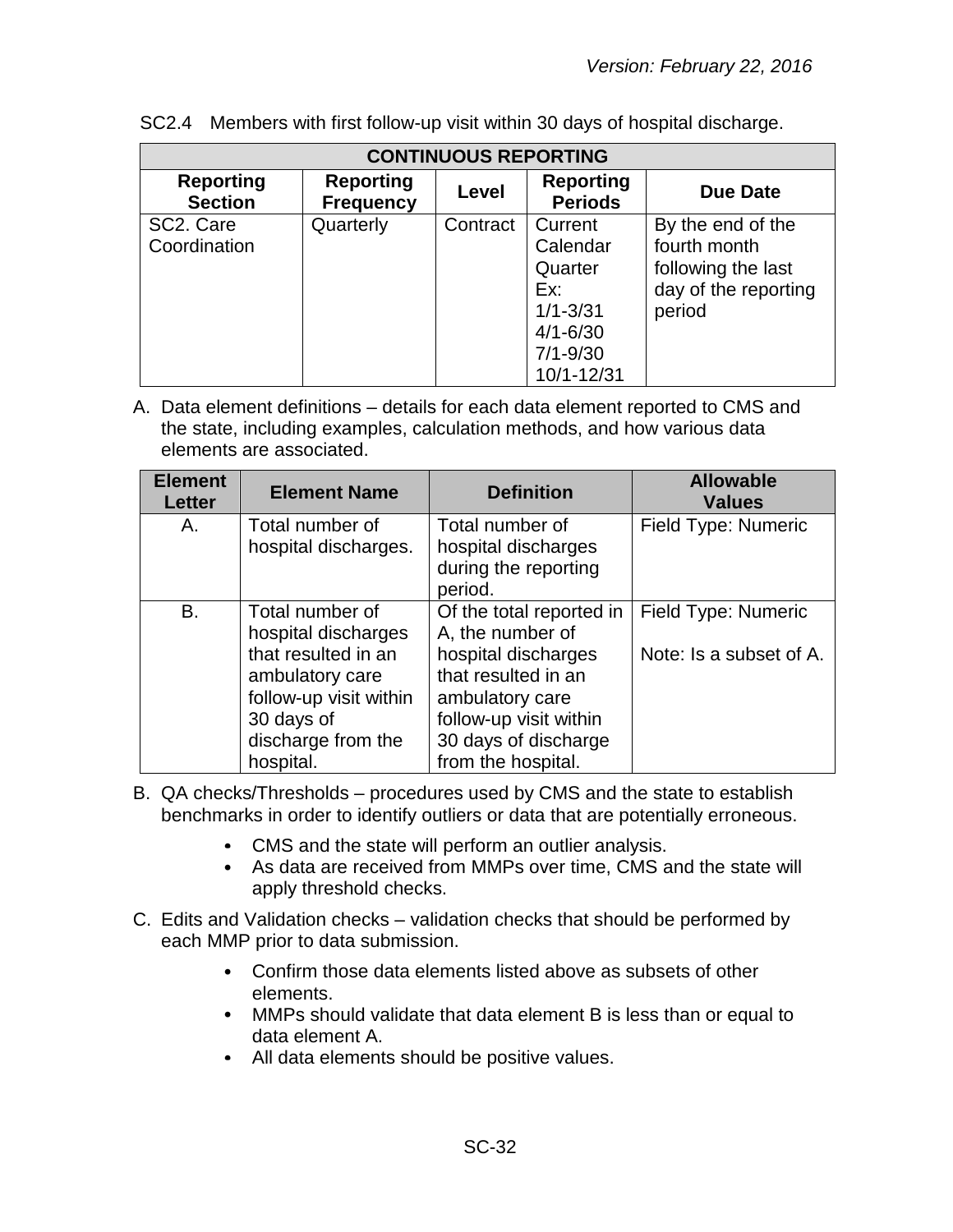- D. Analysis how CMS and the state will evaluate reported data, as well as how other data sources may be monitored.
	- CMS and the state will evaluate the percentage of hospital discharges that resulted in an ambulatory care follow-up visit within 30 days of the discharge from the hospital.
- E. Notes additional clarifications to a reporting section. This section incorporates previously answered frequently asked questions.
	- MMPs should include all members regardless of whether the member was enrolled through passive enrollment or opt-in enrollment. Medicaid-only members should not be included.
	- MMPs should include all hospital discharges for members who  $\bullet$ meet the criteria outlined in Element A and who were continuously enrolled from the date of the hospital discharge through 30 days after the hospital discharge, regardless if they are disenrolled as of the end of the reporting period.
	- The date of discharge must occur within the reporting period, but  $\bullet$ the follow-up visit may not be in the same reporting period. For example, if a discharge occurs during the last month of the reporting period, look to the first month of the following reporting period to identify the follow-up visit.
	- The member needs to be enrolled from the date of the hospital discharge through 30 days after the hospital discharge, with no gaps in enrollment to be included in this measure.
	- A follow-up visit is defined as an ambulatory care follow-up visit to  $\bullet$ assess the member's health following a hospitalization. Codes to identify follow-up visits are provided in the Ambulatory Visits and Other Ambulatory Visits value set. MMPs should report ambulatory care follow-up visits based on all visits identified, including denied and pended claims.
	- Codes to identify inpatient discharges are provided in the Inpatient  $\bullet$ Stay value set. MMPs should report discharges based on all inpatient stays identified, including denied and pended claims.
	- Exclude discharges in which the patient was transferred or  $\bullet$ readmitted within 30 days after discharge to an acute or non-acute facility.
	- Exclude discharges due to death, using the Discharges due to  $\bullet$ Death value set.
- F. Data Submission how MMPs will submit data collected to CMS and the state.
	- MMPs will submit data collected for this measure in the above  $\bullet$ specified format through a secure data collection site established by CMS. This site can be accessed at the following web address: [https://Financial-Alignment-Initiative.NORC.org](https://financial-alignment-initiative.norc.org/)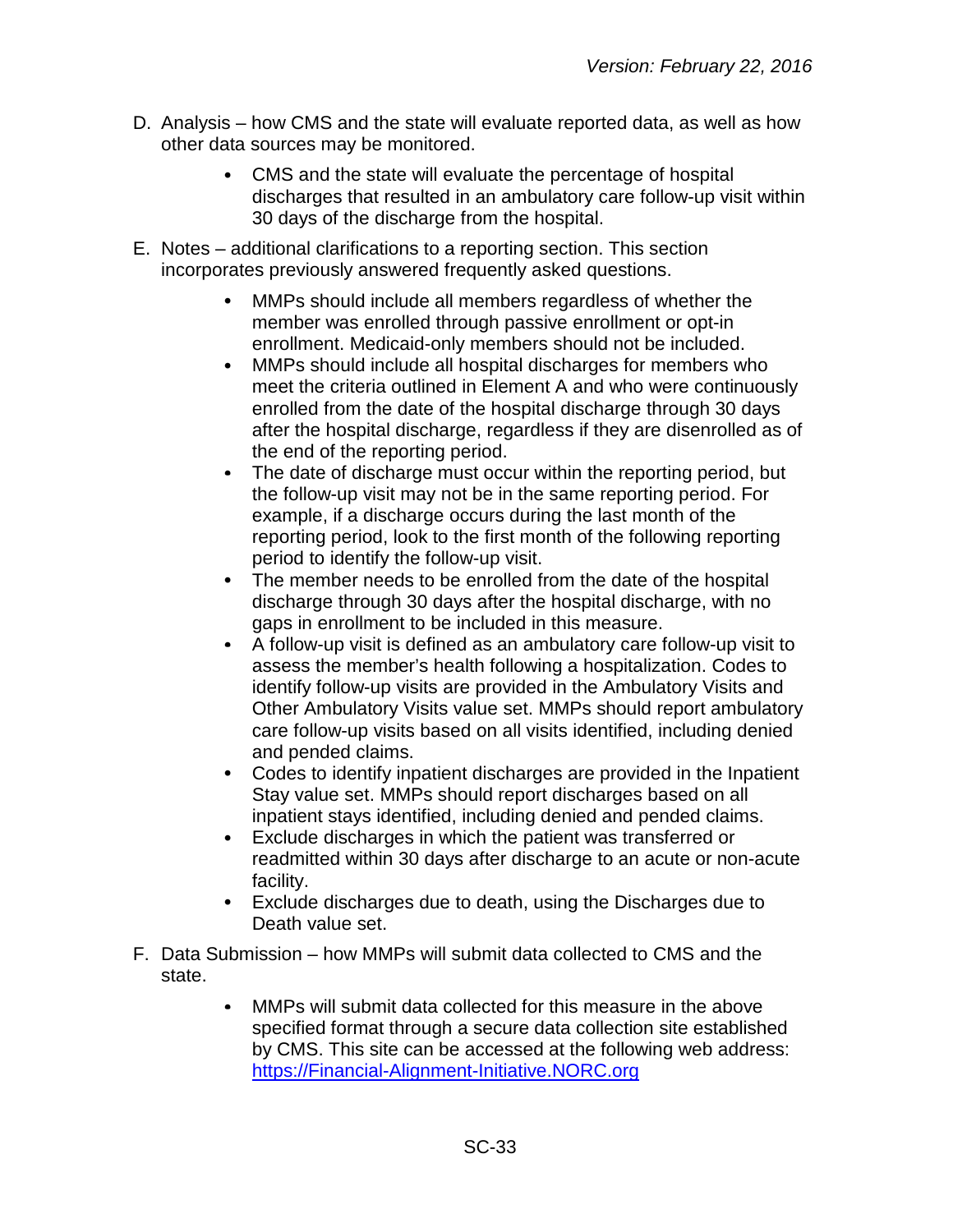SC2.5 MMPs with established work plan and systems in place, utilizing Phoenix as appropriate, for ensuring smooth transition to and from hospitals, nursing facilities, and the community.i

| <b>CONTINUOUS REPORTING</b>        |                                      |          |                                   |                                                                                            |  |
|------------------------------------|--------------------------------------|----------|-----------------------------------|--------------------------------------------------------------------------------------------|--|
| <b>Reporting</b><br><b>Section</b> | <b>Reporting</b><br><b>Frequency</b> | Level    | <b>Reporting</b><br><b>Period</b> | <b>Due Date</b>                                                                            |  |
| SC2. Care<br>Coordination          | Annually                             | Contract | Calendar Year                     | By the end of the<br>fourth month<br>following the last<br>day of the reporting<br>period. |  |

| <b>Element</b><br><b>Letter</b> | <b>Element Name</b>                                               | <b>Definition</b>                                                                     | <b>Allowable</b><br><b>Values</b>                  |
|---------------------------------|-------------------------------------------------------------------|---------------------------------------------------------------------------------------|----------------------------------------------------|
| Α.                              | Policies and<br>procedures regarding                              | Policies and procedures<br>regarding timely                                           | Field Type: N/A                                    |
|                                 | timely identification of<br>planned and<br>unplanned transitions. | identification of planned<br>and unplanned transitions,<br>such as an internal system | Note: File will be<br>uploaded to FTP<br>site as a |
|                                 |                                                                   | to alert the MMP to                                                                   | separate                                           |
|                                 |                                                                   | transitions, requirements<br>for contracted facilities to<br>report transitions, etc. | attachment.                                        |
| В.                              | Policies and<br>procedures regarding                              | Policies and procedures<br>regarding supporting                                       | Field Type: N/A                                    |
|                                 | supporting members'<br>movement between                           | members' movement<br>between care settings,                                           | Note: File will be<br>uploaded to FTP              |
|                                 | care settings.                                                    | including the items to be<br>completed by each care                                   | site as a<br>separate                              |
|                                 |                                                                   | setting and the process for<br>communicating with                                     | attachment.                                        |
|                                 |                                                                   | members and other<br>responsible parties.                                             |                                                    |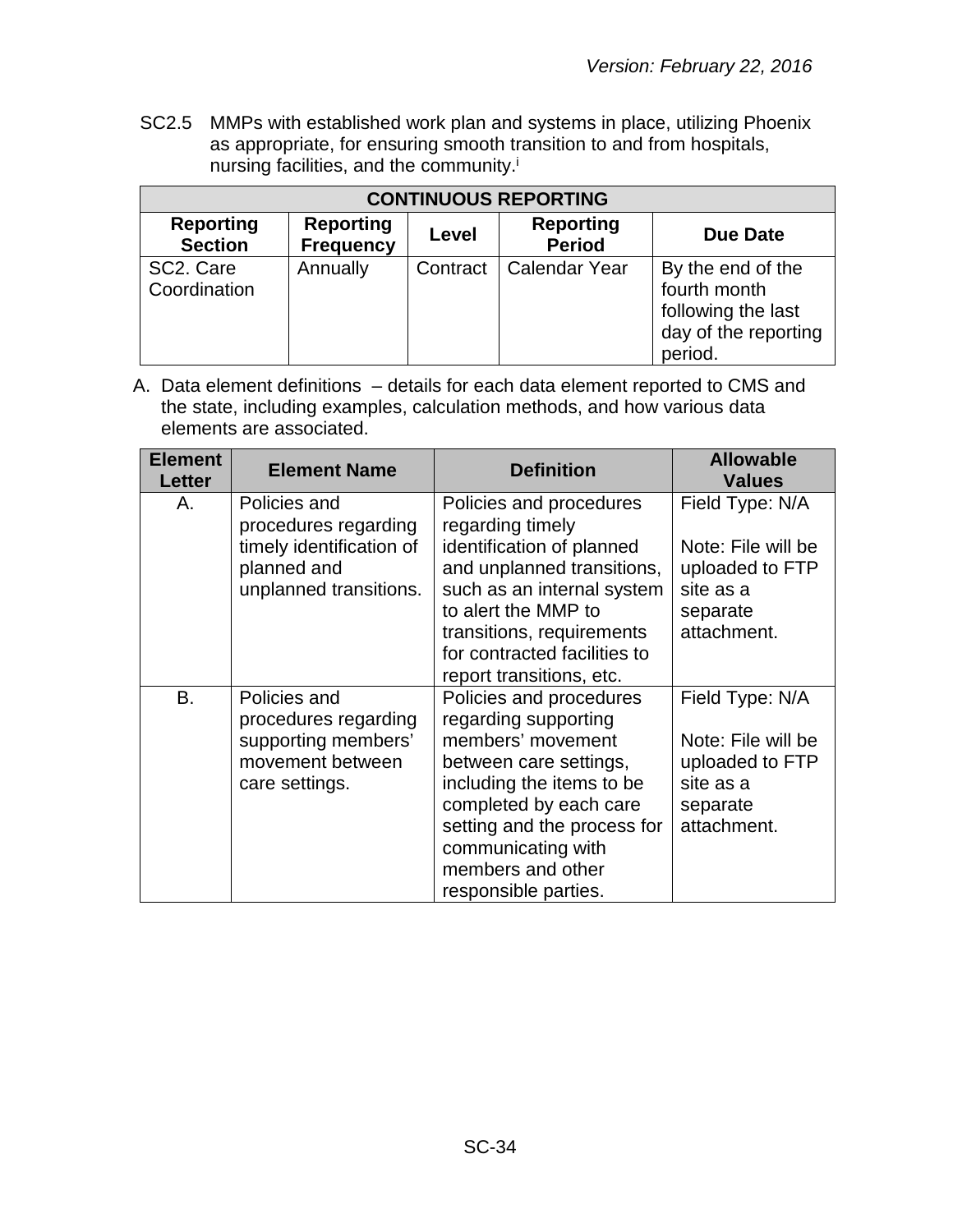| <b>Element</b><br><b>Letter</b> | <b>Element Name</b>                                                                                                   | <b>Definition</b>                                                                                                                                                                                                                                                                                                                                                                                           | <b>Allowable</b><br><b>Values</b>                                                                |
|---------------------------------|-----------------------------------------------------------------------------------------------------------------------|-------------------------------------------------------------------------------------------------------------------------------------------------------------------------------------------------------------------------------------------------------------------------------------------------------------------------------------------------------------------------------------------------------------|--------------------------------------------------------------------------------------------------|
| $C_{\cdot}$                     | Policies and<br>procedures regarding<br>identifying members<br>at risk of transitions<br>and reducing<br>transitions. | Policies and procedures<br>regarding identifying<br>members at risk of<br>transitions and reducing<br>transitions, such as how<br>data are collected and<br>analyzed at specified<br>intervals to identify<br>members who are at risk<br>for a health status change<br>and potential transition<br>and how care managers<br>contact at-risk members to<br>assess needs and arrange<br>appropriate services. | Field Type: N/A<br>Note: File will be<br>uploaded to FTP<br>site as a<br>separate<br>attachment. |
| D.                              | Policies and<br>procedures regarding<br>annual review and<br>update.                                                  | Policies and procedures<br>regarding annual review<br>and update of the key<br>steps included in data<br>elements A through C.                                                                                                                                                                                                                                                                              | Field Type: N/A<br>Note: File will be<br>uploaded to FTP<br>site as a<br>separate<br>attachment. |

- B. QA checks/Thresholds procedures used by CMS to establish benchmarks in order to identify outliers or data that are potentially erroneous.
	- Guidance will be forthcoming on the established threshold for this measure.
- C. Edits and Validation checks validation checks that should be performed by each plan prior to data submission.
	- All policies and procedures should be implemented with supporting documentation.
- D. Analysis how CMS and the state will evaluate reported data, as well as how other data sources may be monitored.
	- CMS and the state will review the MMP's policies and procedures  $\bullet$ to ensure that they are sufficiently comprehensive and appropriate.
- E. Notes additional clarifications to a reporting section. This section incorporates previously answered frequently asked questions.
	- A transition is the movement of a member from one care setting to another as the member's health status changes; for example, moving from home to a hospital as the result of an exacerbation of a chronic condition or moving from the hospital to a rehabilitation facility after surgery.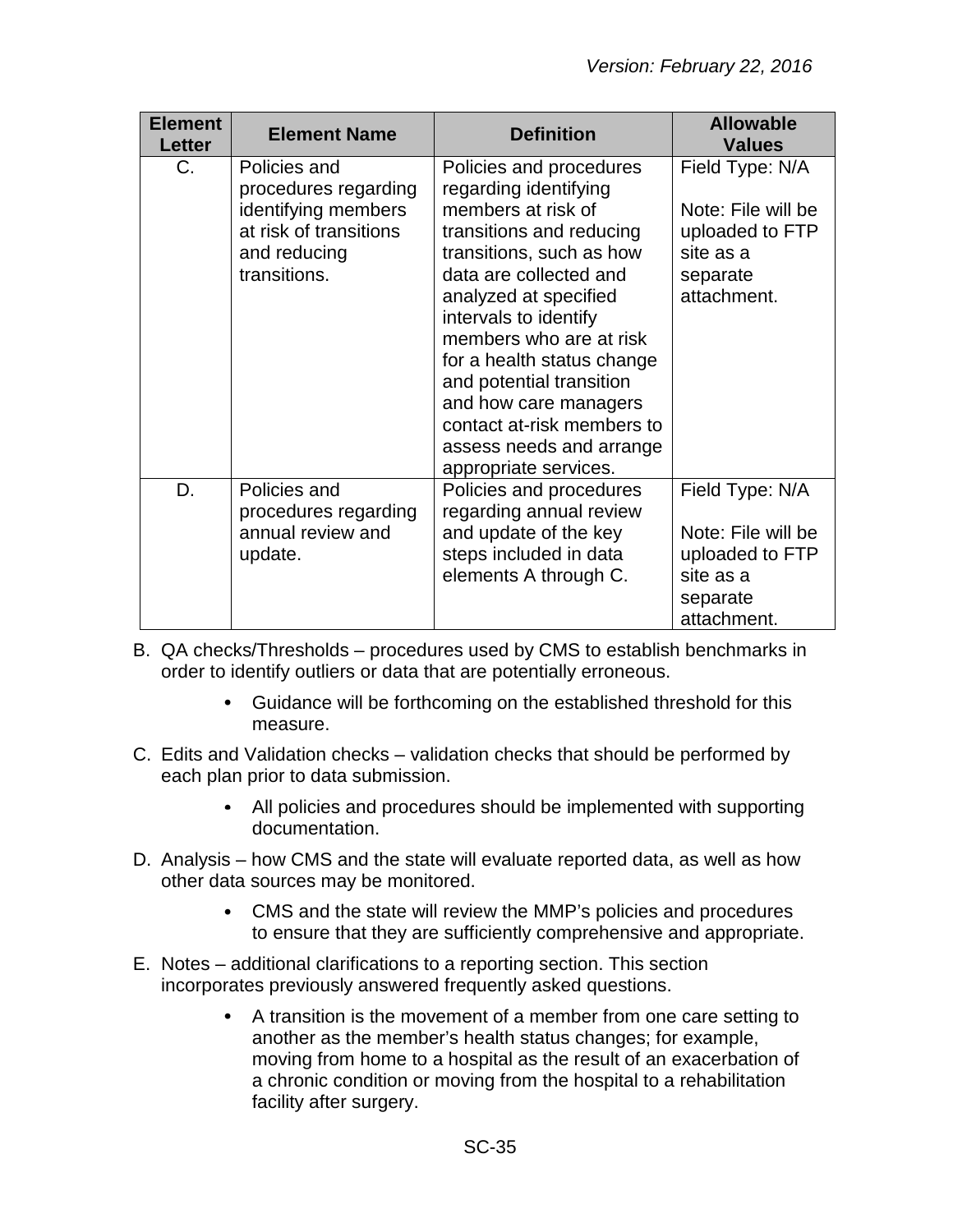- A planned transition includes a scheduled procedure, elective surgery, or a decision to enter a long-term care facility.
- $\bullet$ An unplanned transition includes an emergency leading to a hospital admission from the emergency department.
- F. Data Submission how MMPs will submit data collected to CMS and the state.
	- $\bullet$ MMPs will submit data collected for this measure in the above specified format through a secure data transmission site established by CMS. This site can be accessed at the following web address:
		- https://fm.hshapps.com/login.aspx?ReturnUrl=%2fdefault.aspx
	- For data submission, each data element above should be uploaded  $\bullet$ as a separate attachment.
	- $\bullet$ Required File Format is Microsoft Word File.
	- The file name extension should be ".docx"
	- $\bullet$ File name= SC\_(CONTRACTID)\_(REPORTING PERIOD)\_(SUBMISSIONDATE)\_(ELEMENTNAME).docx.
	- $\bullet$ Replace (CONTRACTID) with the contract ID, (REPORTINGPERIOD) with the year and month of the beginning of the reporting period in YYYYMM format (e.g., February 2015 would be 201502), (SUBMISSIONDATE) with the year, month, and date of the submission in YYYYMMDD format (e.g., April 30, 2016 would be 20160430), and (ELEMENTNAME) with the element name listed below.
	- For element letter "A", the (ELEMENTNAME) should be (Timely  $\bullet$ Identification).
	- $\bullet$ For element letter "B", the (ELEMENTNAME) should be (Supporting Members Movement).
	- For element letter "C", the (ELEMENTNAME) should be (Identify Members at Risk).
	- $\bullet$ For element letter "D", the (ELEMENTNAME) should be (Annual Review).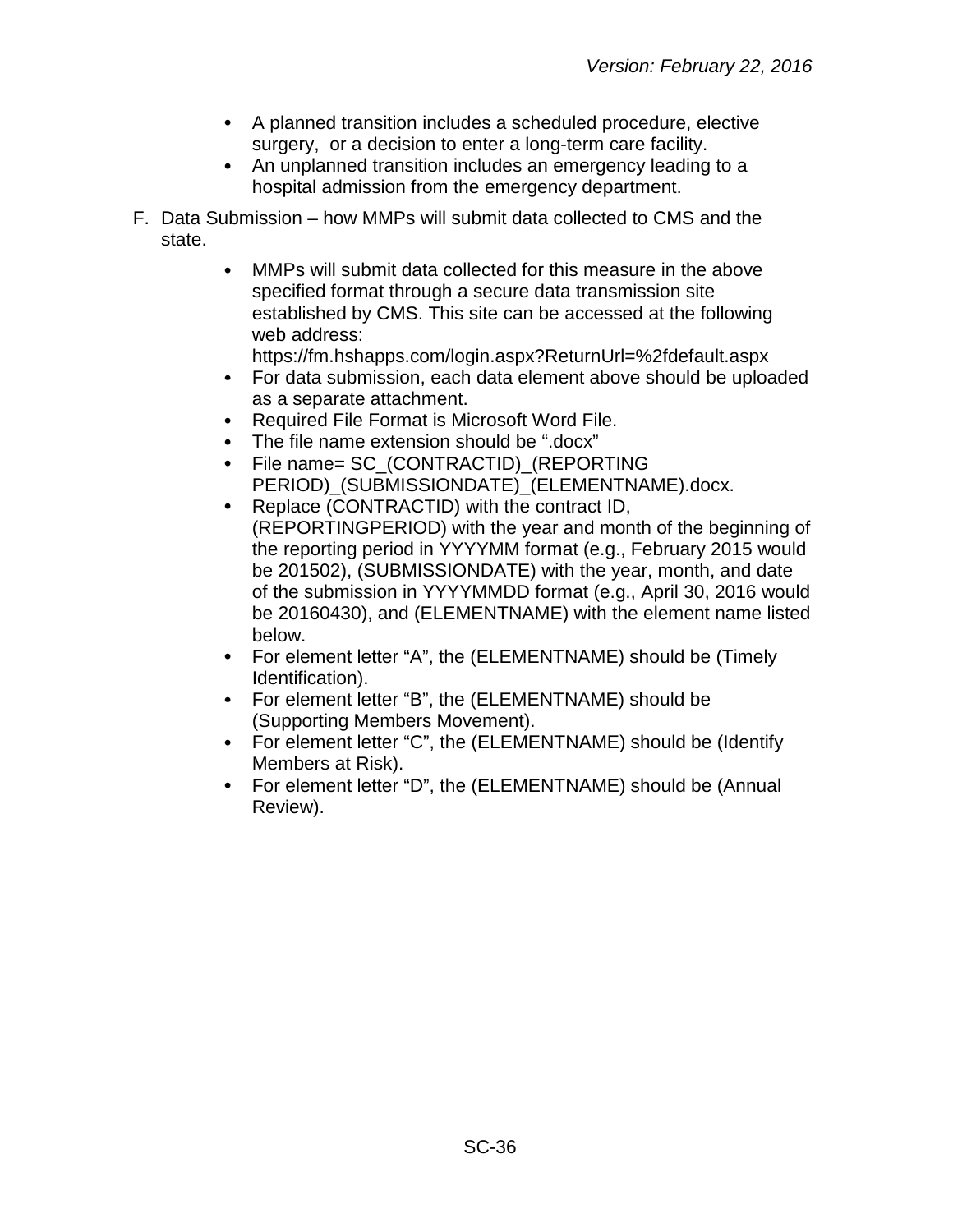SC2.6 Transition (admissions and discharge) between hospitals, nursing facilities and the community.

| <b>CONTINUOUS REPORTING</b>        |                                      |          |                                                                                                     |                                                                                           |  |
|------------------------------------|--------------------------------------|----------|-----------------------------------------------------------------------------------------------------|-------------------------------------------------------------------------------------------|--|
| <b>Reporting</b><br><b>Section</b> | <b>Reporting</b><br><b>Frequency</b> | Level    | <b>Reporting</b><br><b>Periods</b>                                                                  | <b>Due Date</b>                                                                           |  |
| SC2. Care<br>Coordination          | Quarterly                            | Contract | Current<br>Calendar<br>Quarter<br>Ex:<br>$1/1 - 3/31$<br>$4/1 - 6/30$<br>$7/1 - 9/30$<br>10/1-12/31 | By the end of the<br>second month<br>following the last<br>day of the reporting<br>period |  |

| <b>Element</b><br><b>Letter</b> | <b>Element Name</b>                                                           | <b>Definition</b>                                                                                                 | <b>Allowable</b><br><b>Values</b> |
|---------------------------------|-------------------------------------------------------------------------------|-------------------------------------------------------------------------------------------------------------------|-----------------------------------|
| Α.                              | Total number of<br>member months<br>during the reporting<br>period.           | Total number of<br>member months<br>during the reporting<br>period.                                               | Field Type: Numeric               |
| <b>B.</b>                       | Total number of<br>inpatient hospital<br>discharges to nursing<br>facilities. | The number of<br>inpatient hospital<br>discharges to the<br>nursing facilities<br>during the reporting<br>period. | Field Type: Numeric               |
| C.                              | Total number of<br>inpatient hospital<br>discharges to the<br>community.      | The number of<br>inpatient hospital<br>discharges to the<br>community during the<br>reporting period.             | Field Type: Numeric               |
| D.                              | Total number of<br>inpatient hospital<br>admissions from the<br>community.    | The number of<br>inpatient hospital<br>admissions from the<br>community during the<br>reporting period.           | Field Type: Numeric               |
| Ε.                              | Total number of<br>nursing facility<br>admissions from the<br>community.      | The number of<br>nursing facility<br>admissions from the<br>community during the<br>reporting period.             | Field Type: Numeric               |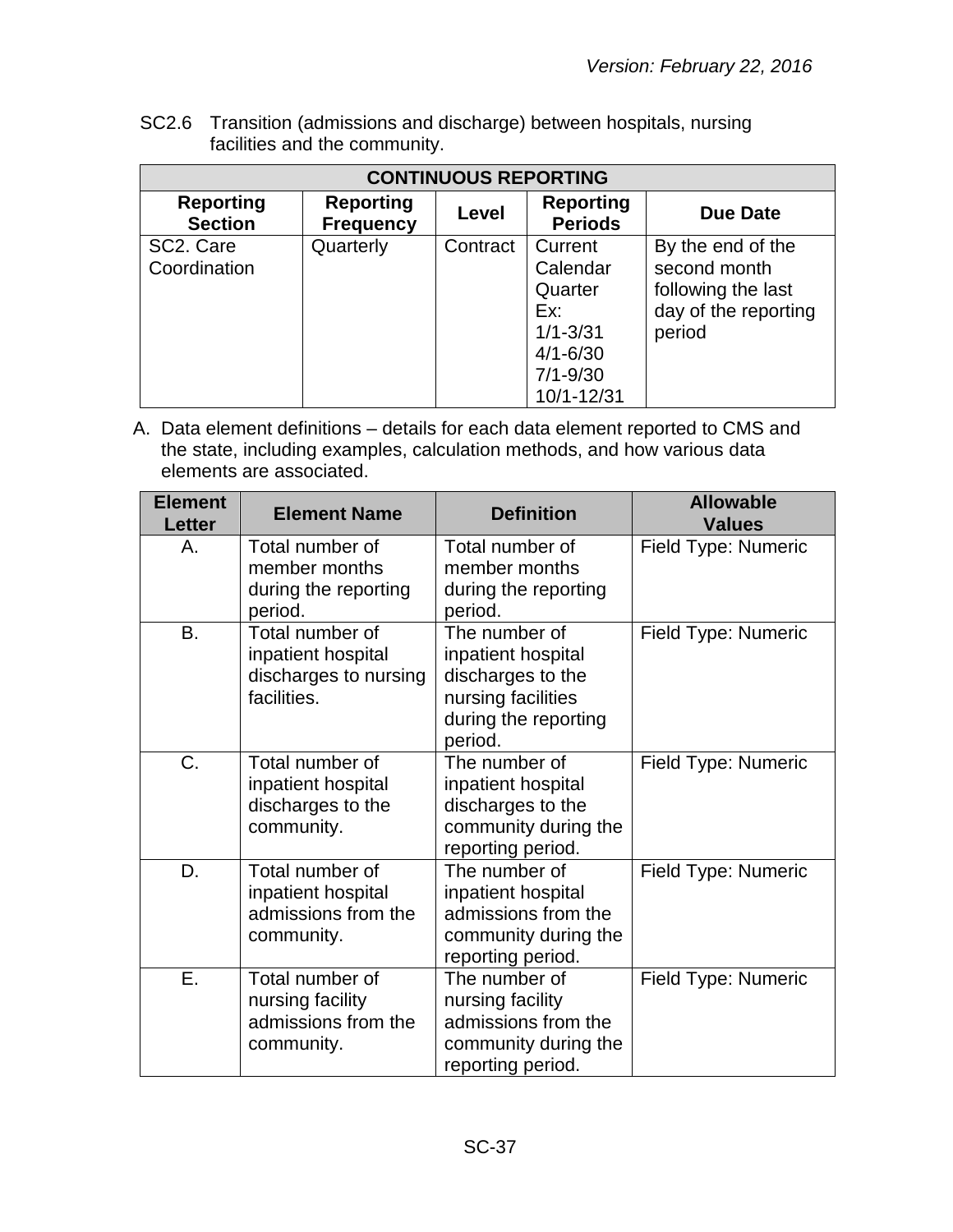| <b>Element</b><br><b>Letter</b> | <b>Element Name</b>                                                             | <b>Definition</b>                                                                                                                                                          | <b>Allowable</b><br><b>Values</b>                                                     |
|---------------------------------|---------------------------------------------------------------------------------|----------------------------------------------------------------------------------------------------------------------------------------------------------------------------|---------------------------------------------------------------------------------------|
| F.                              | Total number of<br>nursing facility<br>discharges to the<br>community.          | The number of<br>nursing facility<br>discharges to the<br>community during the<br>reporting period.                                                                        | Field Type: Numeric                                                                   |
| G.                              | Total number of<br>inpatient hospital<br>admissions from<br>nursing facilities. | The number of<br>inpatient hospital<br>admissions from<br>nursing facilities<br>during the reporting<br>period.                                                            | Field Type: Numeric                                                                   |
| Η.                              | Number of care<br>transitions recorded<br>via Phoenix.                          | Of the total<br>transitions reported<br>in B through G, the<br>number of transitions<br>that were recorded<br>via Phoenix within 30<br>calendar days of the<br>transition. | Field Type: Numeric<br>Note: Is a subset of<br>the sum of $B, C, D, E$ ,<br>F, and G. |

- B. QA checks/Thresholds procedures used by CMS and the state to establish benchmarks in order to identify outliers or data that are potentially erroneous.
	- CMS and the state will perform an outlier analysis.
	- As data are received from MMPs over time, CMS and the state will apply threshold checks.
- C. Edits and Validation checks validation checks that should be performed by each MMP prior to data submission.
	- All data elements should be positive values.
	- MMPs should validate that data element H is less than or equal to the sum of data elements B through G.
- D. Analysis how CMS and the state will evaluate reported data, as well as how other data sources may be monitored. CMS and the state will evaluate:
	- $\bullet$ Inpatient hospital discharges to nursing facilities during the reporting period per 1,000 member months.
	- $\bullet$ Inpatient hospital discharges to the community during the reporting period per 1,000 member months.
	- $\bullet$ Inpatient hospital admissions from the community during the reporting period per 1,000 member months.
	- $\bullet$ Nursing facility admissions from the community during the reporting period per 1,000 member months.
	- Nursing facility discharges to the community during the reporting period per 1,000 member months.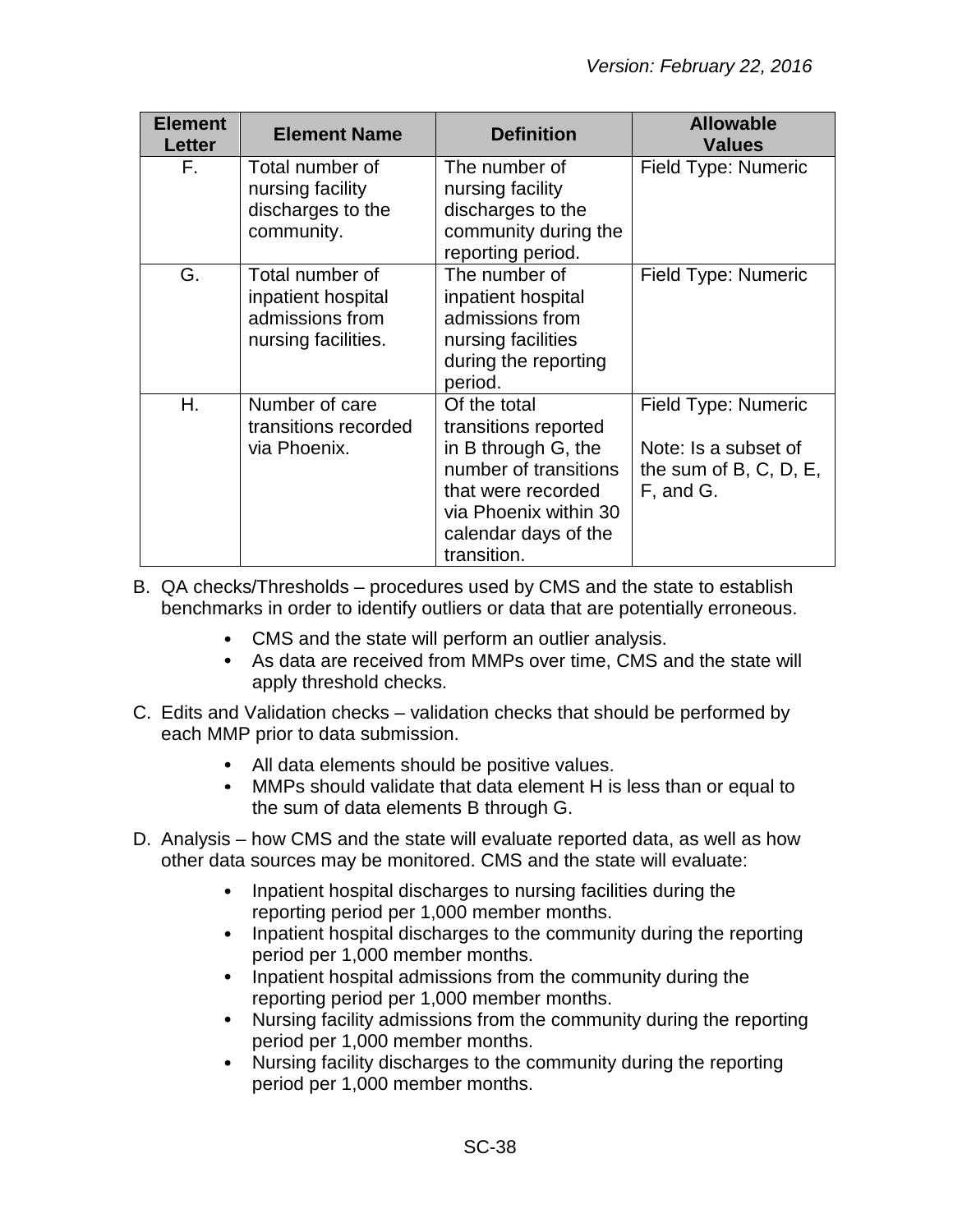- $\bullet$ Inpatient hospital admissions from nursing facilities during the reporting period per 1,000 member months.
- The percent of care transitions recorded via Phoenix within 30  $\bullet$ calendar days of the transition.
- E. Notes additional clarifications to a reporting section. This section incorporates previously answered frequently asked questions.
	- MMPs should include all members regardless of whether the member was enrolled through passive enrollment or opt-in enrollment. Medicaid-only members should not be included.
	- $\bullet$ MMPs should include all member months for members who meet the criteria outlined in Element A, regardless if they are disenrolled as of the end of the reporting period (i.e., include all members regardless if they are currently enrolled or disenrolled as of the last day of the reporting period).
	- A transition is the movement (i.e., admission or discharge) of a member from one care setting to another as the member's health status changes; for example, moving from home to a hospital as the result of an exacerbation of a chronic condition or moving from the hospital to a rehabilitation facility after surgery.
	- Inpatient hospital admissions and discharges are based on the  $\bullet$ CMS 2 midnight rule. The 2 midnight rule requires members to be admitted to the hospital for a minimum of 2 midnights to be considered an inpatient hospital admission. For further guidance on applying the 2 midnight rule, please review the FAQ posted on the CMS website:

[http://www.cms.gov/Research-Statistics-Data-and-](http://www.cms.gov/Research-Statistics-Data-and-Systems/Monitoring-Programs/Medicare-FFS-Compliance-Programs/Medical-Review/Downloads/Questions_andAnswersRelatingtoPatientStatusReviewsforPosting_31214.pdf)[Systems/Monitoring-Programs/Medicare-FFS-Compliance-](http://www.cms.gov/Research-Statistics-Data-and-Systems/Monitoring-Programs/Medicare-FFS-Compliance-Programs/Medical-Review/Downloads/Questions_andAnswersRelatingtoPatientStatusReviewsforPosting_31214.pdf)[Programs/Medical-](http://www.cms.gov/Research-Statistics-Data-and-Systems/Monitoring-Programs/Medicare-FFS-Compliance-Programs/Medical-Review/Downloads/Questions_andAnswersRelatingtoPatientStatusReviewsforPosting_31214.pdf)[Review/Downloads/Questions\\_andAnswersRelatingtoPatientStatus](http://www.cms.gov/Research-Statistics-Data-and-Systems/Monitoring-Programs/Medicare-FFS-Compliance-Programs/Medical-Review/Downloads/Questions_andAnswersRelatingtoPatientStatusReviewsforPosting_31214.pdf) [ReviewsforPosting\\_31214.pdf](http://www.cms.gov/Research-Statistics-Data-and-Systems/Monitoring-Programs/Medicare-FFS-Compliance-Programs/Medical-Review/Downloads/Questions_andAnswersRelatingtoPatientStatusReviewsforPosting_31214.pdf)

- F. Data Submission how MMPs will submit data collected to CMS and the state.
	- $\bullet$ MMPs will submit data collected for this measure in the above specified format through a secure data collection site established by CMS. This site can be accessed at the following web address: [https://Financial-Alignment-Initiative.NORC.org](https://financial-alignment-initiative.norc.org/)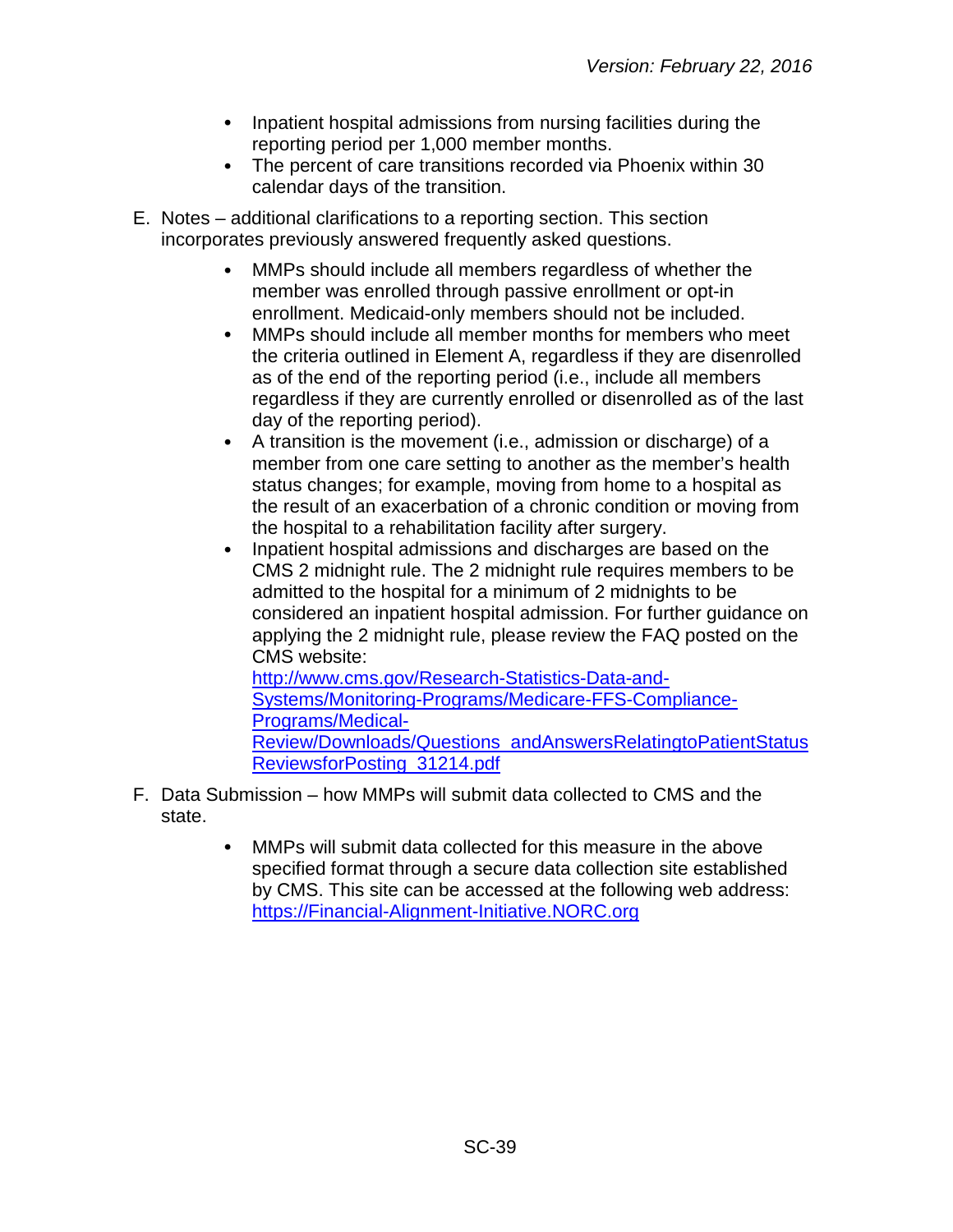# <span id="page-39-0"></span>**Section SCIII. Enrollee Protections**

| SC3.1 | The number of critical incident and abuse reports for members receiving |
|-------|-------------------------------------------------------------------------|
|       | LTSS.                                                                   |

| <b>IMPLEMENTATION</b>               |                                      |          |                                                                                                     |                                                                                           |  |
|-------------------------------------|--------------------------------------|----------|-----------------------------------------------------------------------------------------------------|-------------------------------------------------------------------------------------------|--|
| <b>Reporting</b><br><b>Section</b>  | <b>Reporting</b><br><b>Frequency</b> | Level    | <b>Reporting</b><br><b>Period</b>                                                                   | <b>Due Date</b>                                                                           |  |
| SC3. Enrollee<br><b>Protections</b> | Monthly                              | Contract | <b>Current Month</b><br>Ex:<br>$1/1 - 1/31$                                                         | By the end of the<br>month following the<br>last day of the<br>reporting period           |  |
| <b>ONGOING</b>                      |                                      |          |                                                                                                     |                                                                                           |  |
| <b>Reporting</b><br><b>Section</b>  | <b>Reporting</b><br><b>Frequency</b> | Level    | <b>Reporting</b><br><b>Periods</b>                                                                  | <b>Due Date</b>                                                                           |  |
| SC3. Enrollee<br><b>Protections</b> | Quarterly                            | Contract | Current<br>Calendar<br>Quarter<br>Ex:<br>$1/1 - 3/31$<br>$4/1 - 6/30$<br>$7/1 - 9/30$<br>10/1-12/31 | By the end of the<br>second month<br>following the last<br>day of the reporting<br>period |  |

| <b>Element</b><br><b>Letter</b> | <b>Element Name</b>                                        | <b>Definition</b>                                                                                                      | <b>Allowable</b><br><b>Values</b> |
|---------------------------------|------------------------------------------------------------|------------------------------------------------------------------------------------------------------------------------|-----------------------------------|
| A.                              | Total number of<br>members receiving<br>LTSS.              | Total number of<br>members receiving<br>LTSS during the<br>reporting period.                                           | Field Type: Numeric               |
| B.                              | Total number of<br>critical incident and<br>abuse reports. | Of the total reported in<br>A, the number of<br>critical incident and<br>abuse reports during<br>the reporting period. | Field Type: Numeric               |

- B. QA checks/Thresholds procedures used by CMS and the state to establish benchmarks in order to identify outliers or data that are potentially erroneous.
	- CMS and the state will perform an outlier analysis.
	- As data are received from MMPs over time, CMS and the state will apply threshold checks.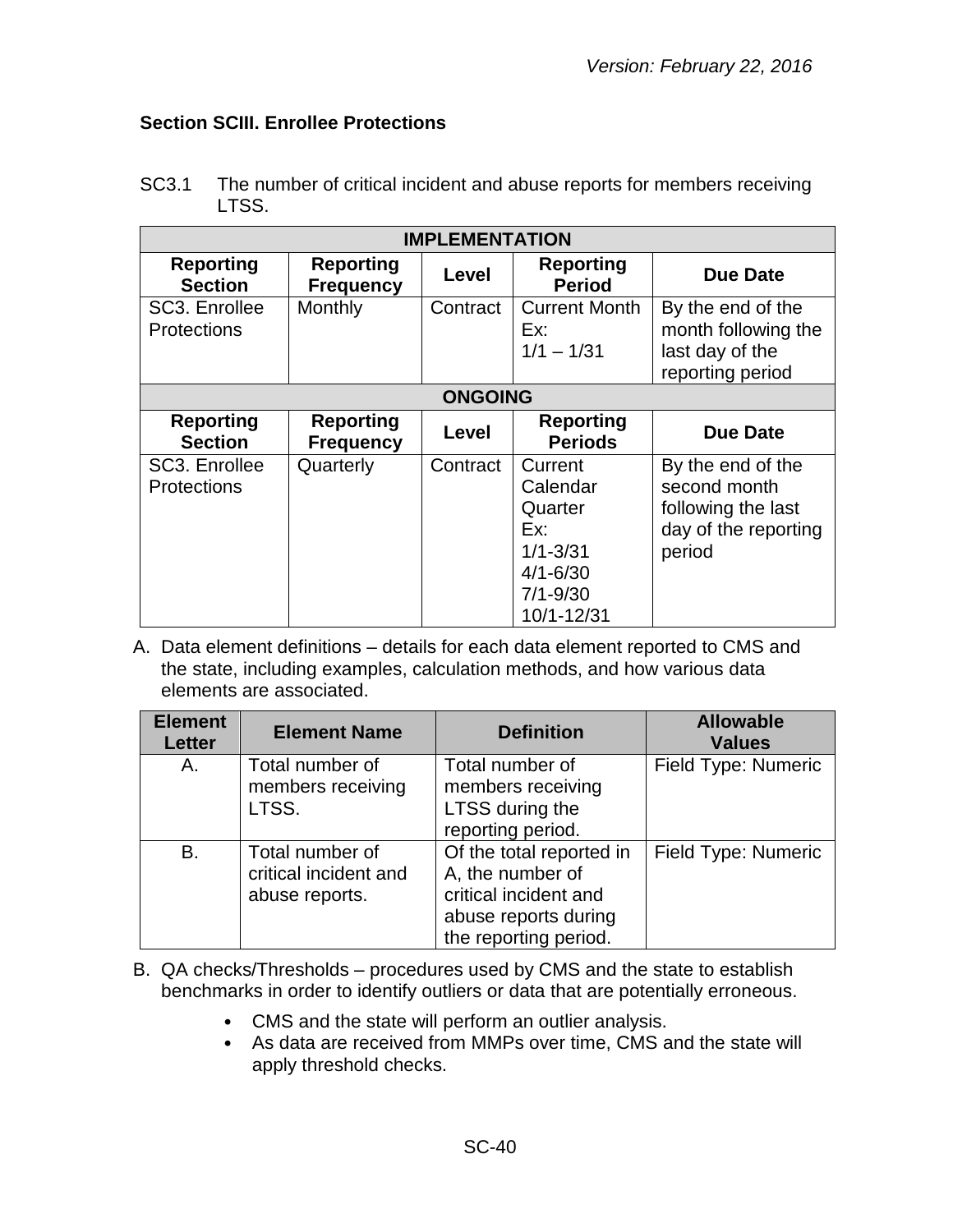- C. Edits and Validation checks validation checks that should be performed by each MMP prior to data submission.
	- $\bullet$ All data elements should be positive values.
- D. Analysis how CMS and the state will evaluate reported data, as well as how other data sources may be monitored.
	- $\bullet$ CMS and the state will evaluate the number of critical incident and abuse reports per 1,000 members receiving LTSS.
- E. Notes additional clarifications to a reporting section. This section incorporates previously answered frequently asked questions.
	- $\bullet$ MMPs should include all members regardless of whether the member was enrolled through passive enrollment or opt-in enrollment. Medicaid-only members should not be included.
	- $\bullet$ MMPs should include all members who meet the criteria outlined in Element A, regardless if they are disenrolled as of the end of the reporting period (i.e., include all members regardless if they are currently enrolled or disenrolled as of the last day of the reporting period).
	- For data element B, MMPs should include all new critical incident and abuse cases that are reported during the reporting period, regardless if the case status is open or closed as of the last day of the reporting period.
	- $\bullet$ Critical incident and abuse reports could be reported by the MMP or any provider, and are not limited to only those providers defined as LTSS providers.
	- $\bullet$ It is possible for members to have more than one critical incident and/or abuse report during the reporting period. All critical incident and abuse reports during the reporting period should be counted.
	- $\bullet$ Critical incident refers to any actual or alleged event or situation that creates a significant risk of substantial or serious harm to the physical or mental health, safety or well-being of a member.
	- Abuse refers to:
		- 1. Willful use of offensive, abusive, or demeaning language by a caretaker that causes mental anguish;
		- 2. Knowing, reckless, or intentional acts or failures to act which cause injury or death to an individual or which places that individual at risk of injury or death;
		- 3. Rape or sexual assault;
		- 4. Corporal punishment or striking of an individual;
		- 5. Unauthorized use or the use of excessive force in the placement of bodily restraints on an individual; and
		- 6. Use of bodily or chemical restraints on an individual which is not in compliance with federal or state laws and administrative regulations.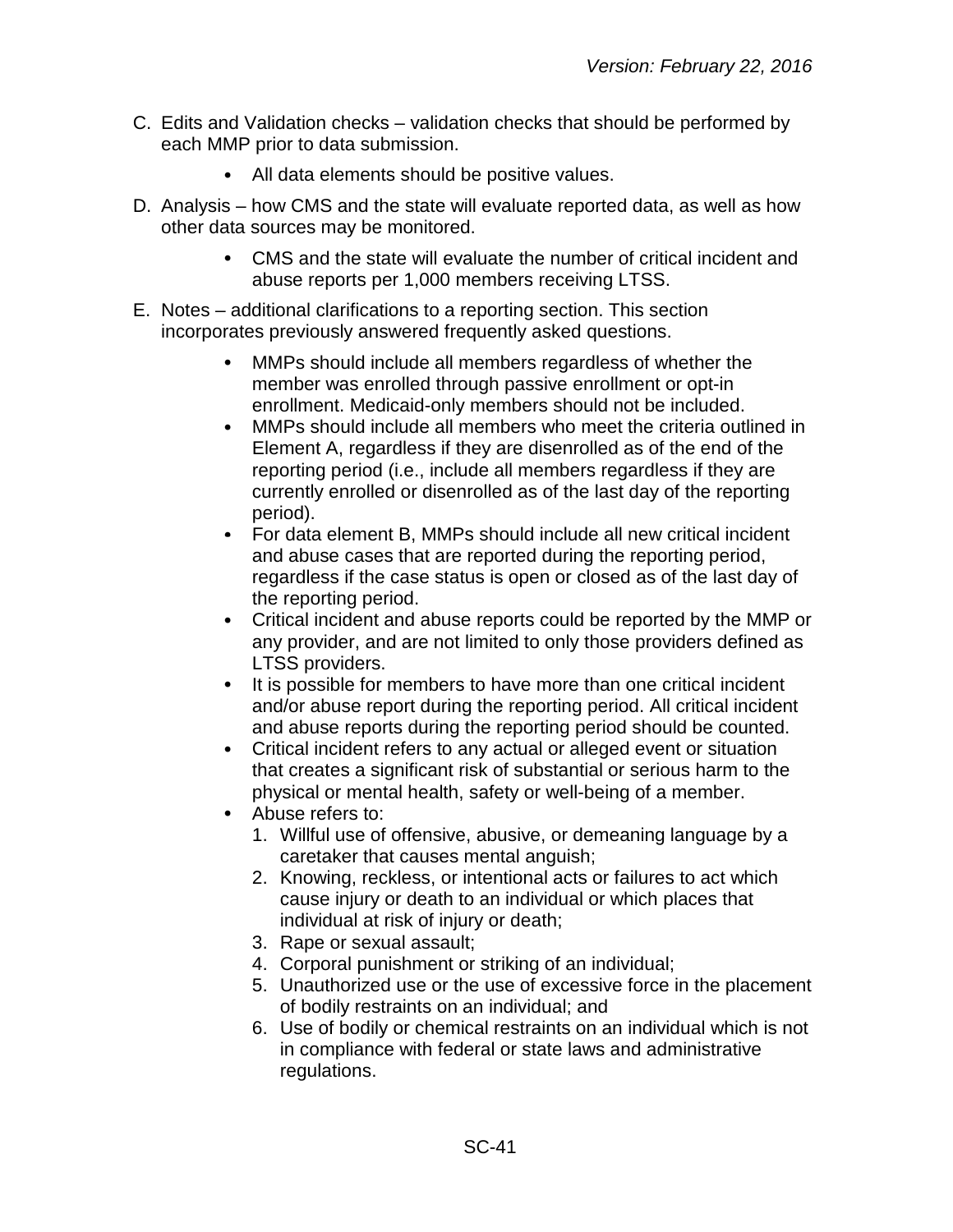- F. Data Submission how MMPs will submit data collected to CMS and the state.
	- $\bullet$ MMPs will submit data collected for this measure in the above specified format through a secure data collection site established by CMS. This site can be accessed at the following web address: [https://Financial-Alignment-Initiative.NORC.org](https://financial-alignment-initiative.norc.org/)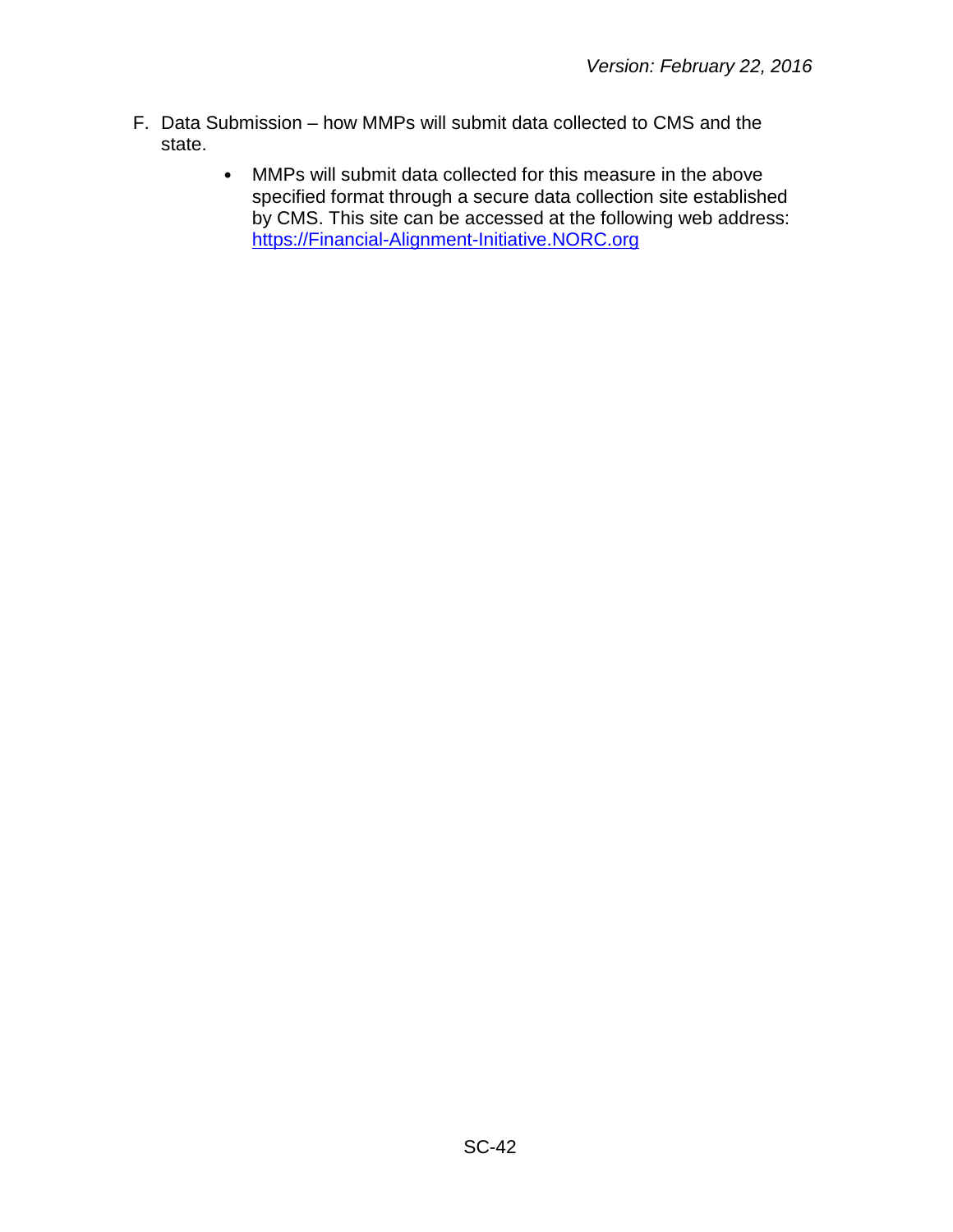# <span id="page-42-0"></span>**Section SCIV. Organizational Structure and Staffing**

| <b>CONTINUOUS REPORTING</b>                      |                                      |          |                                   |                                                                                           |
|--------------------------------------------------|--------------------------------------|----------|-----------------------------------|-------------------------------------------------------------------------------------------|
| <b>Reporting Section</b>                         | <b>Reporting</b><br><b>Frequency</b> | Level    | <b>Reporting</b><br><b>Period</b> | <b>Due Date</b>                                                                           |
| SC4. Organizational<br>Structure and<br>Staffing | Annually                             | Contract | Calendar Year                     | By the end of the<br>second month<br>following the last<br>day of the<br>reporting period |

SC4.1 Care coordinator training for supporting self-direction under the demonstration.

| <b>Element</b><br><b>Letter</b> | <b>Element Name</b>                                                                                                                          | <b>Definition</b>                                                                                                                                                            | <b>Allowable</b><br><b>Values</b>              |
|---------------------------------|----------------------------------------------------------------------------------------------------------------------------------------------|------------------------------------------------------------------------------------------------------------------------------------------------------------------------------|------------------------------------------------|
| Α.                              | Total number of new<br>care coordinators.                                                                                                    | Total number of new<br>care coordinators<br>employed by the<br>MMP for at least 3<br>months during the<br>reporting period.                                                  | Field Type: Numeric                            |
| В.                              | Total number of new<br>care coordinators<br>that have undergone<br>training for<br>supporting self-<br>direction under the<br>demonstration. | Of the total reported<br>in A, the number of<br>new care<br>coordinators that<br>have undergone<br>training for<br>supporting self-<br>direction under the<br>demonstration. | Field Type: Numeric<br>Note: Is a subset of A. |

- B. QA checks/Thresholds procedures used by CMS and the state to establish benchmarks in order to identify outliers or data that are potentially erroneous.
	- CMS and the state will perform an outlier analysis.
	- As data are received from MMPs over time, CMS and the state will apply threshold checks.
- C. Edits and Validation checks validation checks that should be performed by each MMP prior to data submission.
	- Confirm those data elements listed above as subsets of other  $\bullet$ elements.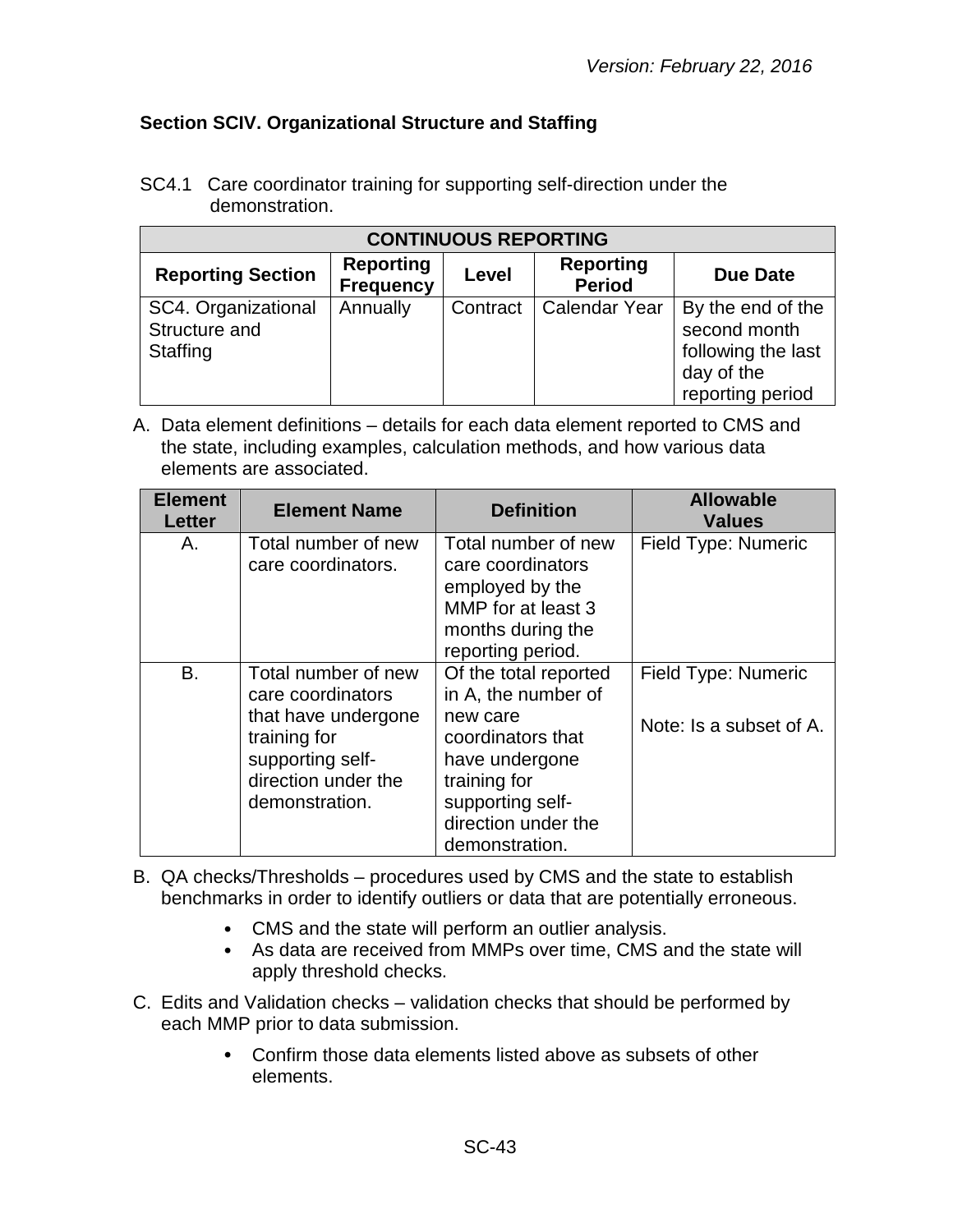- MMPs should validate that data element B is less than or equal to data element A.
- All data elements should be positive values.
- D. Analysis how CMS and the state will evaluate reported data, as well as how other data sources may be monitored.
	- CMS and the state will evaluate the percentage of new care coordinators that have undergone training for supporting selfdirection.
- E. Notes additional clarifications to a reporting section. This section incorporates previously answered frequently asked questions.
	- $\bullet$ MMPs should refer to SC's three-way contract for specific requirements pertaining to a care coordinator.
	- $\bullet$ MMPs should refer to SC's three-way contract for specific requirements pertaining to training for supporting self-direction.
	- A care coordinator includes all full-time and part-time staff.  $\bullet$
	- $\bullet$ If a care coordinator was not currently with the MMP at the end of the reporting period, but was with the MMP for at least 3 months during the reporting period, they should be included in this measure.
- F. Data Submission how MMPs will submit data collected to CMS and the state.
	- MMPs will submit data collected for this measure in the above  $\bullet$ specified format through a secure data collection site established by CMS. This site can be accessed at the following web address: [https://Financial-Alignment-Initiative.NORC.org](https://financial-alignment-initiative.norc.org/)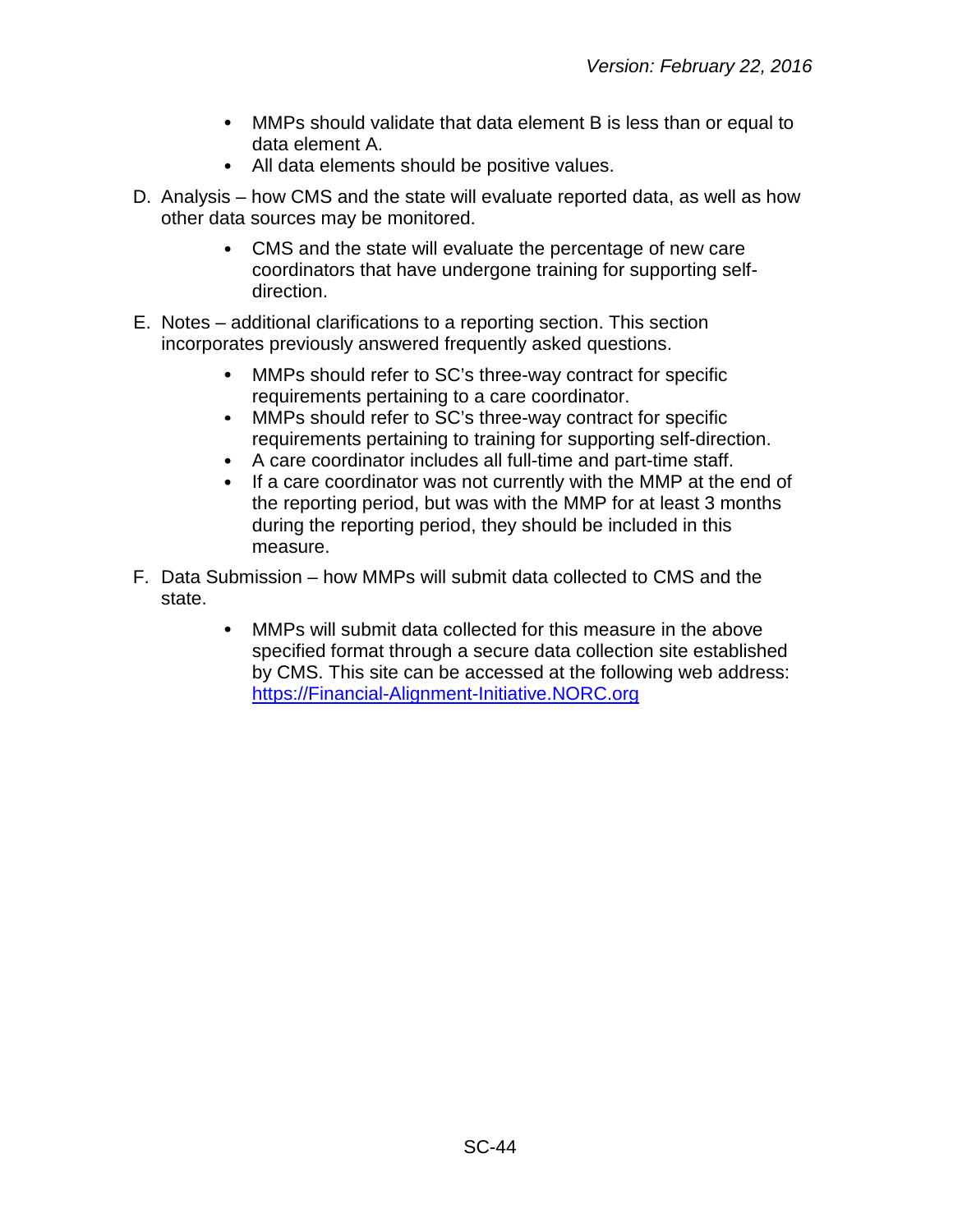# <span id="page-44-0"></span>**Section SCV. Performance and Quality Improvement**

| <b>CONTINUOUS REPORTING</b>        |                                      |          |                                    |                      |  |
|------------------------------------|--------------------------------------|----------|------------------------------------|----------------------|--|
| <b>Reporting</b><br><b>Section</b> | <b>Reporting</b><br><b>Frequency</b> | Level    | <b>Reporting</b><br><b>Periods</b> | Due Date             |  |
| SC <sub>5</sub> .                  | Quarterly                            | Contract | Current                            | By the end of the    |  |
| Performance and                    |                                      |          | Calendar                           | second month         |  |
| Quality                            |                                      |          | Quarter                            | following the last   |  |
| Improvement                        |                                      |          | Ex:                                | day of the reporting |  |
|                                    |                                      |          | $1/1 - 3/31$                       | period               |  |
|                                    |                                      |          | $4/1 - 6/30$                       |                      |  |
|                                    |                                      |          | $7/1 - 9/30$                       |                      |  |
|                                    |                                      |          | 10/1-12/31                         |                      |  |

# SC5.1 Adjudicated claims.<sup>i</sup>

| <b>Element</b><br><b>Letter</b> | <b>Element Name</b>                                                                                                                | <b>Definition</b>                                                                                                                                    | <b>Allowable</b><br><b>Values</b>              |
|---------------------------------|------------------------------------------------------------------------------------------------------------------------------------|------------------------------------------------------------------------------------------------------------------------------------------------------|------------------------------------------------|
| А.                              | Total number of<br>clean, non-<br>duplicated claims<br>for services other<br>than HCBS,<br>adjudicated and<br>approved.            | Total number of clean,<br>non-duplicated claims<br>for services other than<br>HCBS, adjudicated<br>and approved during<br>the reporting period.      | Field Type: Numeric                            |
| <b>B.</b>                       | Total number of<br>adjudicated and<br>approved non-<br><b>HCBS</b> claims paid<br>using the correct<br>rate and within 30<br>days. | Of the total reported in<br>A, the number of<br>adjudicated and<br>approved non-HCBS<br>claims paid using the<br>correct rate and within<br>30 days. | Field Type: Numeric<br>Note: Is a subset of A. |
| C.                              | Total number of<br>adjudicated and<br>approved non-<br><b>HCBS</b> claims paid<br>using the correct<br>rate and within 90<br>days. | Of the total reported in<br>A, the number of<br>adjudicated and<br>approved non-HCBS<br>claims paid using the<br>correct rate and within<br>90 days. | Field Type: Numeric<br>Note: Is a subset of A. |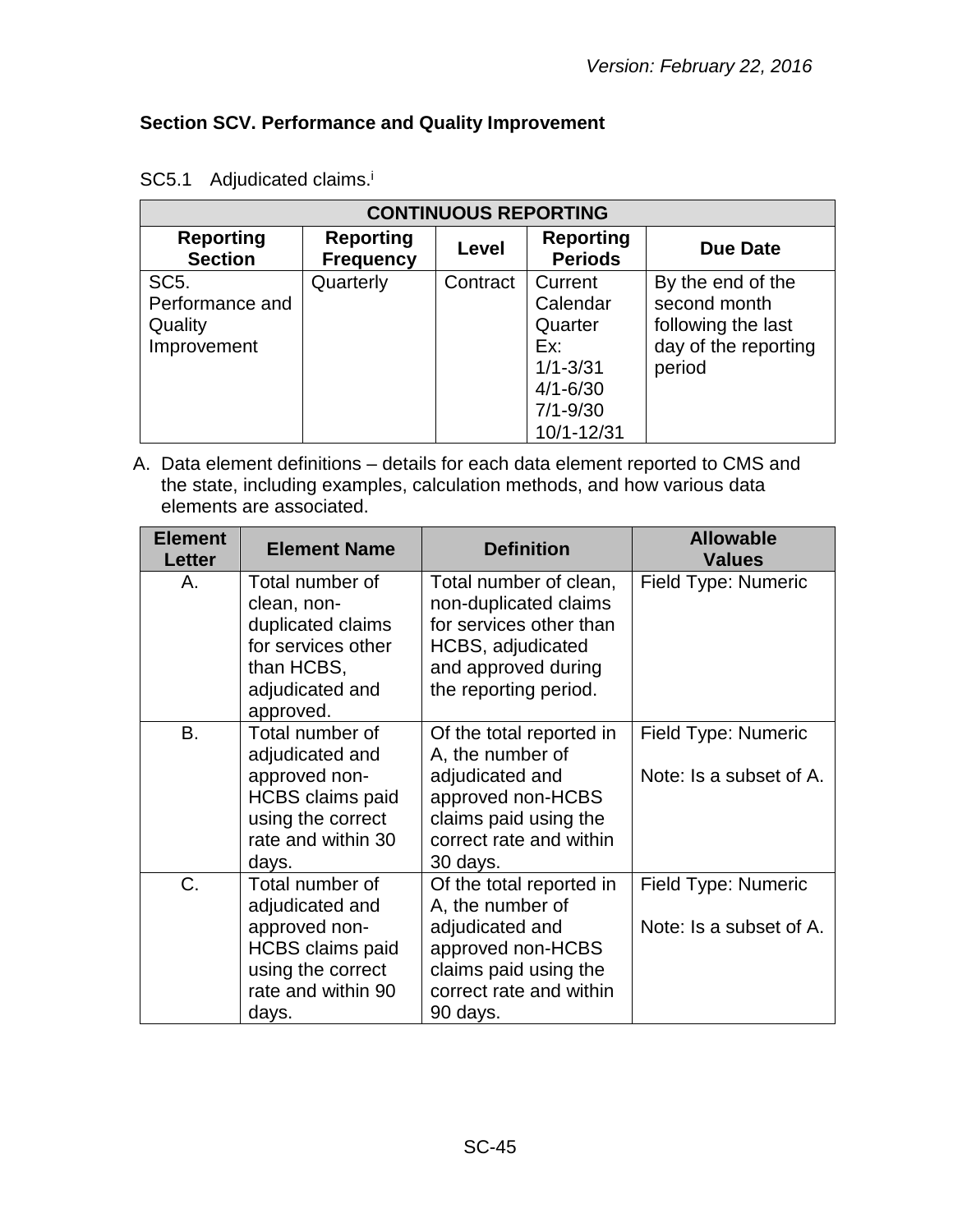| <b>Element</b><br><b>Letter</b> | <b>Element Name</b>  | <b>Definition</b>        | <b>Allowable</b><br><b>Values</b> |
|---------------------------------|----------------------|--------------------------|-----------------------------------|
| D.                              | Total number of      | Total number of clean,   | Field Type: Numeric               |
|                                 | clean, non-          | non-duplicated claims    |                                   |
|                                 | duplicated claims    | for HCBS services,       |                                   |
|                                 | for HCBS services,   | adjudicated and          |                                   |
|                                 | adjudicated and      | approved during the      |                                   |
|                                 | approved.            | reporting period.        |                                   |
| E.                              | Total number of      | Of the total reported in | Field Type: Numeric               |
|                                 | adjudicated and      | D, the number of         |                                   |
|                                 | approved non-        | adjudicated and          | Note: Is a subset of D.           |
|                                 | duplicated HCBS      | approved non-            |                                   |
|                                 | claims paid using    | duplicated HCBS          |                                   |
|                                 | the correct rate and | claims paid using the    |                                   |
|                                 | within 7 days.       | correct rate and within  |                                   |
|                                 |                      | 7 days.                  |                                   |

- B. QA checks/Thresholds procedures used by CMS and the state to establish benchmarks in order to identify outliers or data that are potentially erroneous.
	- Guidance will be forthcoming on the established threshold for this measure.
- C. Edits and Validation checks validation checks that should be performed by each MMP prior to data submission.
	- Confirm those data elements listed above as subsets of other  $\bullet$ elements.
	- MMPs should validate that data elements B and C are less than or equal to data element A.
	- MMPs should validate that data element E is less than or equal to data element D.
	- All data elements should be positive values.
- D. Analysis how CMS and the state will evaluate reported data, as well as how other data sources may be monitored. CMS and the state will evaluate the percentage of:
	- Adjudicated and approved clean, non-duplicated, non-HCBS claims paid within 30 days.
	- Adjudicated and approved clean, non-duplicated, non-HCBS claims paid within 90 days.
	- Adjudicated and approved clean, non-duplicated, HCBS claims paid within 7 days.
- E. Notes additional clarifications to a reporting section. This section incorporates previously answered frequently asked questions.
	- Claims adjudication refers to the process in which MMPs verify that  $\bullet$ the services provided are covered benefits, certify admission where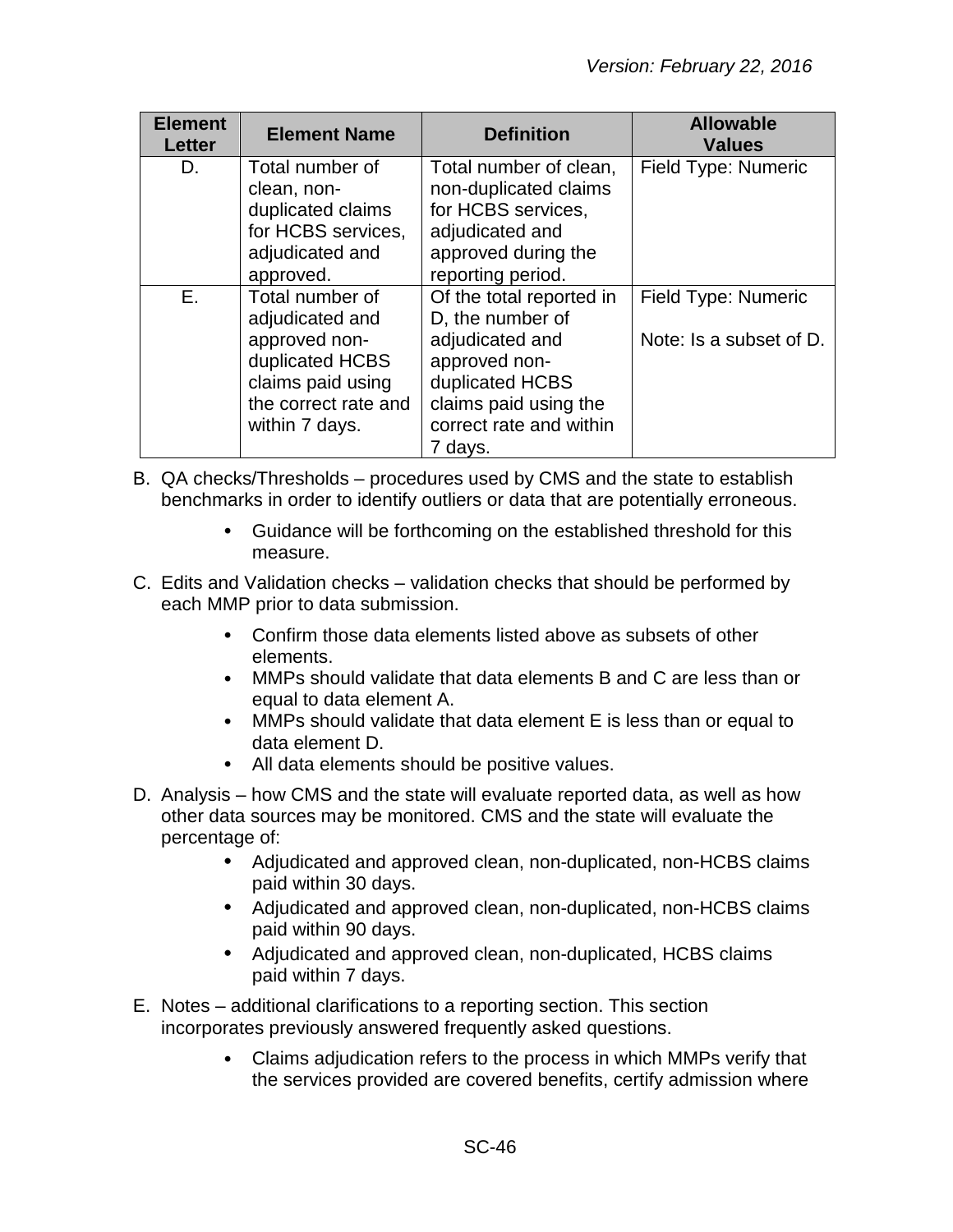appropriate, conduct prepayment utilization screening, and authorize payment for those claims.

- Clean claims are those which can be processed without obtaining  $\bullet$ additional information from the physician or from a third party.
- In the case of duplicated claims, only the first claim should be  $\bullet$ included when reporting this measure.
- Data elements D and E are not reportable until responsibility for  $\bullet$ HCBS claims adjudication is transitioned to the MMPs.
- F. Data Submission how MMPs will submit data collected to CMS and the state.
	- MMPs will submit data collected for this measure in the above  $\bullet$ specified format through a secure data collection site established by CMS. This site can be accessed at the following web address: [https://Financial-Alignment-Initiative.NORC.org](https://financial-alignment-initiative.norc.org/)

| SC5.2 Diabetes: foot exam (modified from NQF #0056) |  |
|-----------------------------------------------------|--|
|-----------------------------------------------------|--|

| <b>CONTINUOUS REPORTING</b>                                    |                                      |          |                                   |                                                                                           |  |
|----------------------------------------------------------------|--------------------------------------|----------|-----------------------------------|-------------------------------------------------------------------------------------------|--|
| <b>Reporting</b><br><b>Section</b>                             | <b>Reporting</b><br><b>Frequency</b> | Level    | <b>Reporting</b><br><b>Period</b> | <b>Due Date</b>                                                                           |  |
| SC <sub>5</sub> .<br>Performance<br>and Quality<br>Improvement | Annually                             | Contract | Calendar<br>Year                  | By the end of the<br>fourth month<br>following the last<br>day of the reporting<br>period |  |

| <b>Element</b><br><b>Letter</b> | <b>Element Name</b>                                            | <b>Definition</b>                                                                                                                                                   | <b>Allowable Values</b> |
|---------------------------------|----------------------------------------------------------------|---------------------------------------------------------------------------------------------------------------------------------------------------------------------|-------------------------|
| Α.                              | Total number of<br>members with a<br>diagnosis of<br>diabetes. | Total number of<br>members with a<br>diagnosis of diabetes<br>(type 1 or type 2) who<br>were continuously<br>enrolled in the MMP<br>during the reporting<br>period. | Field Type: Numeric     |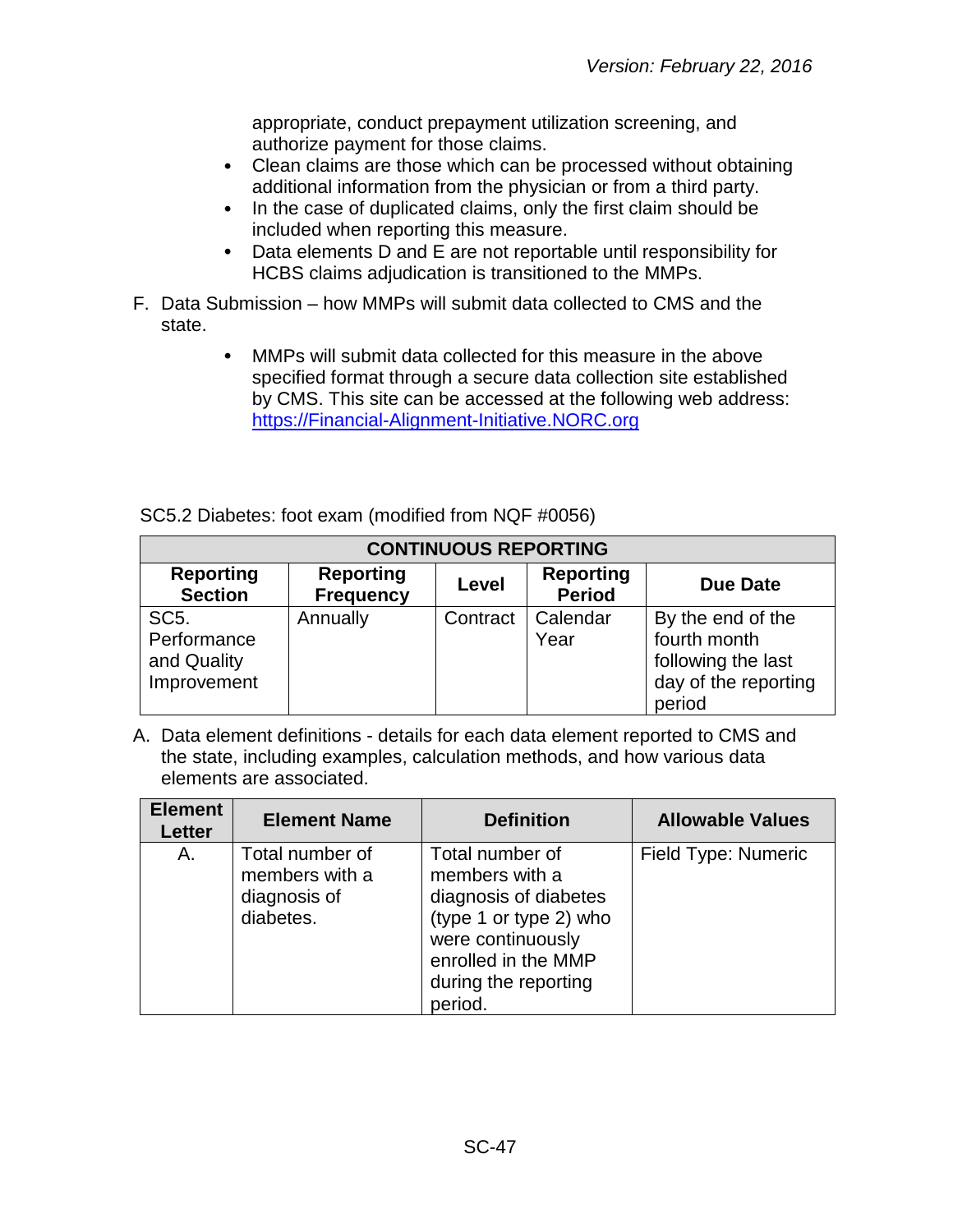| <b>Element</b><br>Letter | <b>Element Name</b>            | <b>Definition</b>                                                                                                                         | <b>Allowable Values</b> |
|--------------------------|--------------------------------|-------------------------------------------------------------------------------------------------------------------------------------------|-------------------------|
| Β.                       | Total number of<br>members who | Of the total reported in<br>A, the number of                                                                                              | Field Type: Numeric     |
|                          | received a foot<br>exam.       | members who received<br>a foot exam (visual<br>inspection with either a<br>sensory exam or pulse<br>exam) during the<br>reporting period. | Note: Is a subset of A. |

- B. QA checks/Thresholds procedures used by CMS and the state to establish benchmarks in order to identify outliers or data that are potentially erroneous.
	- CMS and the state will perform an outlier analysis.
	- As data are received from MMPs over time, CMS and the state will apply threshold checks.
- C. Edits and Validation checks validation checks that should be performed by each MMP prior to data submission.
	- Confirm those data elements listed above as subsets of other elements.
	- MMPs should validate that data element B is less than or equal to data element A.
	- All data elements should be positive values.
- D. Analysis how CMS and the state will evaluate reported data, as well as how other data sources may be monitored.
	- CMS and the state will evaluate the percentage of members with a diagnosis of diabetes (type 1 or type 2) who received a foot exam during the reporting period.
- E. Notes additional clarifications to a reporting section. This section incorporates previously answered frequently asked questions.
	- MMPs should include all members regardless of whether the  $\bullet$ member was enrolled through passive enrollment or opt-in enrollment. Medicaid-only members should not be included.
	- $\bullet$ Continuous enrollment is defined as no more than one gap in enrollment of up to 45 days during each year of continuous enrollment (i.e., the reporting period). To determine continuous enrollment for a member for whom enrollment is verified monthly, the member may not have more than a 1-month gap in coverage (i.e., a member whose coverage lapses for 2 months [60 days] is not considered continuously enrolled).
	- A foot exam is a visual inspection with either a sensory exam or a pulse exam.
	- To identify members with diabetes, use the codes provided in the Diabetes value set *with* the Diabetes Encounter value set.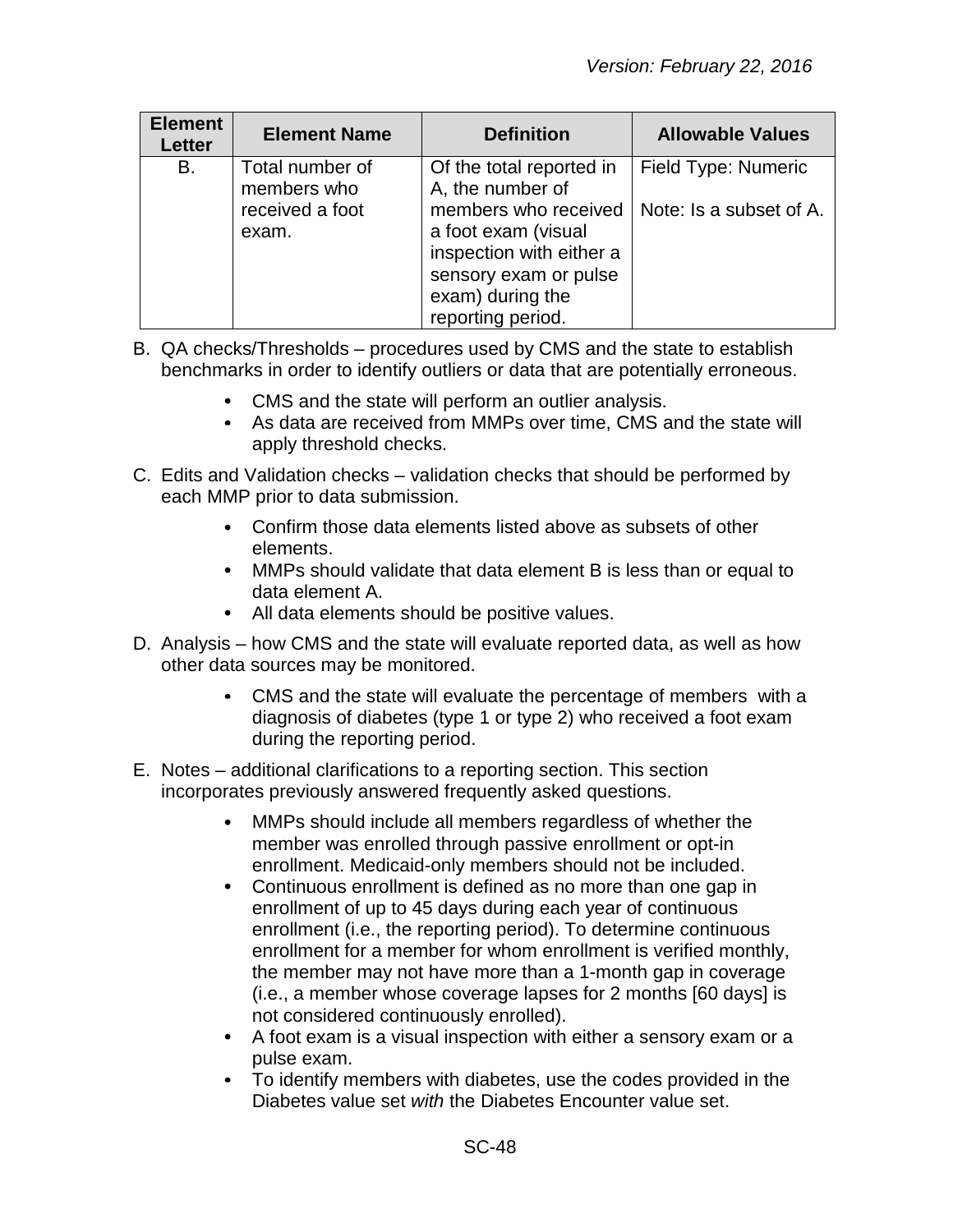- The code to identify a foot exam is provided in the Foot Exam value set.
- F. Data Submission how MMPs will submit data collected to CMS and the state.
	- MMPs will submit data collected for this measure in the above  $\bullet$ specified format through a secure data collection site established by CMS. This site can be accessed at the following web address: [https://Financial-Alignment-Initiative.NORC.org](https://financial-alignment-initiative.norc.org/)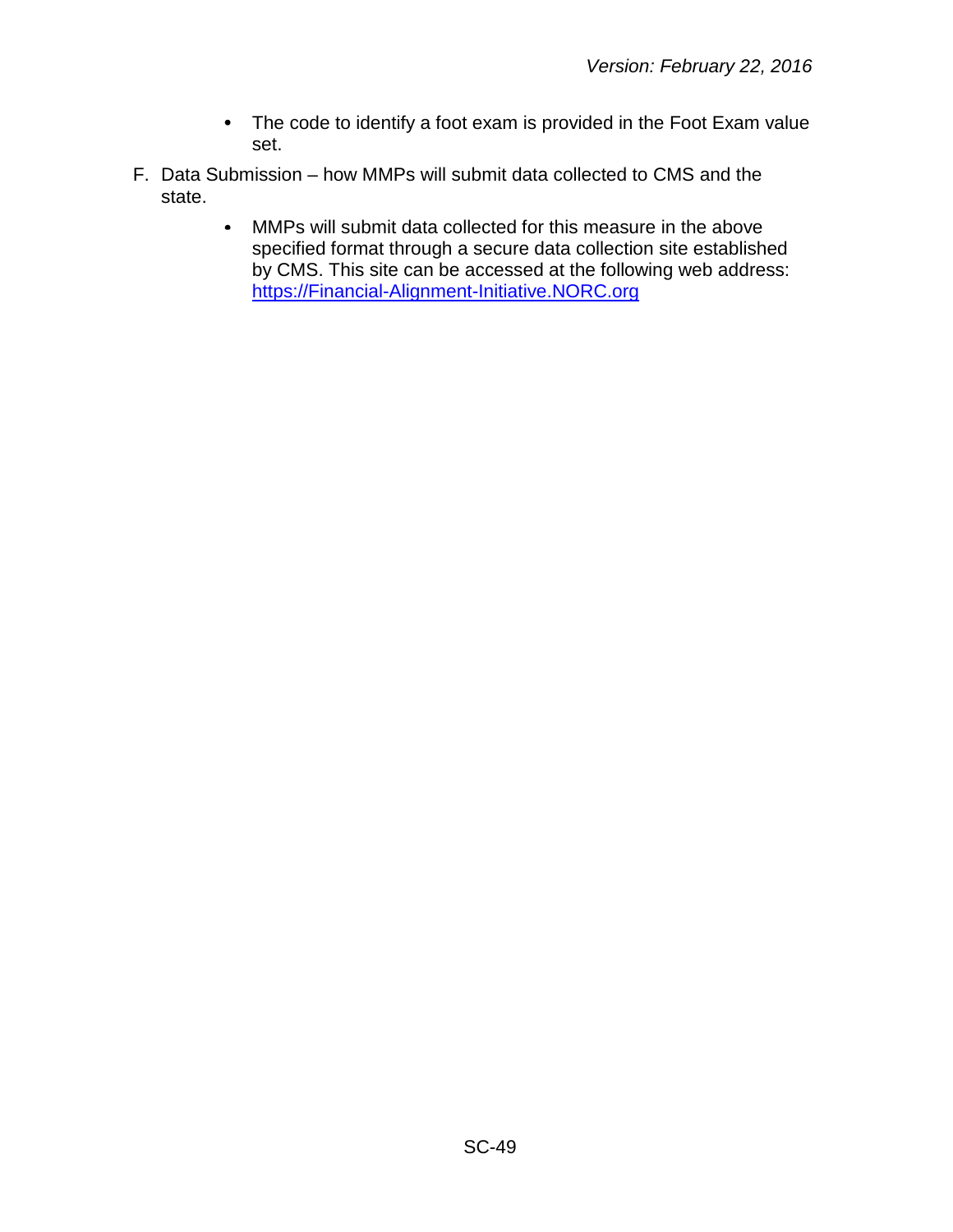# <span id="page-49-0"></span>**Section SCVI. Utilization**

- SC6.1 HCBS members who experienced an increase or decrease in authorized hours. – *Suspended*
- SC6.2 Unduplicated members receiving HCBS, unduplicated members receiving HCBS-like services, and unduplicated members receiving nursing facility services.

| <b>CONTINUOUS REPORTING</b>        |                                      |          |                                   |                                                                                           |
|------------------------------------|--------------------------------------|----------|-----------------------------------|-------------------------------------------------------------------------------------------|
| <b>Reporting</b><br><b>Section</b> | <b>Reporting</b><br><b>Frequency</b> | Level    | <b>Reporting</b><br><b>Period</b> | <b>Due Date</b>                                                                           |
| SC6. Utilization                   | Annually                             | Contract | <b>Calendar Year</b>              | By the end of the<br>fourth month<br>following the last<br>day of the reporting<br>period |

| <b>Element</b><br><b>Letter</b> | <b>Element Name</b>                           | <b>Definition</b>                                                                                                                                                                                                    | <b>Allowable</b><br><b>Values</b>              |
|---------------------------------|-----------------------------------------------|----------------------------------------------------------------------------------------------------------------------------------------------------------------------------------------------------------------------|------------------------------------------------|
| Α.                              | Total number of<br>members.                   | Total number of<br>members who were<br>continuously enrolled<br>in the MMP for six<br>months during the<br>reporting period.                                                                                         | Field Type: Numeric                            |
| B.                              | Total number of<br>members receiving<br>HCBS. | Of the total reported in<br>A, the number of<br>members receiving<br><b>HCBS</b> during the<br>reporting period who<br>did not receive HCBS-<br>like or nursing facility<br>services during the<br>reporting period. | Field Type: Numeric<br>Note: Is a subset of A. |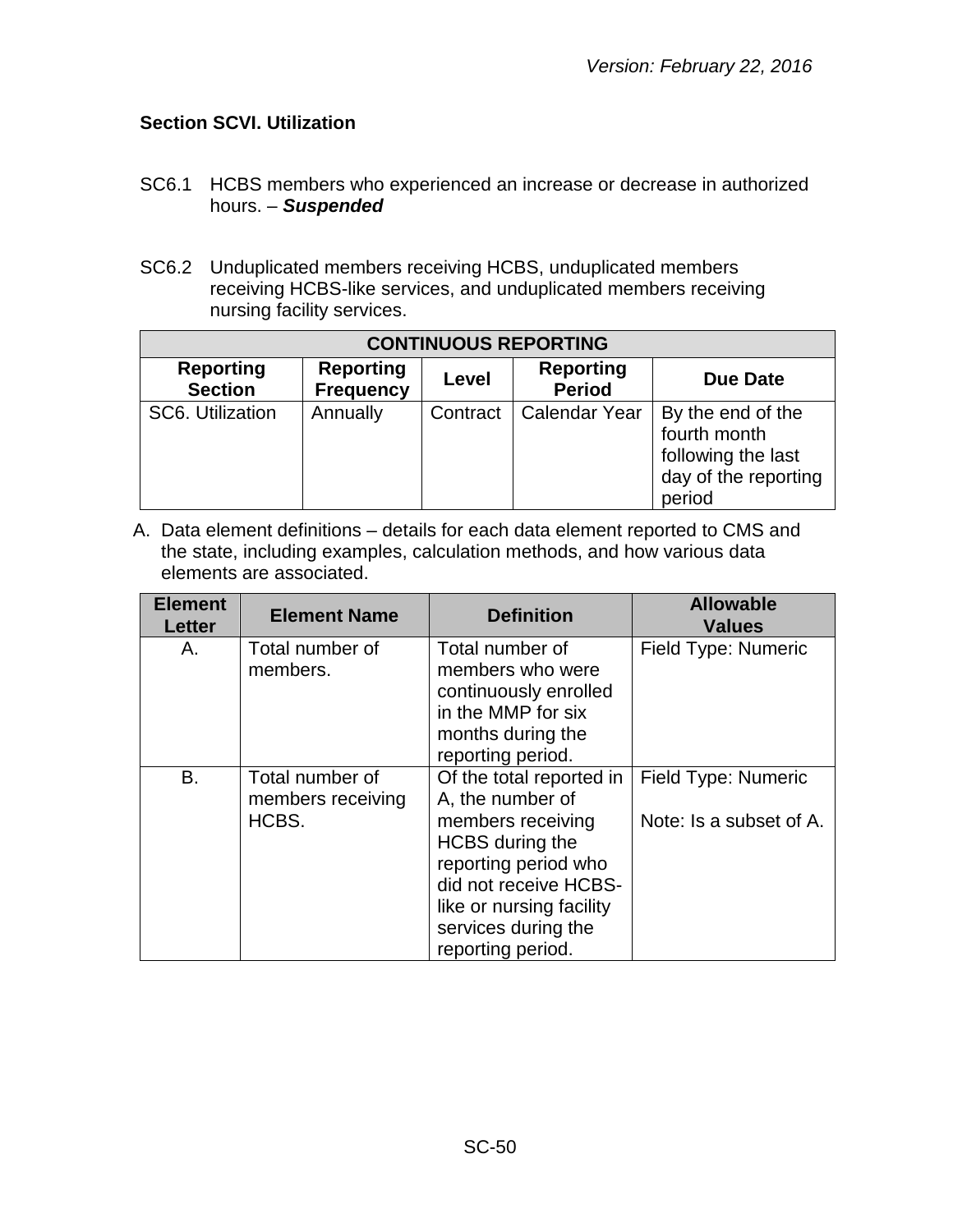| <b>Element</b><br><b>Letter</b> | <b>Element Name</b>                                                                                                        | <b>Definition</b>                                                                                                                                                                                                                            | <b>Allowable</b><br><b>Values</b>                     |
|---------------------------------|----------------------------------------------------------------------------------------------------------------------------|----------------------------------------------------------------------------------------------------------------------------------------------------------------------------------------------------------------------------------------------|-------------------------------------------------------|
| $C_{\cdot}$                     | Total number of<br>members receiving<br><b>HCBS-like services.</b>                                                         | Of the total reported in<br>A, the number of<br>members receiving<br><b>HCBS-like services</b><br>during the reporting<br>period who did not<br>receive HCBS or<br>nursing facility<br>services during the<br>reporting period.              | Field Type: Numeric<br>Note: Is a subset of A.        |
| D.                              | Total number of<br>members receiving<br>nursing facility<br>services.                                                      | Of the total reported in<br>A, the number of<br>members receiving<br>nursing facility<br>services during the<br>reporting period who<br>did not receive HCBS<br>or HCBS-like services<br>during the reporting<br>period.                     | Field Type: Numeric<br>Note: Is a subset of A.        |
| Ε.                              | Total number of<br>members receiving<br>both HCBS and<br>nursing facility<br>services during the<br>reporting period.      | Of the total reported in<br>A, the number of<br>members receiving<br>both HCBS and<br>nursing facility<br>services during the<br>reporting period who<br>did not receive any<br><b>HCBS-like services</b><br>during the reporting<br>period. | Field Type: Numeric<br>Note: Is a subset of A.        |
| F.                              | Total number of<br>members receiving<br>both HCBS-like and<br>nursing facility<br>services during the<br>reporting period. | Of the total reported in<br>A, the number of<br>members receiving<br>both HCBS-like and<br>nursing facility<br>services during the<br>reporting period who<br>did not receive any<br><b>HCBS</b> during the<br>reporting period              | <b>Field Type: Numeric</b><br>Note: Is a subset of A. |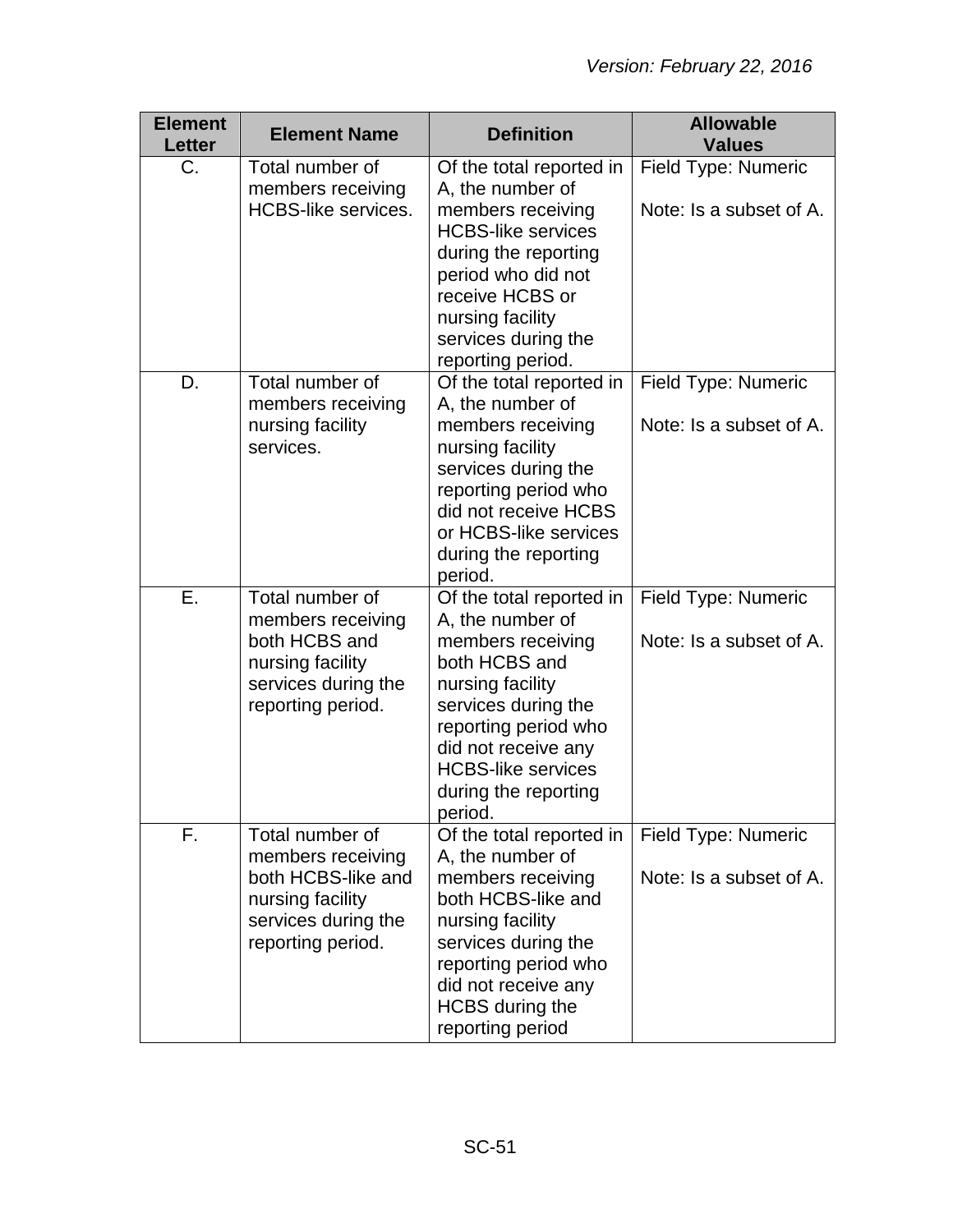| <b>Element</b><br>Letter | <b>Element Name</b>                                                                                                          | <b>Definition</b>                                                                                                                                                                                                | <b>Allowable</b><br><b>Values</b>              |
|--------------------------|------------------------------------------------------------------------------------------------------------------------------|------------------------------------------------------------------------------------------------------------------------------------------------------------------------------------------------------------------|------------------------------------------------|
| G.                       | Total number of<br>members receiving<br>both HCBS and<br><b>HCBS-like services</b><br>during the reporting<br>period.        | Of the total reported in<br>A, the number of<br>members receiving<br>both HCBS and<br><b>HCBS-like services</b><br>during the reporting<br>period who did not<br>receive any nursing<br>facility services during | Field Type: Numeric<br>Note: Is a subset of A. |
|                          |                                                                                                                              | the reporting period                                                                                                                                                                                             |                                                |
| Η.                       | Total number of<br>members receiving<br>HCBS, HCBS-like,<br>and nursing facility<br>services during the<br>reporting period. | Of the total reported in<br>A, the number of<br>members receiving<br><b>HCBS, HCBS-like</b><br>services, and nursing<br>facility services during<br>the reporting period                                         | Field Type: Numeric<br>Note: Is a subset of A. |

B. QA checks/Thresholds – procedures used by CMS and the state to establish benchmarks in order to identify outliers or data that are potentially erroneous.

- CMS and the state will perform an outlier analysis.
- As data are received from MMPs over time, CMS and the state will consider applying threshold checks.
- C. Edits and Validation checks validation checks that should be performed by each MMP prior to data submission.
	- Confirm those data elements listed above as subsets of other elements.
	- MMPs should validate that data elements B, C, D, E, F, G, and H are less than or equal to data element A.
	- All data elements should be positive values.
- D. Analysis how CMS and the state will evaluate reported data, as well as how other data sources may be monitored. CMS and the state will obtain enrollment data and will evaluate the percentage of members receiving:
	- HBCS during the reporting period who did not receive HCBS-like or nursing facility services during the reporting period.
	- HCBS-like services during the reporting period who did not receive  $\bullet$ HCBS or nursing facility services during the reporting period.
	- Nursing facility services during the reporting period who did not  $\bullet$ receive HCBS or HCBS-like services during the reporting period.
	- Both HCBS and nursing facility services during the reporting period  $\bullet$ who did not receive HCBS-like services during the reporting period.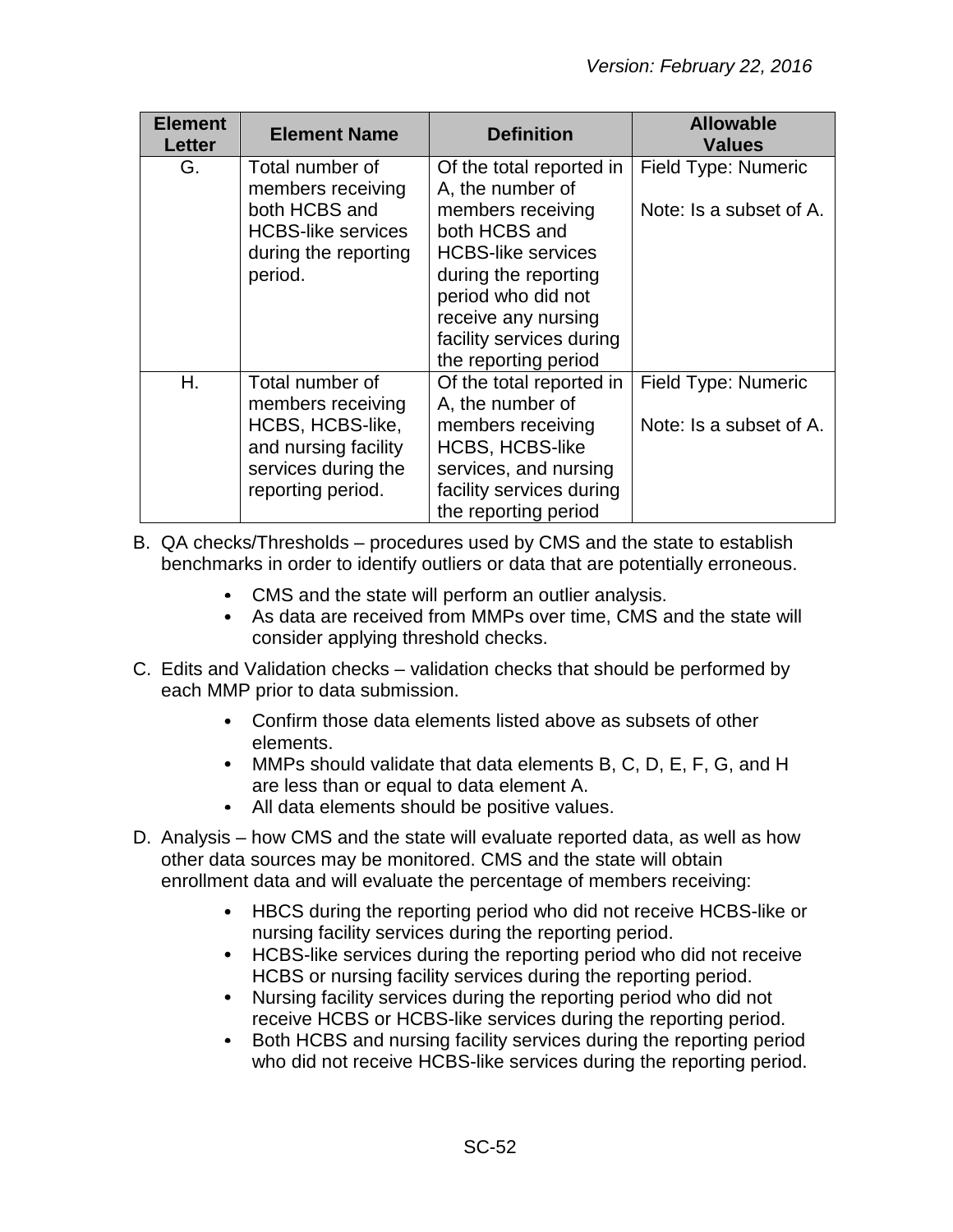- $\bullet$ Both HCBS-like services and nursing facility services during the reporting period who did not receive HBCS during the reporting period.
- $\bullet$ Both HCBS and HCBS-like services during the reporting period who did not receive any nursing facility services during the reporting period.
- HCBS, HCBS-like services, and nursing facility services during the  $\bullet$ reporting period.
- E. Notes additional clarifications to a reporting section. This section incorporates previously answered frequently asked questions.
	- MMPs should include all members regardless of whether the member was enrolled through passive enrollment or opt-in enrollment. Medicaid-only members should not be included.
	- $\bullet$ MMPs should include all members who meet the criteria outlined in Element A, regardless if they are disenrolled as of the end of the reporting period (i.e., include all members regardless if they are currently enrolled or disenrolled as of the last day of the reporting period).
	- For purposes of reporting this measure, MMPs may utilize claims  $\bullet$ reconciliation reports generated by SCDHHS and the service authorization reports generated in Phoenix.
	- Members receiving HCBS should only be counted for data element B (unduplicated). Members receiving HCBS-like should only be counted for data element C (unduplicated). Members receiving nursing facility services should only be counted for data element D (unduplicated). Members receiving both HCBS and nursing facility services should only be counted for data element E (unduplicated). Members receiving both HCBS-like and nursing facility services should only be counted for data element F (unduplicated). Members receiving both HCBS and HCBS-like should only be counted for data element G (unduplicated). Members receiving HCBS, HCBS-like, and nursing facility services should only be counted for data element H (unduplicated). Data elements B, C,D, E, F, G, and H are mutually exclusive.
	- Unduplicated means a member should only be counted once for the type of service they receive. For example, if a member received nursing facility services in two different facilities during the reporting period, they would only count once towards members receiving nursing facility services during the reporting period (data element C).
	- Elements C, F, G, and H apply only to those MMPs offering HCBS- $\bullet$ like benefits.
	- $\bullet$ Include members who were receiving HCBS, HCBS-like, or nursing facility services for any length of time during the reporting period.
	- HCBS refers to Home and Community Based Services.  $\bullet$ Additionally, HCBS are waiver-specific services provided to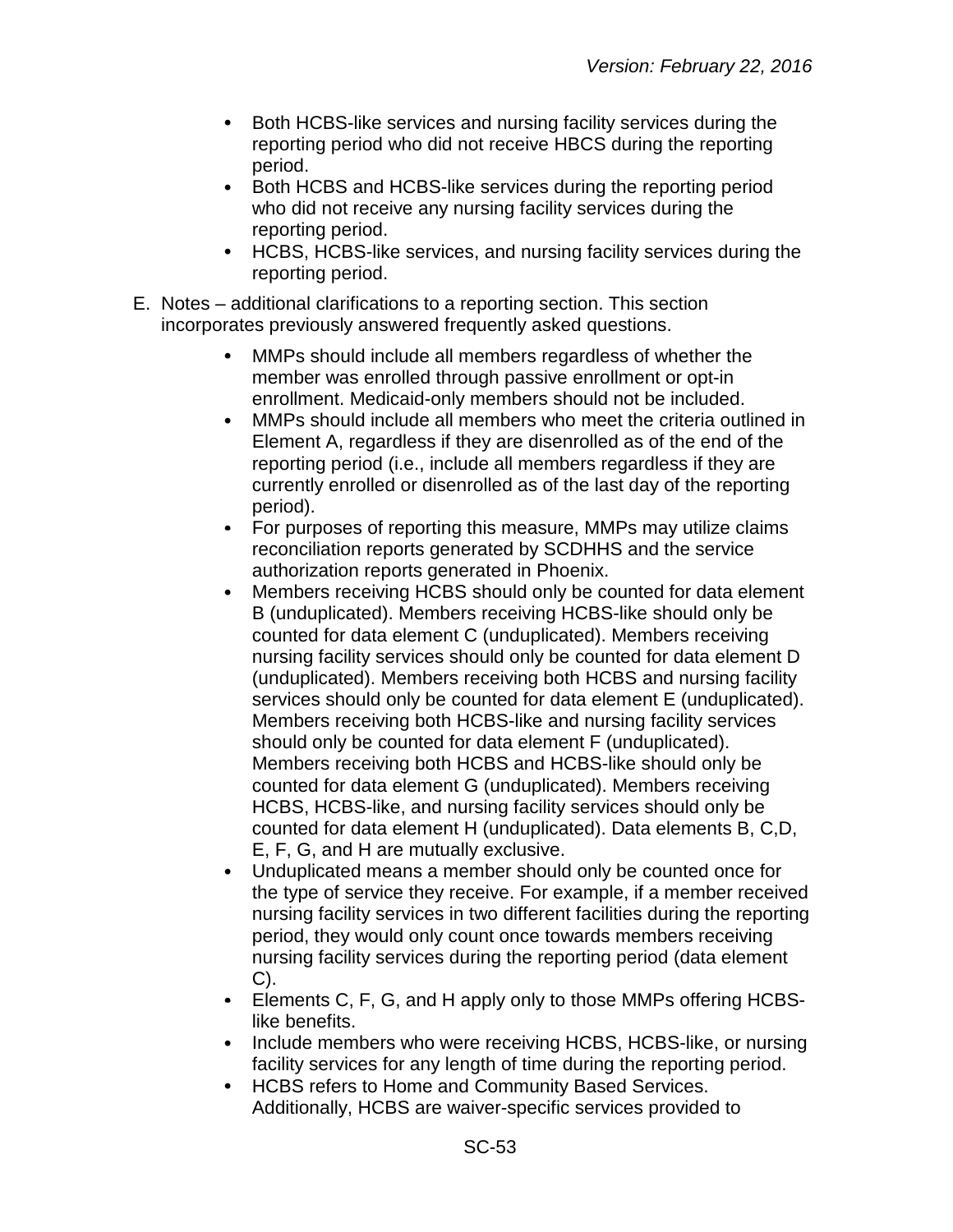individuals enrolled in the CLTC waiver programs. Services are listed at:

[https://www.scdhhs.gov/historic/insideDHHS/Bureaus/BureauofLon](https://www.scdhhs.gov/historic/insideDHHS/Bureaus/BureauofLongTermCareServices/CLTCOverview.html) [gTermCareServices/CLTCOverview.html](https://www.scdhhs.gov/historic/insideDHHS/Bureaus/BureauofLongTermCareServices/CLTCOverview.html)

- HCBS-like services are services typically provided only under the CLTC waiver programs. When these services are provided to individuals who do not meet the level of care requirements to receive these services as part of the waiver, the services are considered "HCBS-like" services. Services are listed at: [https://www.scdhhs.gov/historic/insideDHHS/Bureaus/BureauofLon](https://www.scdhhs.gov/historic/insideDHHS/Bureaus/BureauofLongTermCareServices/CLTCOverview.html) [gTermCareServices/CLTCOverview.html](https://www.scdhhs.gov/historic/insideDHHS/Bureaus/BureauofLongTermCareServices/CLTCOverview.html)
- F. Data Submission how MMPs will submit data collected to CMS and the state.
	- MMPs will submit data collected for this measure in the above  $\bullet$ specified format through a secure data collection site established by CMS. This site can be accessed at the following web address: [https://Financial-Alignment-Initiative.NORC.org](https://financial-alignment-initiative.norc.org/)

| <b>CONTINUOUS REPORTING</b>        |                                      |          |                                                                                                     |                                                                                           |  |
|------------------------------------|--------------------------------------|----------|-----------------------------------------------------------------------------------------------------|-------------------------------------------------------------------------------------------|--|
| <b>Reporting</b><br><b>Section</b> | <b>Reporting</b><br><b>Frequency</b> | Level    | <b>Reporting</b><br><b>Periods</b>                                                                  | <b>Due Date</b>                                                                           |  |
| SC6. Utilization                   | Quarterly                            | Contract | Current<br>Calendar<br>Quarter<br>Ex:<br>$1/1 - 3/31$<br>$4/1 - 6/30$<br>$7/1 - 9/30$<br>10/1-12/31 | By the end of the<br>second month<br>following the last<br>day of the reporting<br>period |  |

SC6.3 Palliative Care

| <b>Element</b><br><b>Letter</b> | <b>Element Name</b>                                                                   | <b>Definition</b>                                                                                                 | <b>Allowable</b><br><b>Values</b> |
|---------------------------------|---------------------------------------------------------------------------------------|-------------------------------------------------------------------------------------------------------------------|-----------------------------------|
| A.                              | Total number of<br>members enrolled<br>and eligible to<br>receive palliative<br>care. | Total number of<br>members enrolled and<br>eligible to receive<br>palliative care during<br>the reporting period. | Field Type: Numeric               |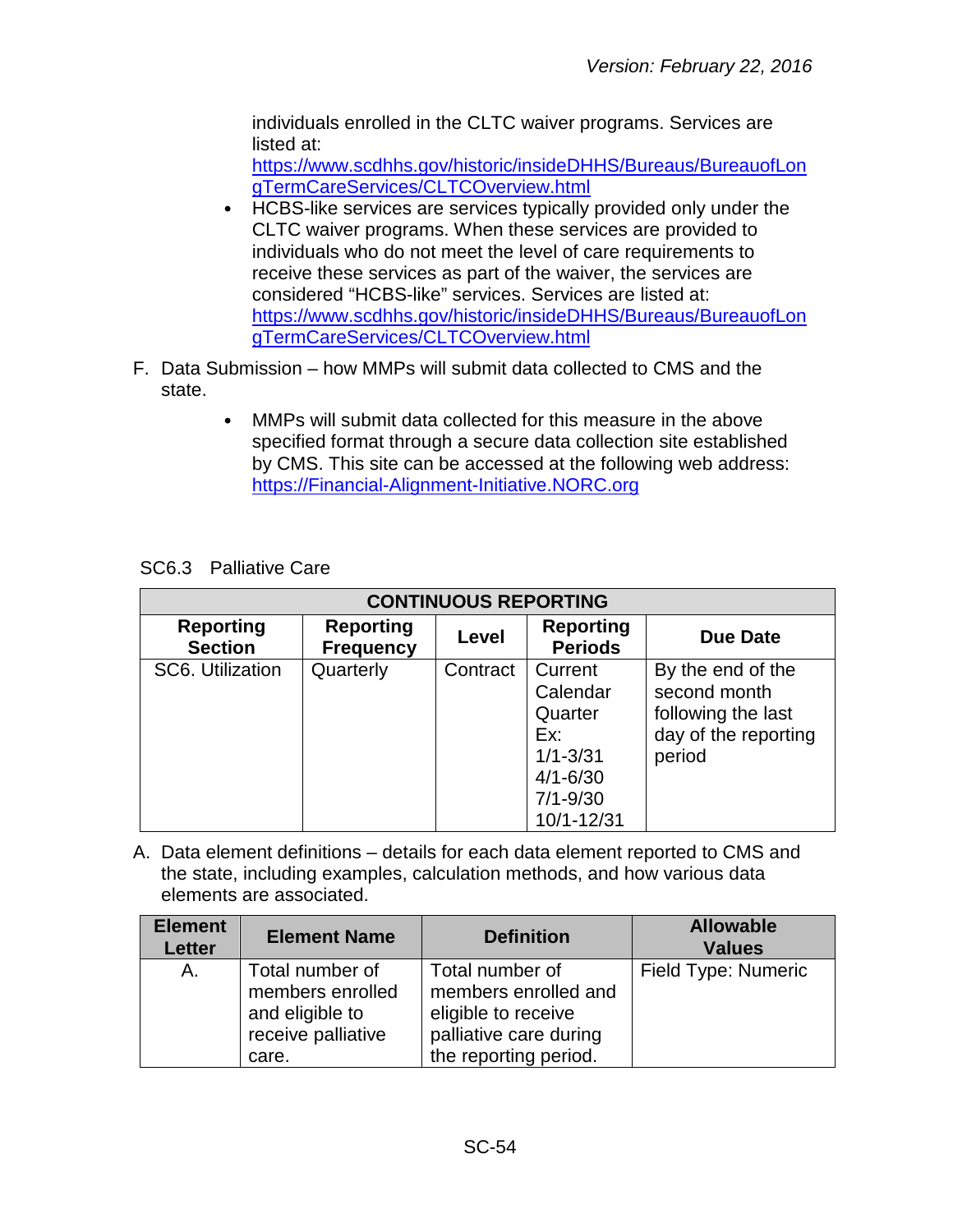| <b>Element</b><br><b>Letter</b> | <b>Element Name</b>                  | <b>Definition</b>                               | <b>Allowable</b><br><b>Values</b> |
|---------------------------------|--------------------------------------|-------------------------------------------------|-----------------------------------|
| B.                              | Total number of<br>members receiving | Total number of<br>members receiving            | Field Type: Numeric               |
|                                 | palliative care.                     | palliative care during<br>the reporting period. | Note: Is a subset of A.           |

- B. QA checks/Thresholds procedures used by CMS and the state to establish benchmarks in order to identify outliers or data that are potentially erroneous.
	- CMS and the state will perform an outlier analysis.
	- As data are received from MMPs over time, CMS and the state will apply threshold checks.
- C. Edits and Validation checks validation checks that should be performed by each MMP prior to data submission.
	- Confirm those data elements listed above as subsets of other elements.
	- MMPs should validate that data element B is less than or equal to data element A.
	- All data elements should be positive values.
- D. Analysis how CMS and the state will evaluate reported data, as well as how other data sources may be monitored.
	- CMS and the state will evaluate the percentage of eligible members receiving palliative care during the reporting period.
- E. Notes additional clarifications to a reporting section. This section incorporates previously answered frequently asked questions.
	- MMPs should include all members regardless of whether the member was enrolled through passive enrollment or opt-in enrollment. Medicaid-only members should not be included.
	- $\bullet$ For data element A, to identify individuals who are eligible for palliative care services, as outlined in South Carolina three-way contract, MMPs should include members who have a history of hospitalizations, a history of acute care utilization for pain and/or symptom management, or the recommendation of a physician or the multidisciplinary team to be eligible to receive palliative care services.
	- For data element B, members must have at least one of the diagnoses listed in the Palliative Care Treatment value set.
	- MMPs should include all members who meet the criteria outlined in  $\bullet$ data element A, regardless if they are disenrolled as of the end of the reporting period (i.e., include all members regardless if they are currently enrolled or disenrolled as of the last day of the reporting period).
	- Palliative care provides pain and symptom control for members experiencing pain and discomfort due to a serious illness.